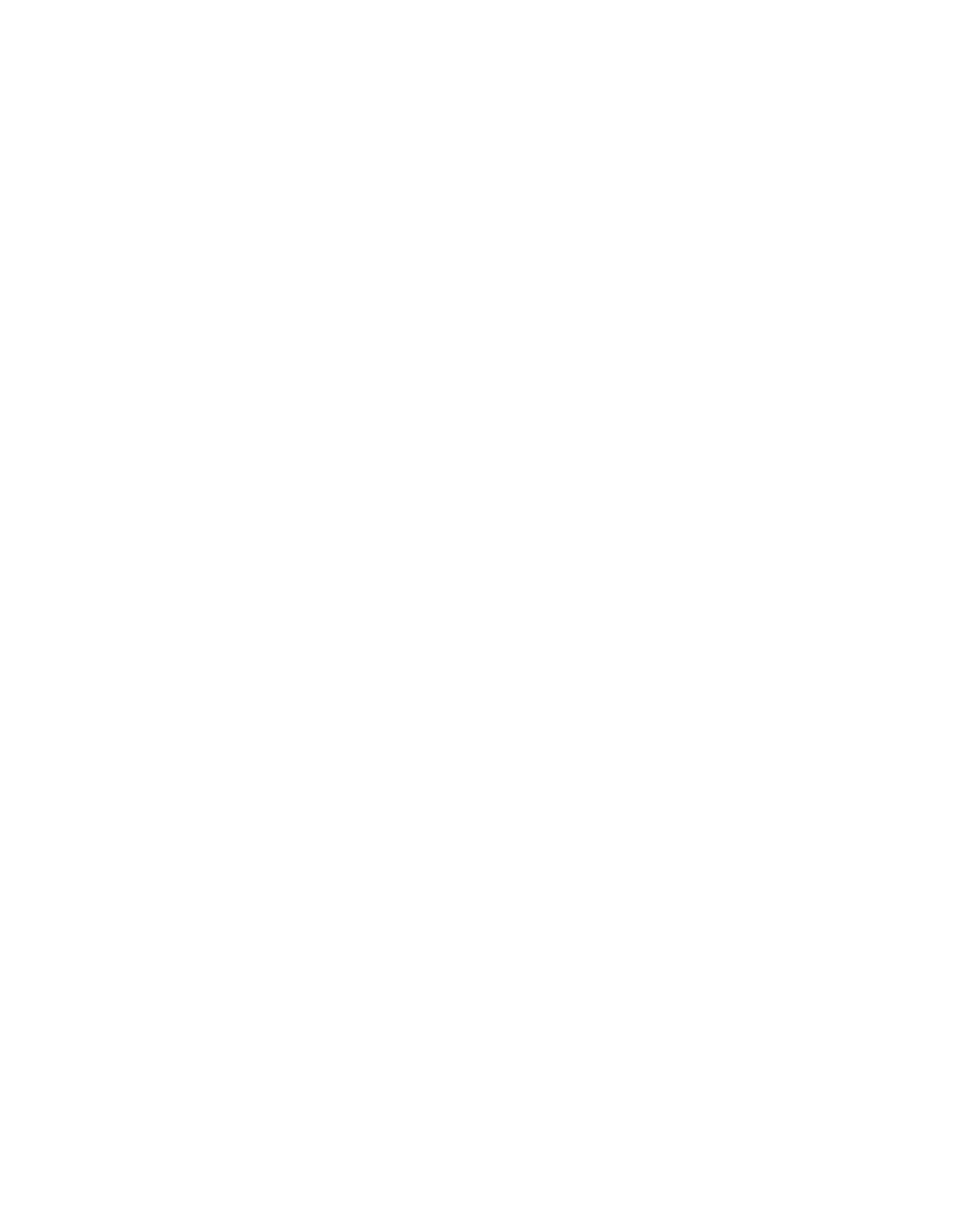# Conditions of Service

# and

# Tariff

# December 1, 2018

Amended document [Articles 12.1.2.1 and 12.2.2.1] as of March 1, 2019 [Articles 1.3, 10.2, 11.1.2 and 11.1.3] as of June 19, 2019 [Article 8.4] as of October 1, 2019 [Article 15.5.2.1] as of November 1, 2019

> An electronic version of this document is available at [Energir.com/conditions-tariff-en](https://www.energir.com/en/residential/customer-centre/billing-and-pricing/pricing/)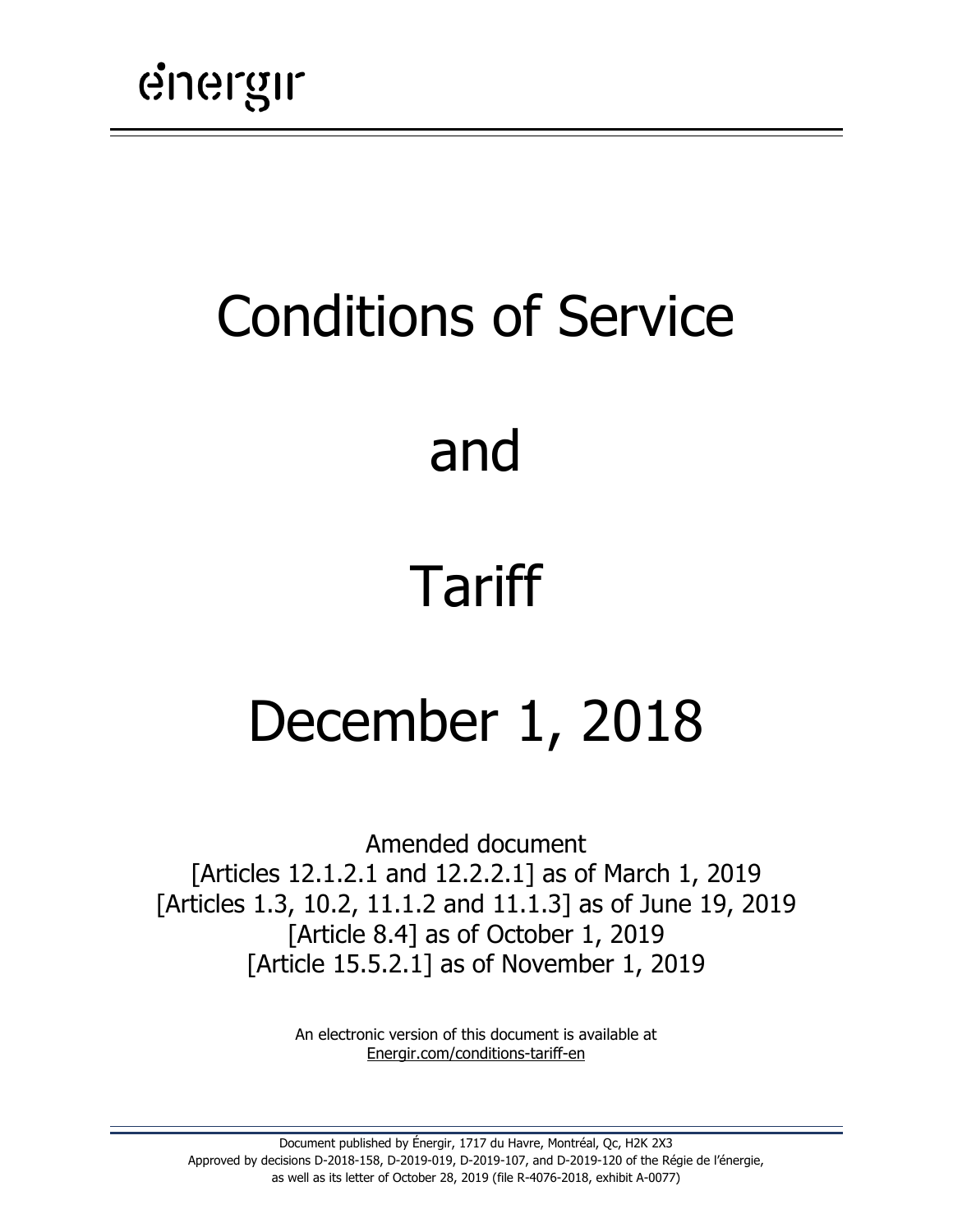# **INTRODUCTORY NOTE**

The content of the present document has been set by the Régie de l'énergie pursuant to the Act Respecting the Régie de l'énergie (R.S.Q., c. R-6.01). Any customer who disagrees with the application of the present document by the distributor may submit a complaint to the distributor in accordance with the complaint review procedure established by the distributor and approved by the Régie de l'énergie in Decision D-98-25, File R-3392-97, May 13, 1998, Appendix M. If the customer does not agree with the distributor's decision concerning its complaint, it may then ask the Régie to review it in accordance with the provisions of Chapter 7 of the aforementioned Act (Sections 86 to 101).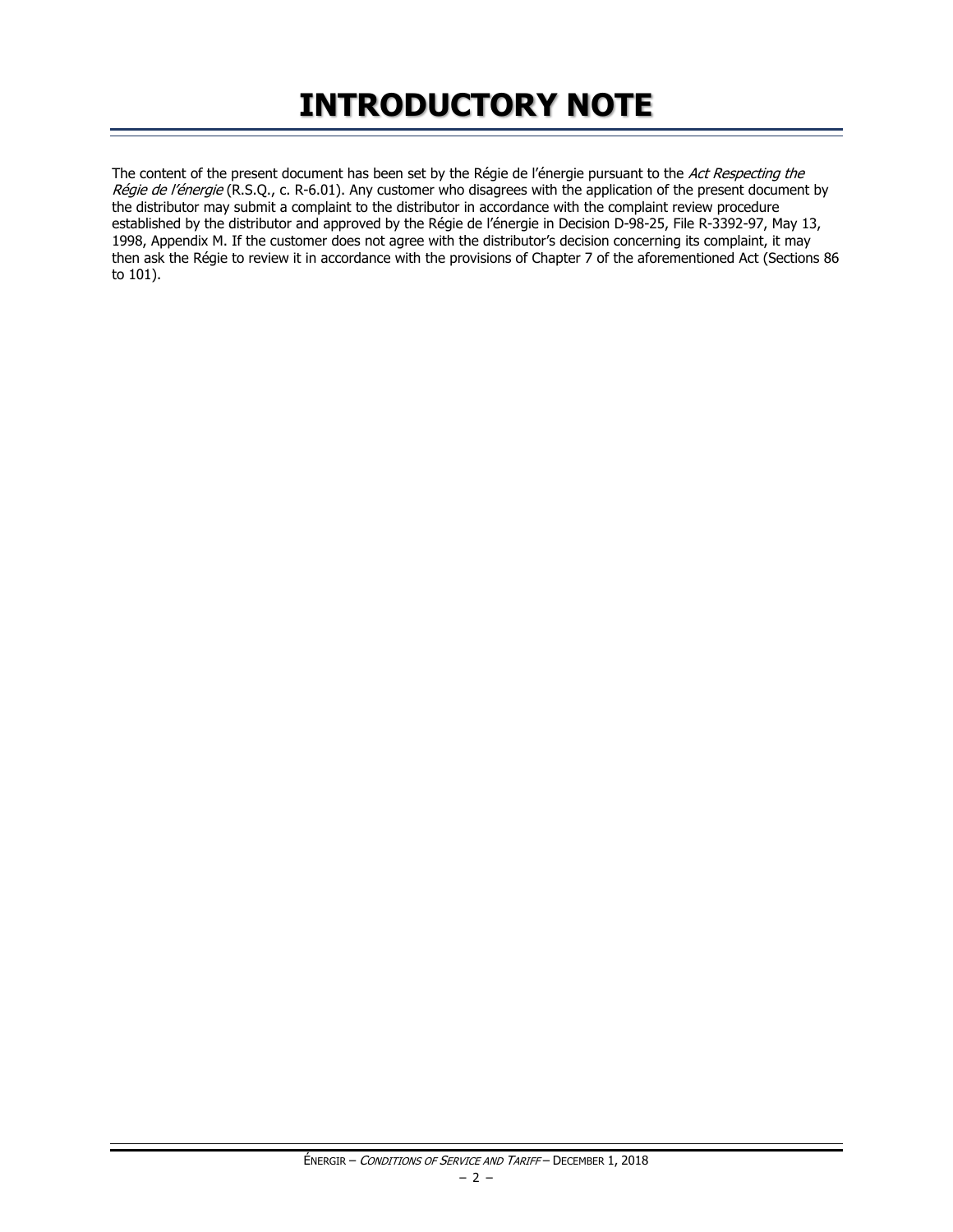# **TABLE OF CONTENTS**

# **SECTION I: APPLICATION**

# **SECTION II: CONDITIONAL OF SERVICE**

| 2.                                      |                                                                                       |  |
|-----------------------------------------|---------------------------------------------------------------------------------------|--|
| 2.1<br>2.1.1<br>2.1.2                   |                                                                                       |  |
| 3.                                      |                                                                                       |  |
| 3.1<br>3.2                              |                                                                                       |  |
| 4.                                      | NATURAL GAS SERVICE REQUEST AND CONTRACT  17                                          |  |
| 4.1<br>4.1.1<br>4.1.2<br>4.1.3          |                                                                                       |  |
| 4.2<br>4.2.1<br>4.2.2                   |                                                                                       |  |
| 4.3<br>4.3.1<br>4.3.2<br>4.3.3<br>4.3.4 |                                                                                       |  |
| 4.4<br>4.4.1<br>4.4.2                   | Lead Times Required by the Distributor to Provide Natural Gas Distribution Service 20 |  |
| 4.5<br>4.5.1<br>4.5.2                   |                                                                                       |  |
| 4.6                                     |                                                                                       |  |
| 4.7                                     |                                                                                       |  |
| 4.8                                     |                                                                                       |  |
| 4.9<br>4.9.1<br>4.9.2                   |                                                                                       |  |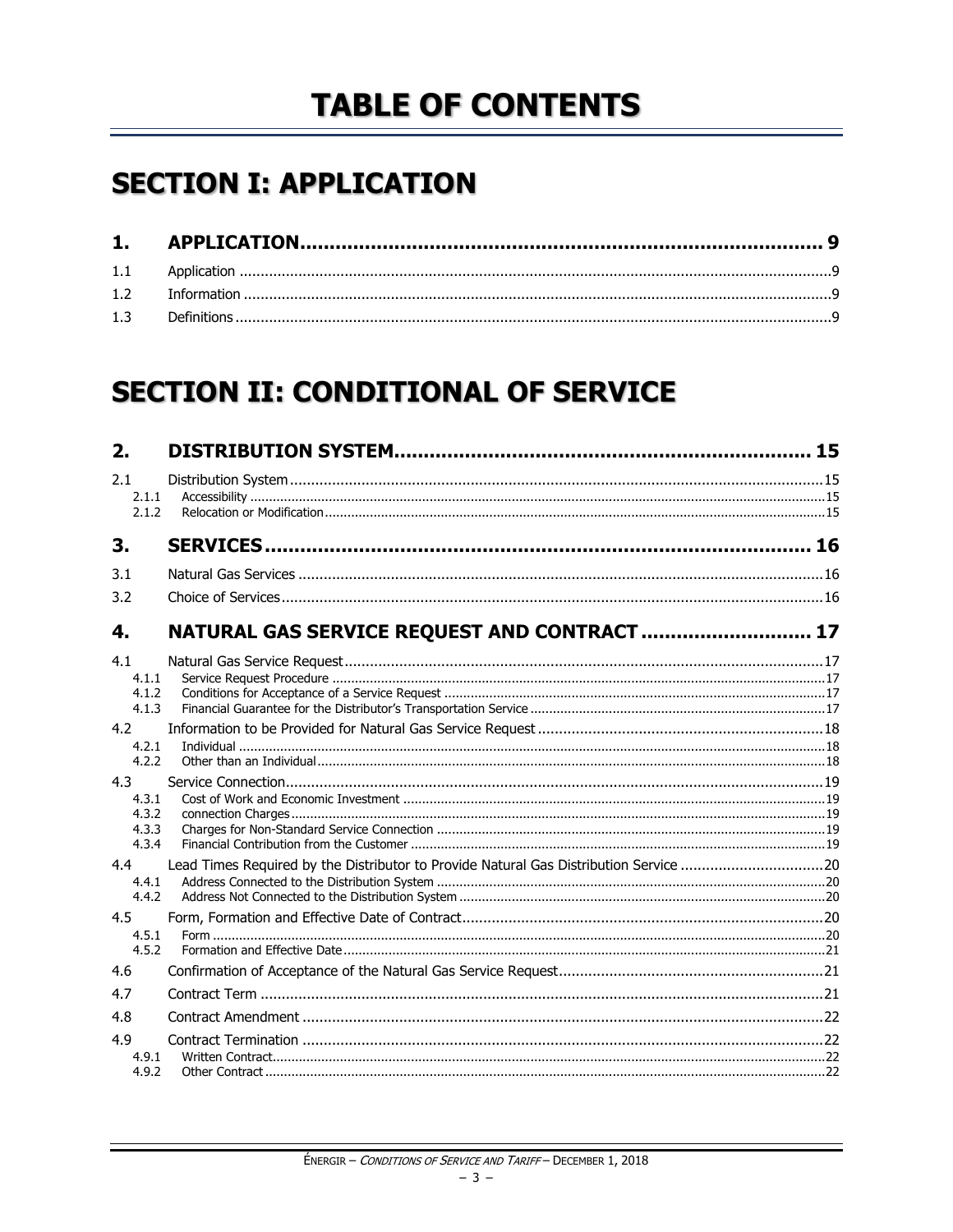| 4.10                           |    |
|--------------------------------|----|
| 4.11                           |    |
| 5.                             |    |
| 5.1<br>5.1.1<br>5.1.2<br>5.1.3 |    |
| 5.2                            |    |
| 5.3                            |    |
| 5.3.1<br>5.3.2<br>5.3.3        |    |
| 5.4                            |    |
| 5.5                            |    |
| 6.                             |    |
| 6.1                            |    |
| 6.1.1                          |    |
| 6.1.2<br>6.1.3                 |    |
| 6.1.4                          |    |
| 6.2                            |    |
| 6.2.1                          |    |
| 6.2.2                          |    |
| 6.2.3<br>6.2.4                 |    |
|                                |    |
|                                |    |
| 7.                             |    |
| 7.1                            |    |
| 7.2                            |    |
| 7.2.1                          |    |
| 7.2.2<br>7.2.3                 |    |
|                                |    |
| 7.3<br>7.3.1                   |    |
| 7.3.2                          |    |
| 8.                             | 30 |
|                                |    |
| 8.1<br>8.1.1                   |    |
| 8.1.2                          |    |
| 8.2                            |    |
| 8.2.1                          |    |
| 8.2.2                          |    |
| 8.2.3                          |    |
| 8.3                            |    |
| 8.4                            |    |
| 8.5                            |    |
| 8.5.1                          |    |
| 8.5.2                          |    |
| 8.6                            |    |
| 8.6.1<br>8.6.2                 |    |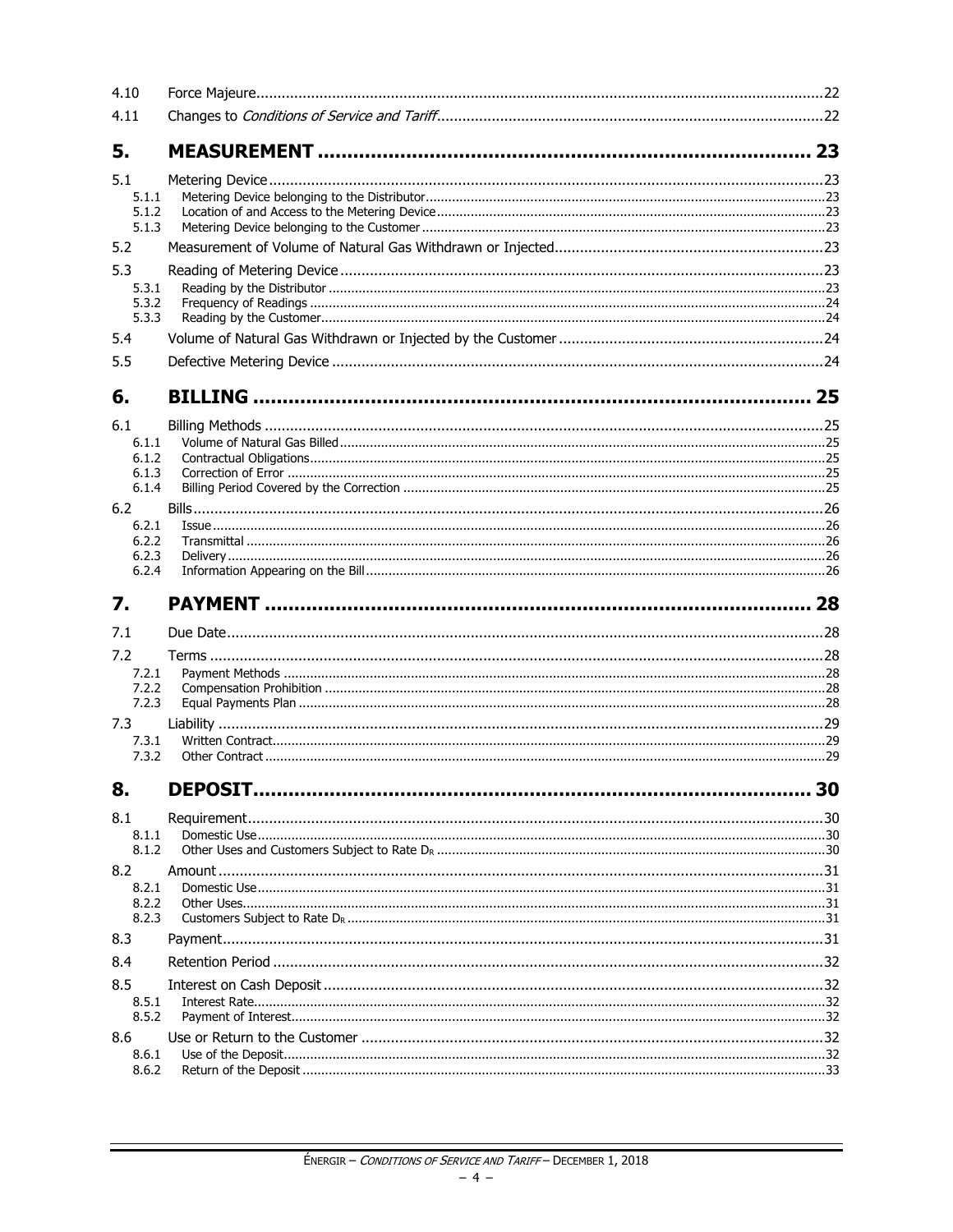| 9.1                   |  |
|-----------------------|--|
| 9.2                   |  |
| 9.3                   |  |
| 9.4<br>9.4.1<br>9.4.2 |  |
| 9.4.3<br>9.5          |  |

# **SECTION III: TARIFF**

| 10.              |  |
|------------------|--|
| 10.1             |  |
| 10.2             |  |
| 10.3             |  |
| 10.4             |  |
| 11.              |  |
| 11.1             |  |
|                  |  |
| 11.1.2           |  |
| 11.1.3           |  |
| 11.2<br>11.2.1   |  |
| 11.2.2           |  |
| 11.2.3           |  |
| 11.3             |  |
| 11.3.1           |  |
| 11.3.2<br>11.3.3 |  |
| 12.              |  |
| 12.1             |  |
| 12.1.1           |  |
| 12.1.2           |  |
| 12.1.3<br>12.1.4 |  |
| 12.2             |  |
| 12.2.1           |  |
| 12.2.2           |  |
| 12.2.3           |  |
| 13.              |  |
| 13.1             |  |
| 13.1.1           |  |
| 13.1.2<br>13.1.3 |  |
| 13.1.4           |  |
| 13.1.5           |  |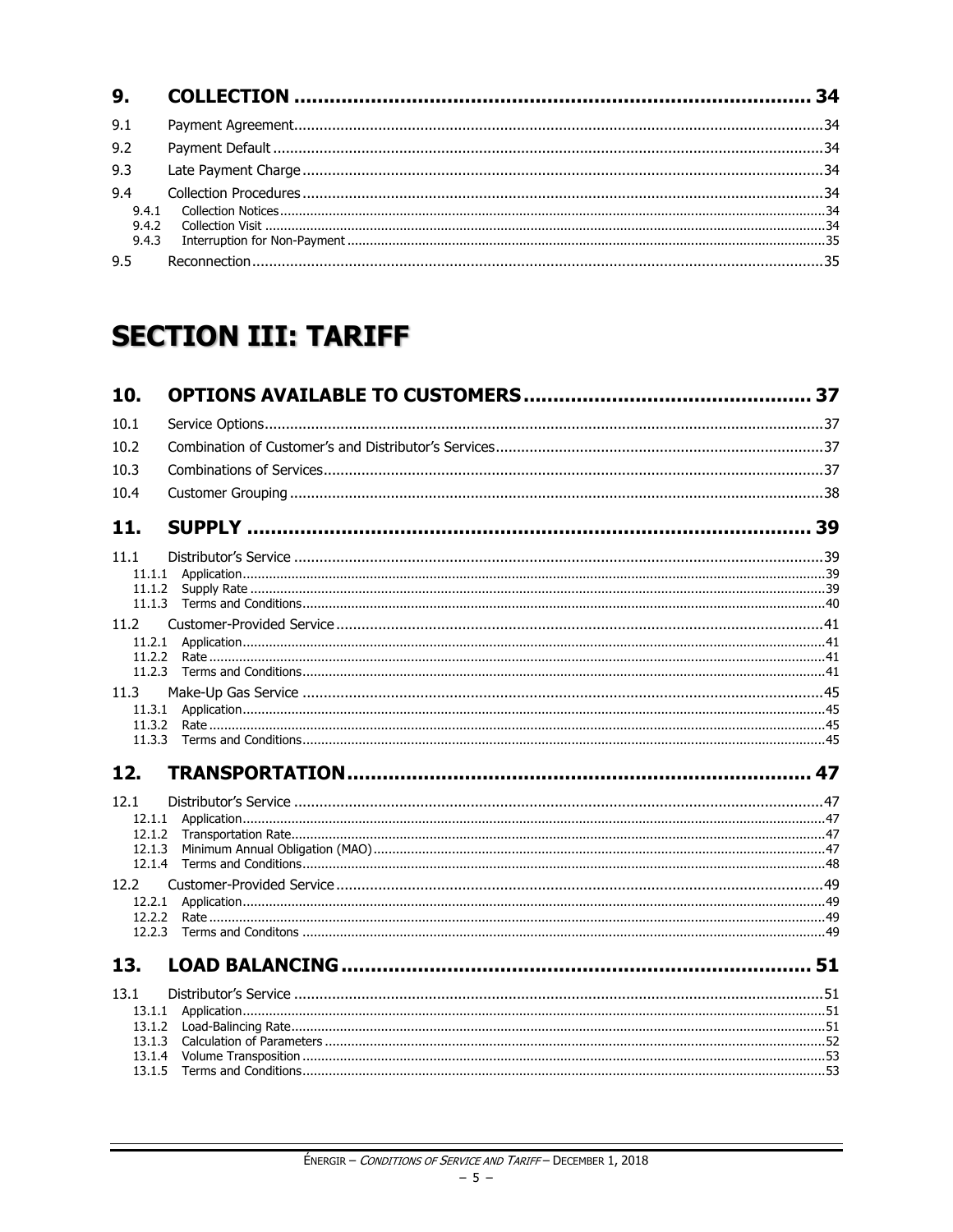| 13.2             |                                              |  |
|------------------|----------------------------------------------|--|
|                  |                                              |  |
|                  |                                              |  |
|                  |                                              |  |
|                  |                                              |  |
| 14.              |                                              |  |
| 14.1             |                                              |  |
|                  |                                              |  |
|                  |                                              |  |
| 14.2             |                                              |  |
| 14.2.1           |                                              |  |
|                  |                                              |  |
| 15.              |                                              |  |
|                  |                                              |  |
| 15.1             |                                              |  |
| 15.1.1           |                                              |  |
| 15.1.2           |                                              |  |
| 15.1.3           |                                              |  |
| 15.1.4<br>15.1.5 |                                              |  |
|                  |                                              |  |
| 15.2             |                                              |  |
| 15.2.1           |                                              |  |
| 15.2.2<br>15.2.3 |                                              |  |
| 15.2.4           |                                              |  |
| 15.2.5           |                                              |  |
| 15.3             |                                              |  |
| 15.3.1           |                                              |  |
| 15.3.2           |                                              |  |
| 15.3.3           |                                              |  |
| 15.3.4           |                                              |  |
| 15.3.5           |                                              |  |
| 15.4             |                                              |  |
| 15.4.1           |                                              |  |
| 15.4.2           |                                              |  |
| 15.4.3           |                                              |  |
| 15.4.4           |                                              |  |
| 15.4.5           |                                              |  |
| 15.4.6           |                                              |  |
| 15.4.7           |                                              |  |
| 15.5             |                                              |  |
|                  |                                              |  |
| 15.5.2           |                                              |  |
| 15.5.3<br>15.5.4 |                                              |  |
| 15.5.5           |                                              |  |
| 15.5.6           |                                              |  |
| 15.5.7           |                                              |  |
| 15.5.8           |                                              |  |
| 15.5.9           |                                              |  |
|                  |                                              |  |
| 16.              | CAP-AND-TRADE EMISSION ALLOWANCES SYSTEM  69 |  |
| 16.1             |                                              |  |
|                  |                                              |  |
| 16.1.2           |                                              |  |
|                  |                                              |  |
| 16.2             |                                              |  |
| 16.2.1           |                                              |  |
|                  |                                              |  |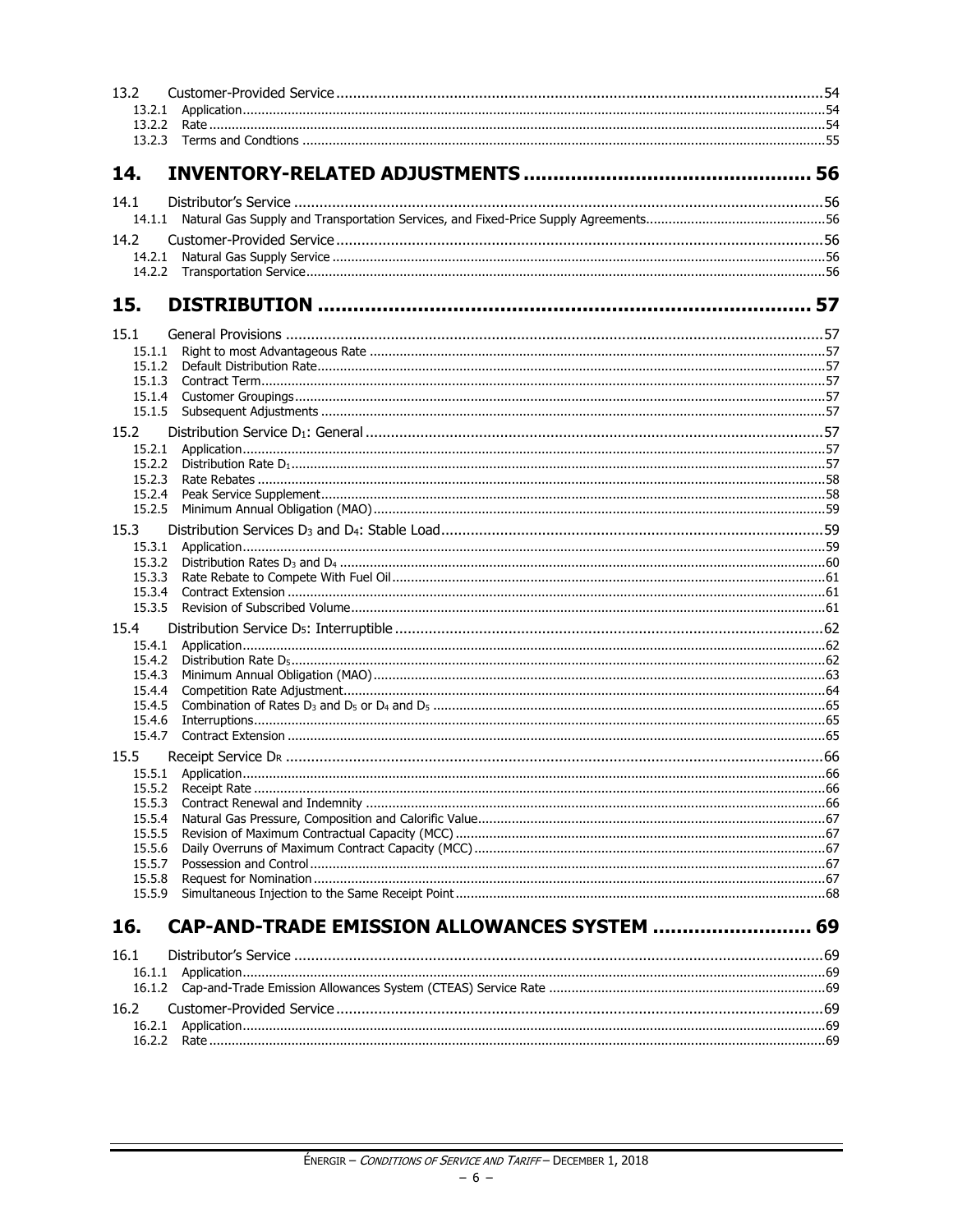# **SECTION IV: EFFECTIVE DATE AND TRANSITIONAL PROVISIONS**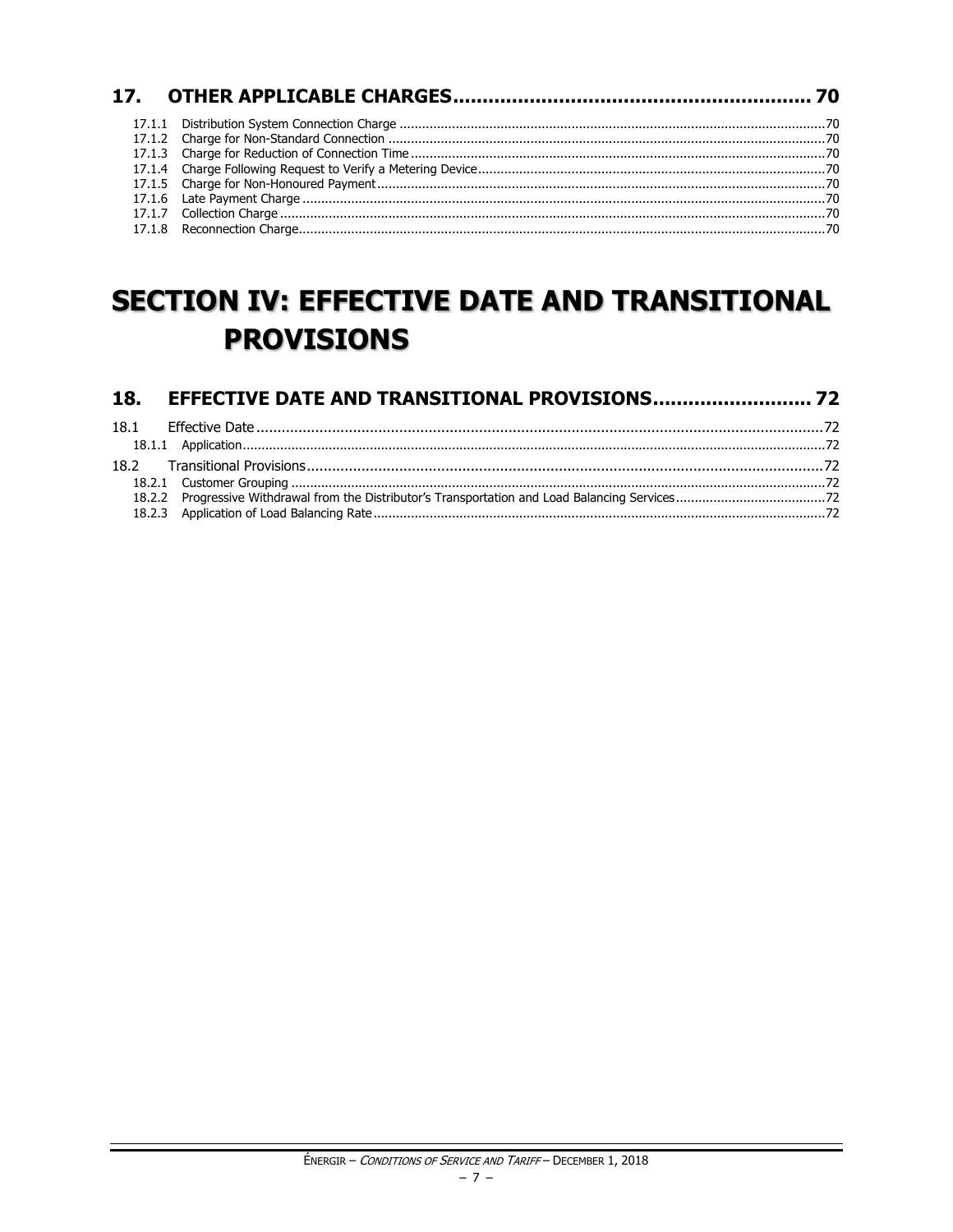# **Section I**

# Application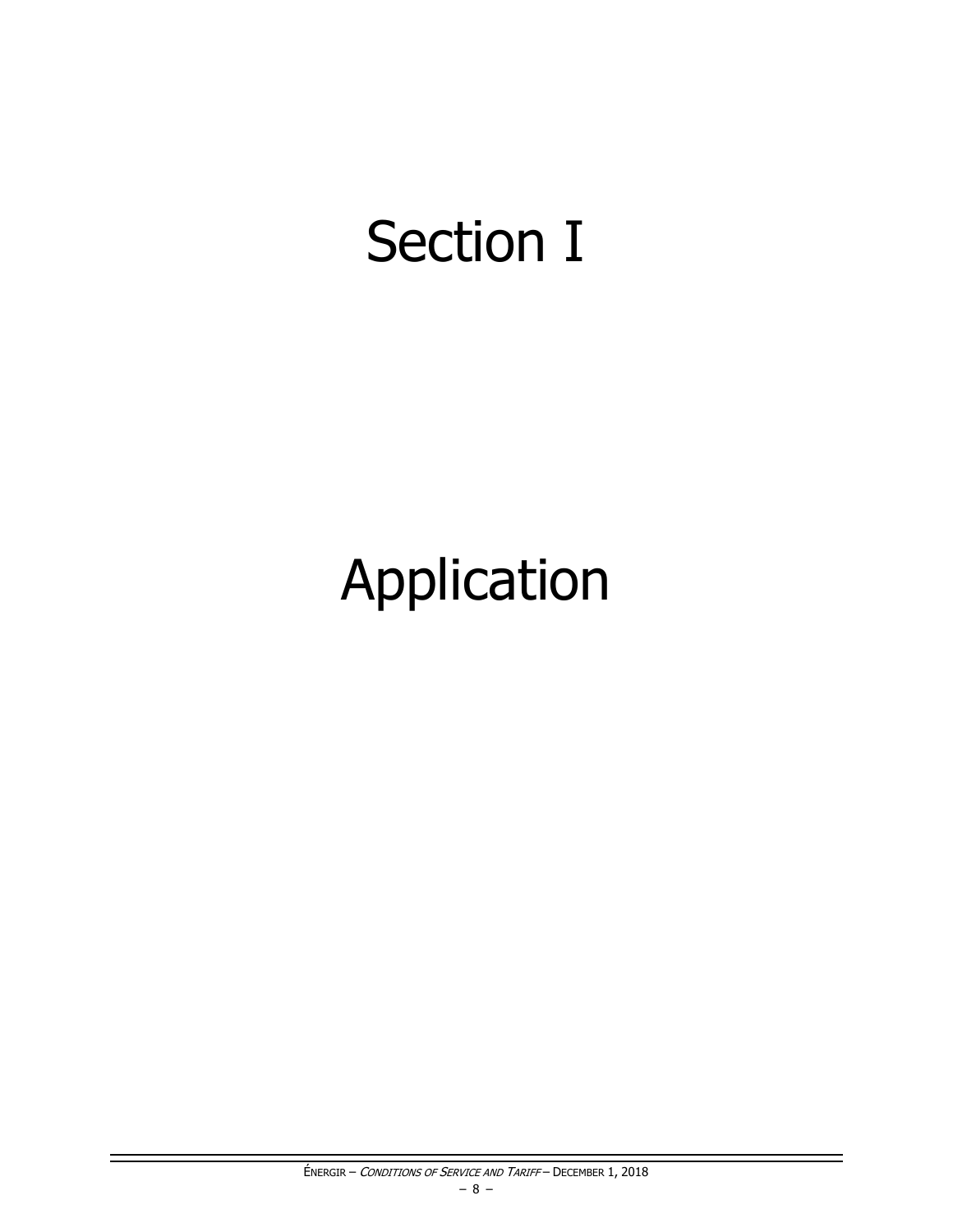# <span id="page-10-0"></span>**1. APPLICATION**

# <span id="page-10-1"></span>**1.1 APPLICATION**

The provisions hereof establish the conditions of service and rates of Énergir, s.e.c. (the distributor) in its exclusive distribution territory.

# <span id="page-10-2"></span>**1.2 INFORMATION**

The distributor shall inform its customers of these conditions of service and the application of various services and rates. In addition, when new conditions of service or rates come into effect, the distributor shall inform its customers of them in writing. It shall also inform them of the availability of different rates, of their right to avail themselves of the most advantageous Distribution Rate and to obtain free of charge copy of the Conditions of Service and Tariff.

# <span id="page-10-3"></span>**1.3 DEFINITIONS**

In this document, the following terms shall have the meaning ascribed to them:

#### **AGREED DELIVERY POINT**

Physical or geographical location where natural gas is delivered:

- to the distributor, at a point specified in the customer-provided natural gas supply service contract agreement; or
- within the territory on Énergir's gas system or outside the territory (ex-territory) at a point specified at the time of the commitment to the nominated volume by a customer subject to Rate  $D<sub>R</sub>$ .

#### **BILLING ADDRESS**

Address to which the customer's bill is sent.

#### **CONNECTION**

Connection of a new service address to the distribution system.

#### **CONNECTION PIPELINE**

Underground line belonging to the distributor connecting the distribution main to the connection point at the service address.

#### **CONNECTION POINT**

Point where the distributor's connection pipeline joins connects to the customer's pipes at the service address.

#### **CONSUMPTION ZONE**

Geographic zone extending from the point of interconnection with the TCPL/TQM system delimiting the portion of Énergir's system connected to that interconnect point.

#### **CONTRACT**

Agreement between a customer and the distributor for one or more natural gas services supplied by the distributor to a service address.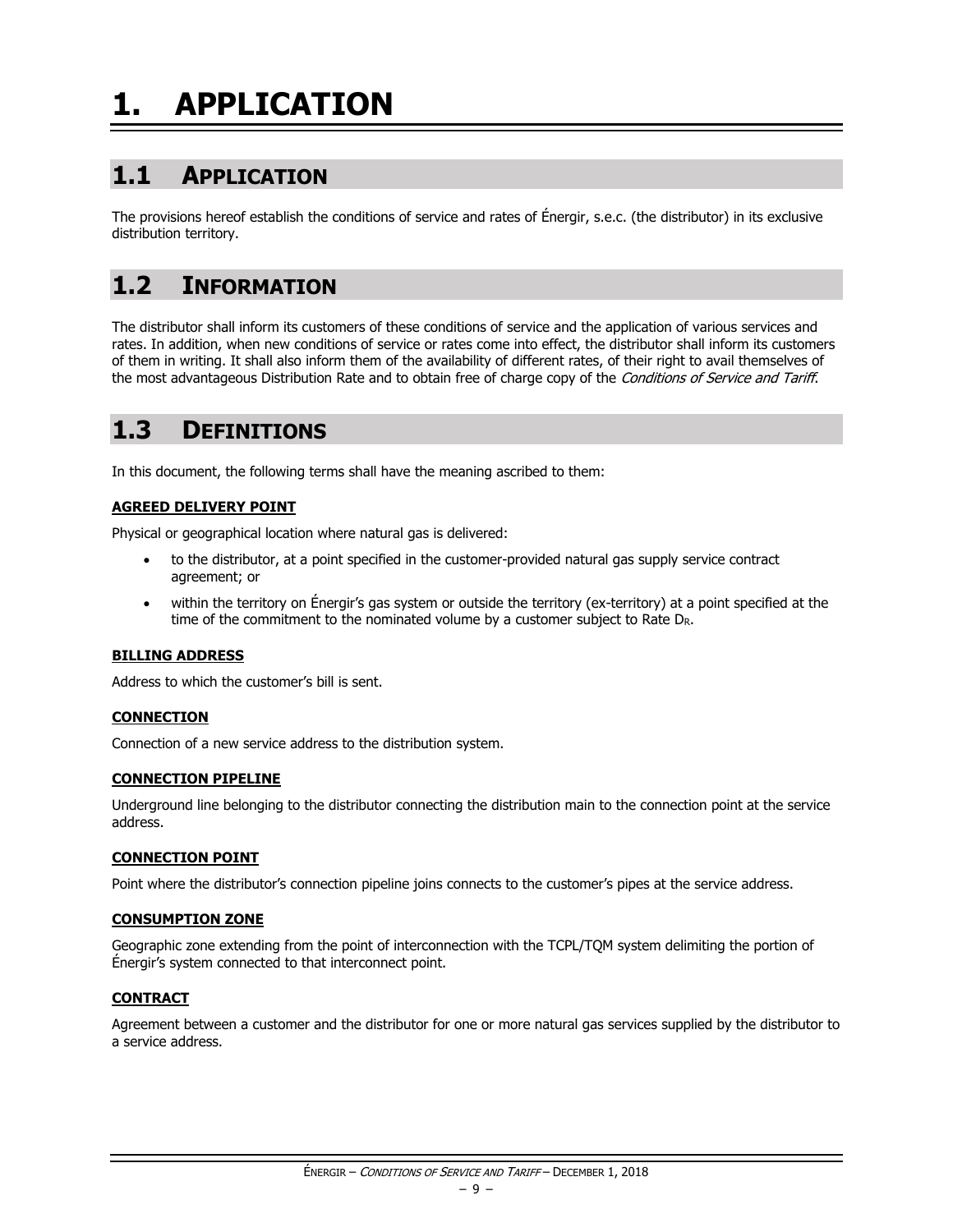**This corrected page replaces page 10 of the original document dated December 1, 2018. A change has been made to FIXED-PRICE SUPPLY AGREEMENT.**

#### **CONTRACT PERIOD**

Period of one year or less between two agreed upon dates.

#### **CONTRACT YEAR**

Period of 12 months beginning on the date agreed upon in the written contract.

#### **CUBIC METRE OF NATURAL GAS (m³)**

Quantity of natural gas contained in one cubic metre at an absolute pressure of 101.325 kilopascals and at a temperature of 15 degrees Celsius.

#### **CUSTOMER**

Any individual or legal person, partnership or body that has entered into a contract with the distributor.

#### **CUSTOMER DELIVERY POINT**

Point, immediately after the distributor's metering device, at which the distributor makes the natural gas available to the customer.

#### **CUSTOMER GROUPING**

Customers who form a group to purchase services provided for in the Conditions of Service and Tariff.

#### **DAY**

Unless otherwise specified, a 24-hour period beginning at 10:00 a.m. Eastern Standard Time (ET), in the absence of an agreed time.

#### **DISTRIBUTION SYSTEM**

Natural gas distribution system as provided in the Act Respecting the Régie de l'énergie. (R.S.Q., c. R-6.01).

#### **DOMESTIC USE**

Utilization of the natural gas service for applications related exclusively to the occupation of a personal residence or of apartments in a housing cooperative or non-profit housing organization, or to the use of common areas in a condominium.

#### **EMITTER**

A person or a municipality qualifying as an emitter within the meaning of Article 2 of the Regulation respecting a capand-trade system for greenhouse gas emission allowances (chapter Q-2, R. 46.1) and having completed and transmitted to Énergir an initial declaration indicating that it is an emitter within the meaning of section 2 of said Regulation.

#### **FIRM SERVICE**

Uninterrupted natural gas service.

#### **FIXED-PRICE SUPPLY AGREEMENT**

Supply service from a specific supplier chosen by the customer, allowing the latter to set the price of the natural gas or the renewable natural gas supply for a given period, given the agreed-upon price with the supplier to Énergir and taking into consideration the customer's consumption.

#### **GROSS HEATING VALUE**

The total number of joules produced by the full combustion, at a constant pressure, of one cubic metre of natural gas in contact with air, under conditions such that the natural gas is free of water vapour; that the natural gas, air and combustion products are at normal temperature, and that all water produced by the combustion is condensed to a liquid state.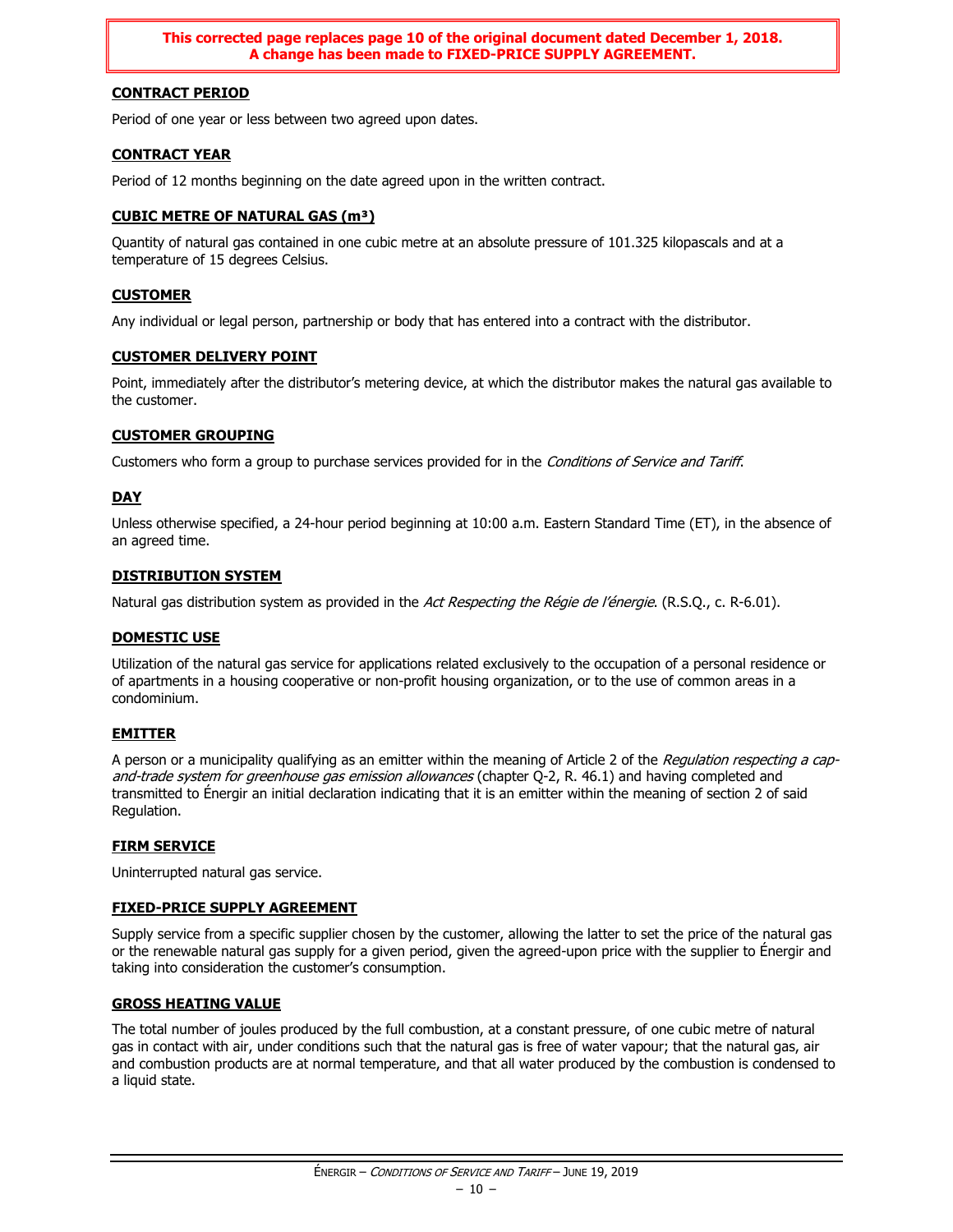#### **INVENTORY**

Natural gas supply and transportation held in inventory by the distributor and necessary for serving the customer during the contract year.

#### **LOAD FACTOR**

Ratio of average annual daily load to peak daily load.

#### **METERING DEVICE**

Any device or combination of devices used to measure the natural gas withdrawn or injected by the customer, including in particular a meter, with or without a remote reading device, or a chromatograph.

#### **METERING POINT**

One metering device, or more than one if the distributor deems appropriate to use more than one, measuring the natural gas withdrawn by a single customer and serving one or more buildings or facilities located at a single site occupied by that customer or measuring the natural gas injected by a customer.

#### **MINIMUM ANNUAL OBLIGATION (MAO)**

Minimum annual volume of natural gas, for each contract year, that a customer agrees to pay for, in accordance with the Conditions of Service and Tariff, whether or not it withdraws or injects the natural gas.

#### **MULTIPLIER FACTOR**

The coefficient applied to the measurement of the volume of natural gas withdrawn or injected by a customer, in order to take account of the characteristics of the metering device.

#### **NATURAL GAS SERVICE**

One or more of the distributor's following services: natural gas supply service, transportation service, load-balancing service and distribution service.

#### **NOMINATED VOLUME**

Volume the customer agrees to inject in the distribution network during a day at an agreed delivery point.

#### **NORMALIZED ANNUAL CONSUMPTION**

Average annual volume of the last 24 months after normalization.

#### **NORTHERN ZONE**

The Abitibi-Témiscamingue region served by the distributor.

#### **PAYMENT AGREEMENT**

Agreement between a customer and the distributor to spread the payment of unpaid amounts owing on the due date over a period of time and to provide for full payment of the bills issued during the period covered by the agreement.

#### **PRESSURE FACTOR**

The coefficient applied to the measurement of the natural gas volume withdrawn or injected by a customer in order to take account of atmospheric pressure and delivery pressure.

#### **PRICE OF NATURAL GAS TRADED AT IROQUOIS**

Price of natural gas according to the "Daily price survey" indicator published by Platts in Gas Daily under "Canadian Gas: Iroquois, receipts; Midpoint; Flow Date(s)."

#### **RECEIPT POINT**

Physical location where producers' facilities connect to Énergir's connection pipelines to move natural gas to the gas system.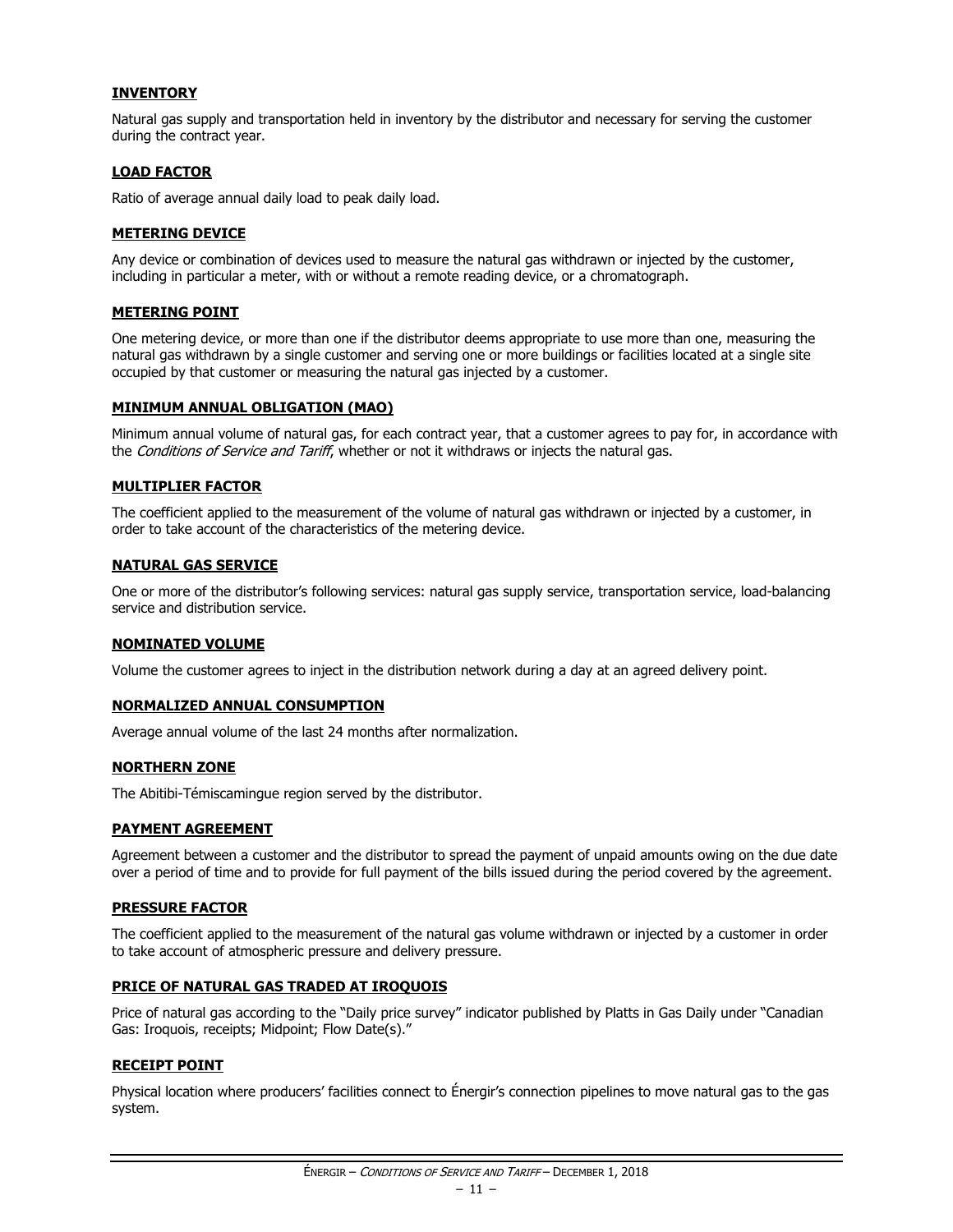#### **RECOGNIZED MARGINAL REDUCTION**

When a customer participates in an energy efficiency program under the Global Energy Efficiency Plan (GEEP), the recognized marginal reduction is evaluated by calculating the difference between the typical consumption following the implementation of a higher-efficiency measure and the consumption following the implementation of a standard measure. This recognized marginal reduction and the period for which it will be recognized will be included in the contract documents governing the customer's participation in the energy efficiency program.

#### **SERVICE ADDRESS**

Address that is or will be connected to the distribution system, including the receipt point.

#### **SOUTHERN ZONE**

The territory served by the distributor with the exception of the Northern zone.

#### **TARIFF**

The schedule of rates and rate conditions applicable to the customer and the distributor, as set out in Sections III and IV.

#### **TCPL/TQM TRANSPORTATION**

Transportation of natural gas within Énergir's territory between different consumption zones or outside Énergir's territory, via the TCPL/TQM transmission system.

#### **UNAUTHORIZED WITHDRAWALS DURING INTERRUPTIONS**

All natural gas withdrawals at a service address not respecting the terms of the interruption notice issued by the distributor under Article 15.4.6 (4°).

#### **VOLUME DEFICIT**

Portion of the minimum volume not withdrawn by a customer.

#### **VOLUMES DELIVERED OUTSIDE THE TERRITORY**

Delivery of natural gas to a point of interconnection with the TCPL/TQM system.

#### **VOLUMES DELIVERED WITHIN THE TERRITORY**

Delivery of natural gas to Énergir's entire system.

#### **WITHDRAWALS EXEMPT FROM THE CAP-AND-TRADE EMISSION ALLOWANCES SYSTEM SERVICE**

The volumes of natural gas exempted from the cap-and-trade emission allowances system (CTEAS) service are those prescribed by the Regulation respecting a cap-and-trade system for greenhouse gas emission allowances.

To be exempted from the CTEAS service, these volumes must have been declared by the emitter in declarations received by the distributor no later than the third working day following the end of the month covered by the billing and as confirmed, at the end of each applicable calendar year, no later than January 31 of each year by sworn statement by the emitter, or if the emitter is a legal entity or a corporation, by an authorized officer thereof;

Also exempted are the volumes of natural gas withdrawn by an emitter and declared in a sworn statement submitted to the distributor no later than January 31 of each year, or if the customer is a legal entity or a corporation, by an authorized officer.

For the above volumes to be exempted from the CTEAS service, the aforementioned declarations must be approved by the Distributor's greenhouse gas (GHG) emissions auditor and the minister of Sustainable Development, Environment and the Fight against Climate Change (or its successor). It is understood that the CTEAS service applicable will be charged to the client if the auditor or the minister (or its successor) were to dismiss the client's declarations.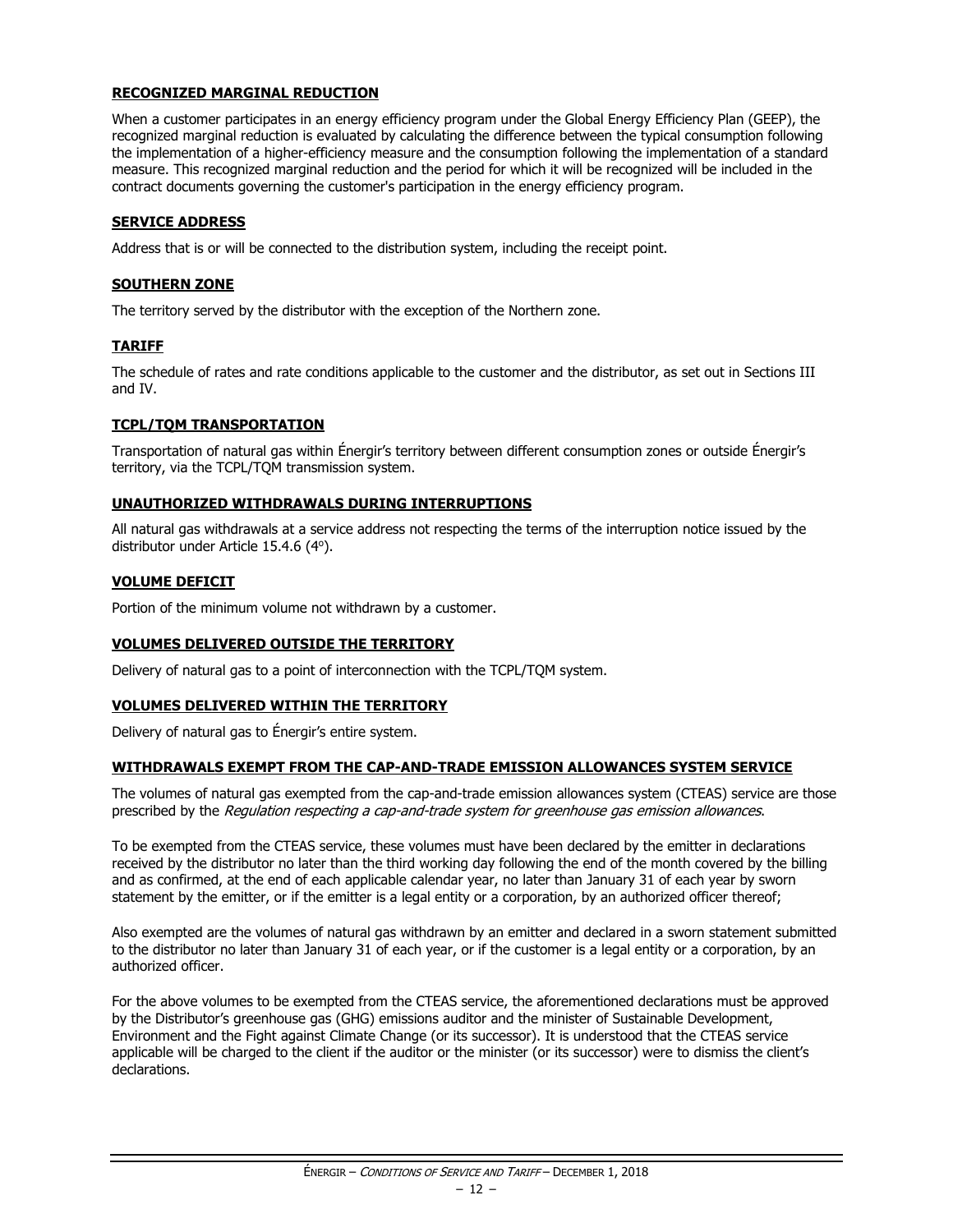#### **WORKING DAY**

Monday to Friday with exception of public holidays.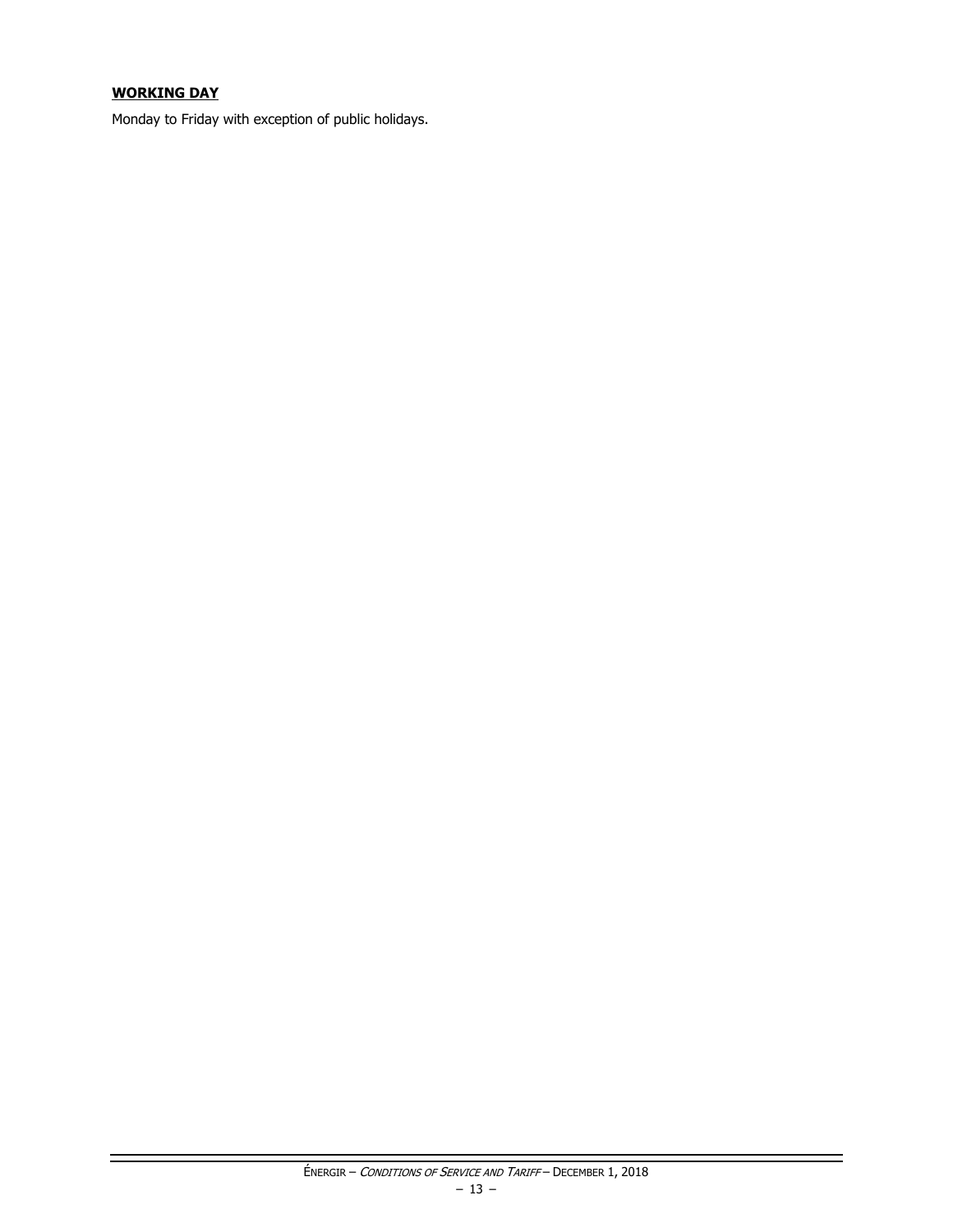# **Section II**

# **Conditions of Service**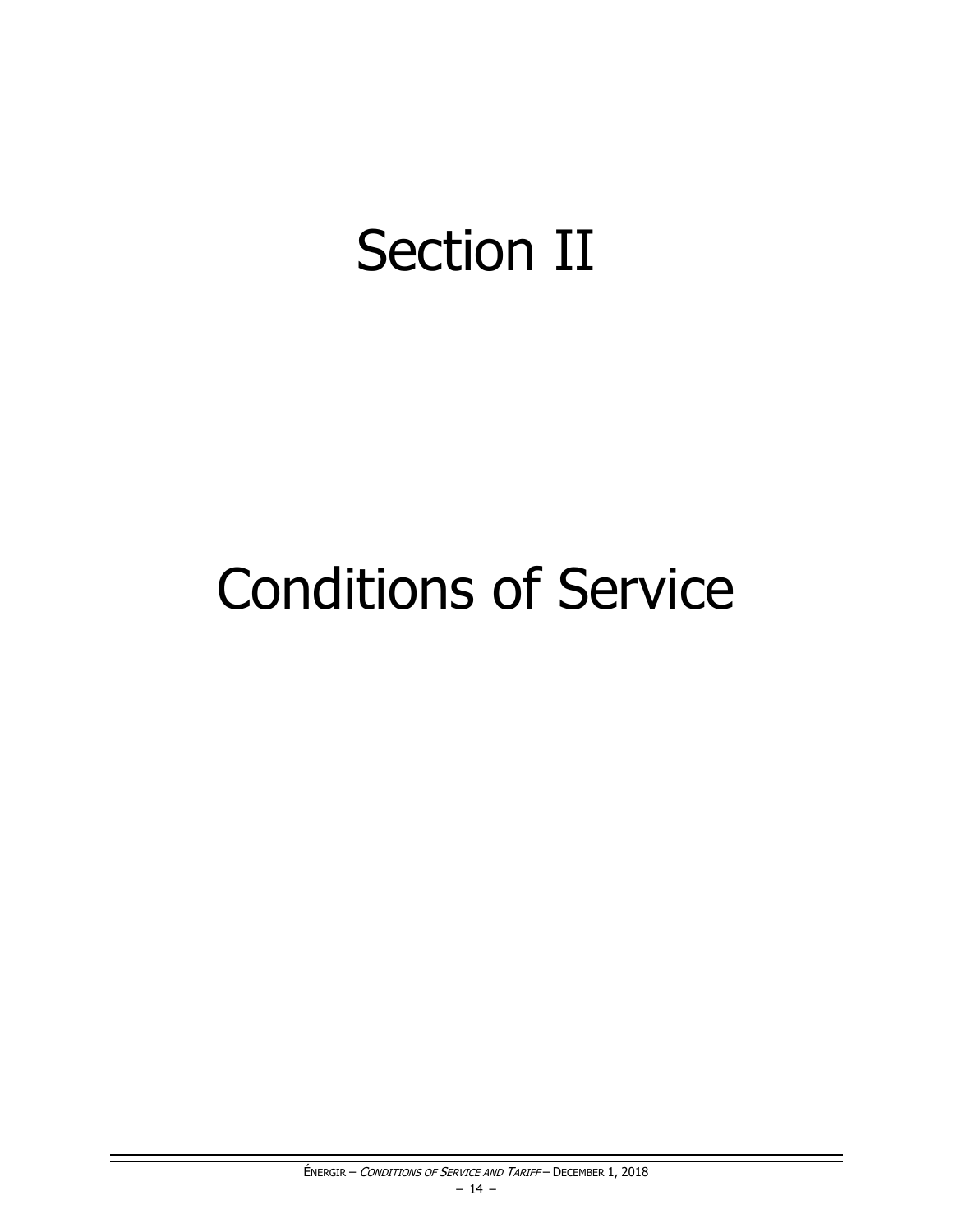# <span id="page-16-0"></span>**2. DISTRIBUTION SYSTEM**

# <span id="page-16-1"></span>**2.1 DISTRIBUTION SYSTEM**

The distributor shall determine the location of its distribution system, which includes the receipt point.

The distributor shall own the distribution system and shall supply, install, operate and maintain the distribution system up to the connection point or the receipt point.

No one other than the distributor or its authorized agent may at any time or in any way modify or alter its distribution system.

#### <span id="page-16-2"></span>**2.1.1 ACCESSIBILITY**

The customer shall make the distribution system accessible to the distributor at any time and shall maintain the premises in a manner that permits the distributor to operate the distribution system in accordance with the applicable legislation.

When the customer refuses access to the distribution system of the distributor, the distributor shall send a written notice advising the customer of the intention to proceed to an interruption. The notice must be of at least 10 working days. At the expiration of the notice, the distributor may interrupt natural gas service.

After an interruption of service under this article, the distributor invoices the reconnection charge set out in Article 17.1.8 to the customer upon the reconnection of the service.

#### <span id="page-16-3"></span>**2.1.2 RELOCATION OR MODIFICATION**

A person who requests a relocation or modification of the distribution system must be the owner of the property where the service address is located or declare and warrant having, for this purpose, all the authorizations and permissions required from the owner of the premises. The applicant shall provide the distributor, upon request, with any evidence so attesting.

If the distributor relocates or modifies its distribution system following a request made under the preceding paragraph, the distributor may bill the applicant for the cost of work, in accordance with an estimate it has provided to it in advance or in accordance with the actual cost of work. The method of billing the cost of work shall be determined when the relocation or modification request is made.

If a request to relocate or modify the distribution system is withdrawn, the distributor may bill the applicant if work has already been undertaken or completed. The amount shall then be based on the actual cost of work.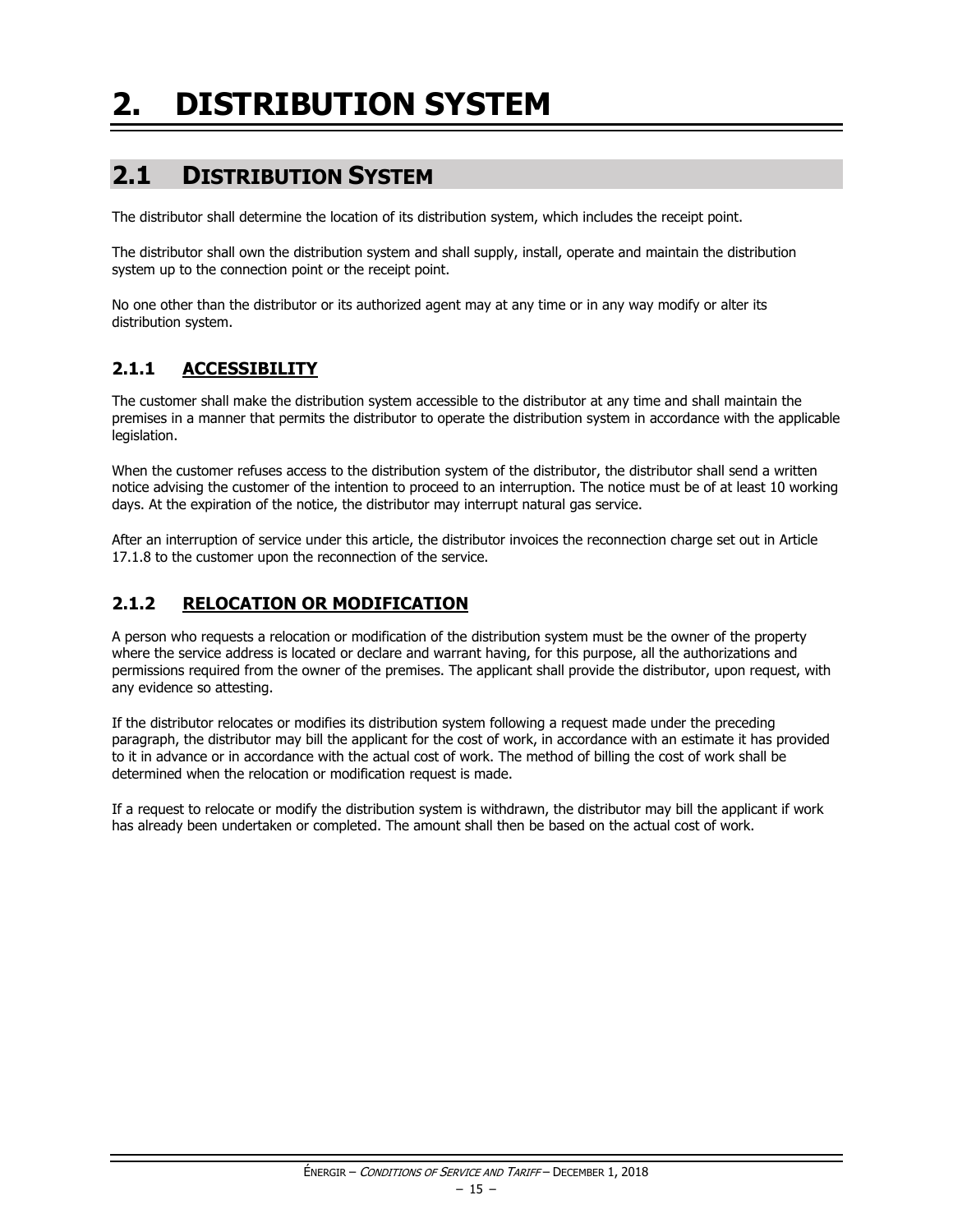# <span id="page-17-1"></span><span id="page-17-0"></span>**3.1 NATURAL GAS SERVICES**

The distribution service shall be offered exclusively by the distributor in its territory, as provided in the Act Respecting the Régie de l'énergie. For any customer who is not registered as an emitter, the "cap-and-trade emission allowances system" (CTEAS) service shall be offered exclusively by the distributor in its territory.

Except for customers subject to the receipt rate, the following services may, at the option of the customer, be obtained from the distributor, or subject to Section III of the present document, obtained by the customer itself from one or more suppliers:

- 1. gas supply service, including make-up gas service;
- 2. transportation service;
- 3. load-balancing service.

The distributor shall provide these services by default, in accordance with Section III of the present document, unless the customer notifies the distributor of its intention to provide them itself.

## <span id="page-17-2"></span>**3.2 CHOICE OF SERVICES**

The conditions relating to a customer's obtaining services from the distributor or providing them itself are specified in Section III of the present document.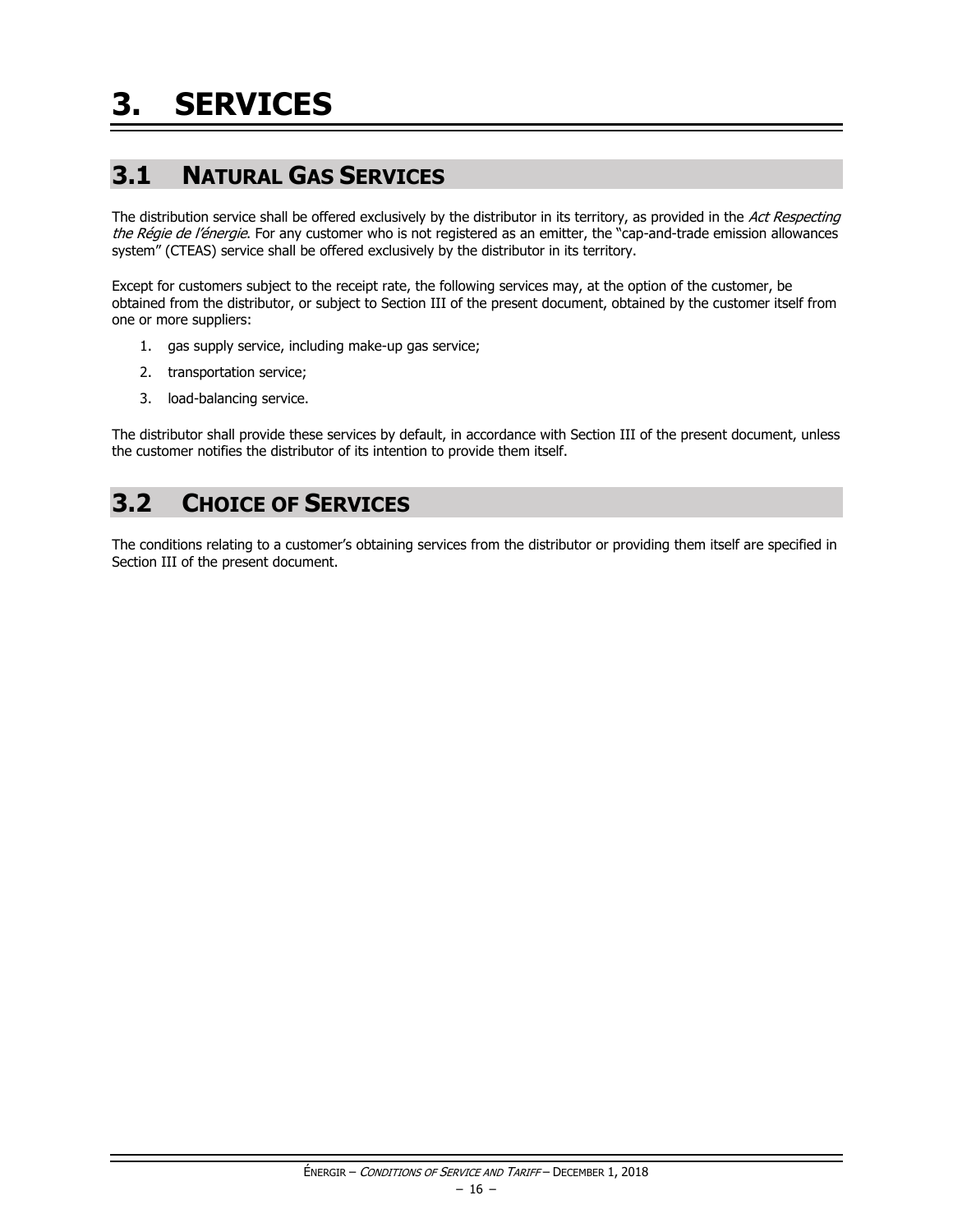# <span id="page-18-0"></span>**4. NATURAL GAS SERVICE REQUEST AND CONTRACT**

### <span id="page-18-1"></span>**4.1 NATURAL GAS SERVICE REQUEST**

#### <span id="page-18-2"></span>**4.1.1 SERVICE REQUEST PROCEDURE**

#### **4.1.1.1 Address Connected to the Distribution System**

The service request may be made to the distributor by telephone, mail, e-mail or fax or on the distributor's Internet site. If required by the distributor, the request shall be in writing where the applicant does not intend to occupy the address in question.

A service request by a customer subject to the receipt rate shall be made in writing.

#### **4.1.1.2 Address not Connected to the Distribution System**

The service request may be made to the distributor in the manner provided in Article 4.1.1.1 or to one of its representatives duly authorized for this purpose. The list of duly authorized representatives may be obtained from the distributor.

The applicant must be the owner of the property where the service address is located or declare and warrant having, for this purpose, all the authorizations and permissions required from the owner of the property. The applicant shall provide the distributor, upon request, any evidence so attesting.

#### <span id="page-18-3"></span>**4.1.2 CONDITIONS FOR ACCEPTANCE OF A SERVICE REQUEST**

Acceptance of a service request by the distributor may be subject to:

- 1. payment of a deposit required in accordance with Article 8.1;
- 2. payment, in accordance with Chapter 7, of the amounts owing to the distributor by a customer if the customer continues to occupy the service address covered by the request after the date the natural gas is required.

#### <span id="page-18-4"></span>**4.1.3 FINANCIAL GUARANTEE FOR THE DISTRIBUTOR'S TRANSPORTATION SERVICE**

#### **4.1.3.1 Requirement**

At the signing of the contract, and before the distributor reserves the necessary transportation capacity, the distributor may require a financial guarantee in the case of a new application wishing to use the distributor's transportation service whose peak daily projected consumption is of 300 000  $\text{m}^3/\text{day}$  and over.

Subsequent to the signing of the contract, the distributor may revise the amount of the financial guarantee provided in Article 4.1.3.2 depending on the particular circumstances of each case.

#### **4.1.3.2 Amount**

The financial guarantee amount that may be required by the distributor is determined based on the following formula:

**Financial Guarantee t** ( $\$$ ) = (Price Tt x Peak Annual Volume x 75%)

Where **Price Tt** = Price of Énergir's **Transportation** Service at year t

**Peak Annual Volume** = P x 365

**P** = Projected Peak Consumption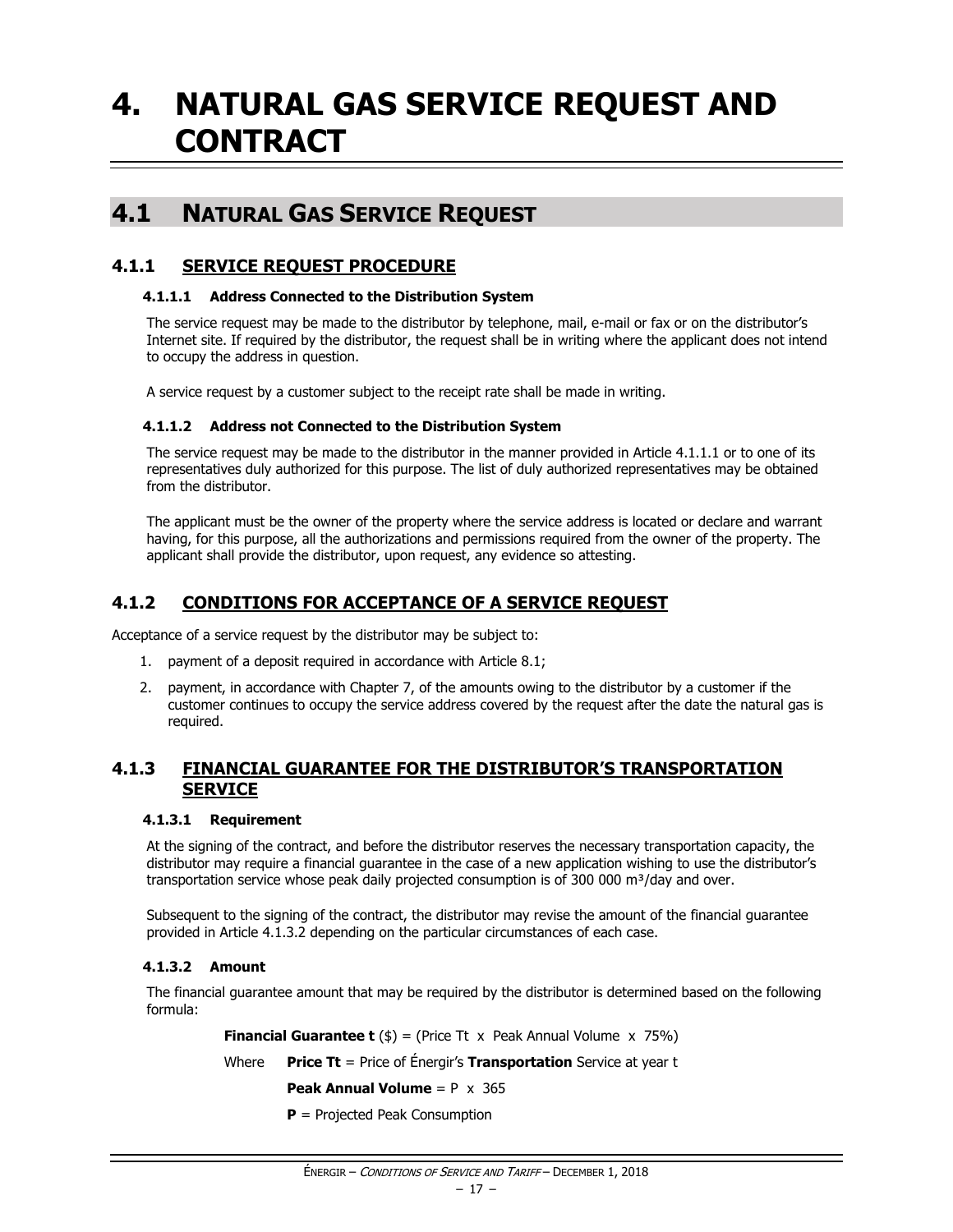#### **4.1.3.3 Retention Period**

The distribution will retain the financial guarantee until the customer begins its consumption of natural gas.

#### **4.1.3.4 Use of the Financial Guarantee**

The distributor may use the financial guarantee to repay development costs incurred to obtain transportation capacity outside the territory.

# <span id="page-19-0"></span>**4.2 INFORMATION TO BE PROVIDED FOR NATURAL GAS SERVICE REQUEST**

#### <span id="page-19-1"></span>**4.2.1 INDIVIDUAL**

- 1. Mandatory information
	- a) Family name and given name
	- b) Service address covered by the natural gas service request
	- c) Billing address, if different from address covered by the natural gas service request
	- d) Telephone number(s)
	- e) Date for which service is requested
	- f) Date of birth
	- g) Other active accounts with the Distributor
	- h) Last address occupied during the 12 months preceding the request
- 2. Optional information
	- a) Fax number
	- b) E-mail address
	- c) Reading of the metering device

#### <span id="page-19-2"></span>**4.2.2 OTHER THAN AN INDIVIDUAL**

- 1. Mandatory information
	- a) Name
	- b) Business name
	- c) Service address covered by the natural gas service request
	- d) Billing address, if different from address covered by the natural gas service request
	- e) Telephone number(s)
	- f) Name of contact person
	- g) Date for which service is requested
	- h) Other active accounts with the distributor
	- i) Last address occupied during the 12 months preceding the request
- 2. Optional information
	- a) Fax number
	- b) E-mail address
	- c) Reading of the metering device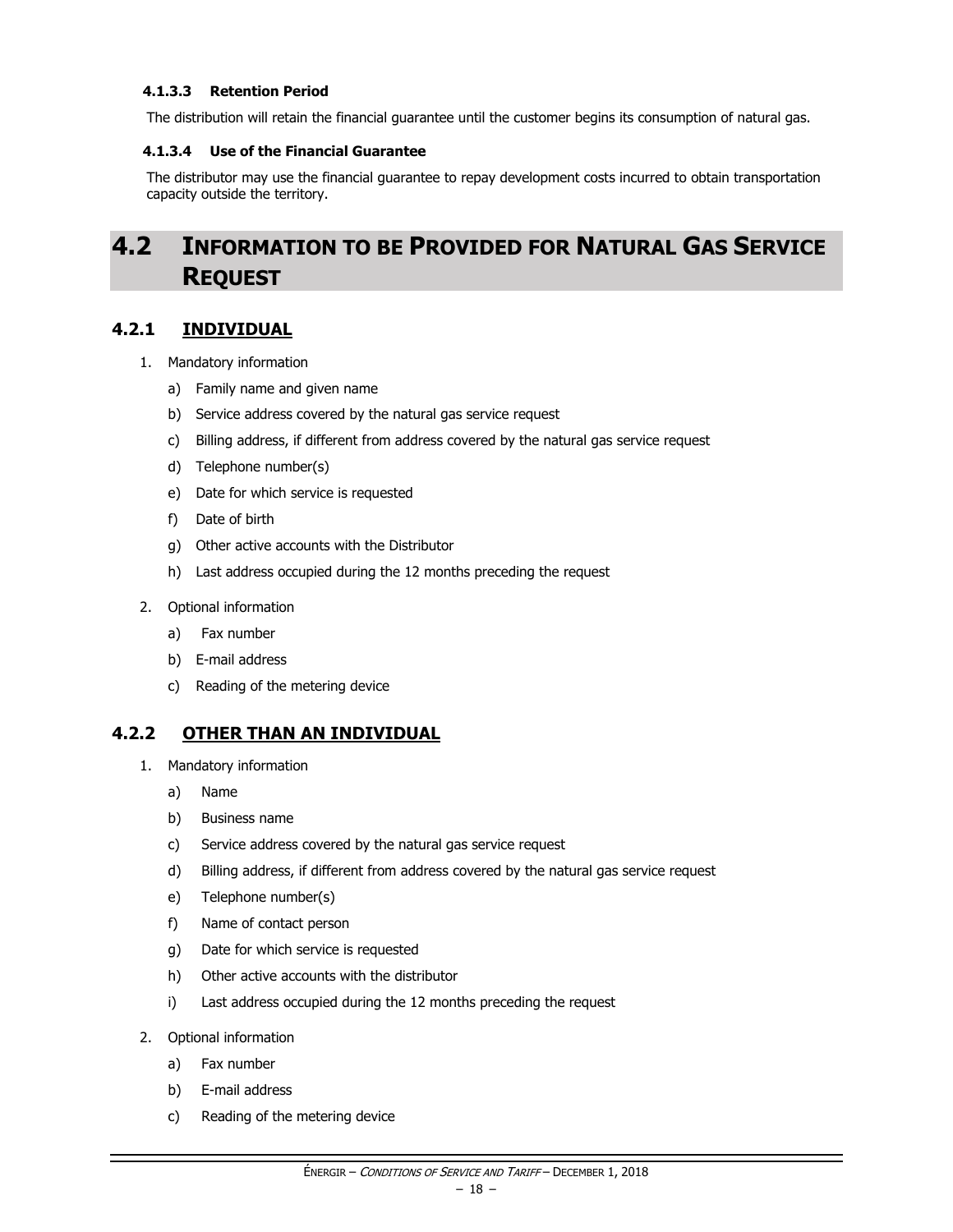# <span id="page-20-0"></span>**4.3 SERVICE CONNECTION**

#### <span id="page-20-1"></span>**4.3.1 COST OF WORK AND ECONOMIC INVESTMENT**

If the service address is not connected to the distribution system, the distributor shall estimate the cost of the work required and the revenues generated by connection of the service address to the distribution system.

If a connection request is withdrawn, the distributor may bill the applicant if the work has already been undertaken or completed. The amount shall then be based on the actual cost of the work.

A connection request is withdrawn when:

- 1. The applicant notifies the distributor that it withdraws its connection request; or
- 2. The commissioning has not taken place within 12 months of the in-service date agreed upon in the contract, unless the applicant and the distributor enter into an agreement.

#### <span id="page-20-2"></span>**4.3.2 CONNECTION CHARGES**

If the connection to the natural gas distribution system is requested for a service address to which Rate  $D_1$  will be applicable and for which the projected annual volume will be less than  $10,950$  m<sup>3</sup>, the connection charge set out in Article 17.1.1 shall be required from the applicant.

If the connection to the gas distribution system is requested by the real estate developer or the builder of the building where the service is required, the applicant shall then deemed to be the owner of the building when the service request is made.

These service connection charges shall be payable in a single payment or, if the applicant is a customer of the distributor, over a period of 24 months or, at the customer's request, in a single payment. If payment of the service connection charges is spread over 24 months and the contract ends before the service connection charges have been fully paid, the balance thereof shall be due immediately.

#### <span id="page-20-3"></span>**4.3.3 CHARGES FOR NON-STANDARD SERVICE CONNECTION**

The charges for the connection of a service address set out in Article 17.1.2 shall be required from the applicant, when, at its request:

- the connection point is located more than 3 meters from the front corner of the building, or
- the length of the connection pipeline between the property line on which the building is located and the connection point exceeds 50 linear meters.

#### <span id="page-20-4"></span>**4.3.4 FINANCIAL CONTRIBUTION FROM THE CUSTOMER**

If the revenues generated from connection of the service address to the distribution system do not allow the distributor to earn a return on its investment, based on the estimated cost of the work required, in accordance with the conditions approved by the Régie de l'énergie, the distributor must, on entering into the contract, agree with the customer on a financial contribution payable by the customer except in exceptional cases which will have to be justified a posteriori to the Régie. Any service connection charge under Article 4.3.2 shall be additional to this contribution. The distributor may also agree with the customer on a minimum annual obligation.

If a financial contribution is required, it shall be payable in a single payment before the work is started or paid in instalments over the contract term. The distributor shall provide the customer with the details of the financial contribution required.

If a financial contribution is required, the distributor and the customer shall agree before the work is started on matters including:

1. the amount of the financial contribution requested from the customer;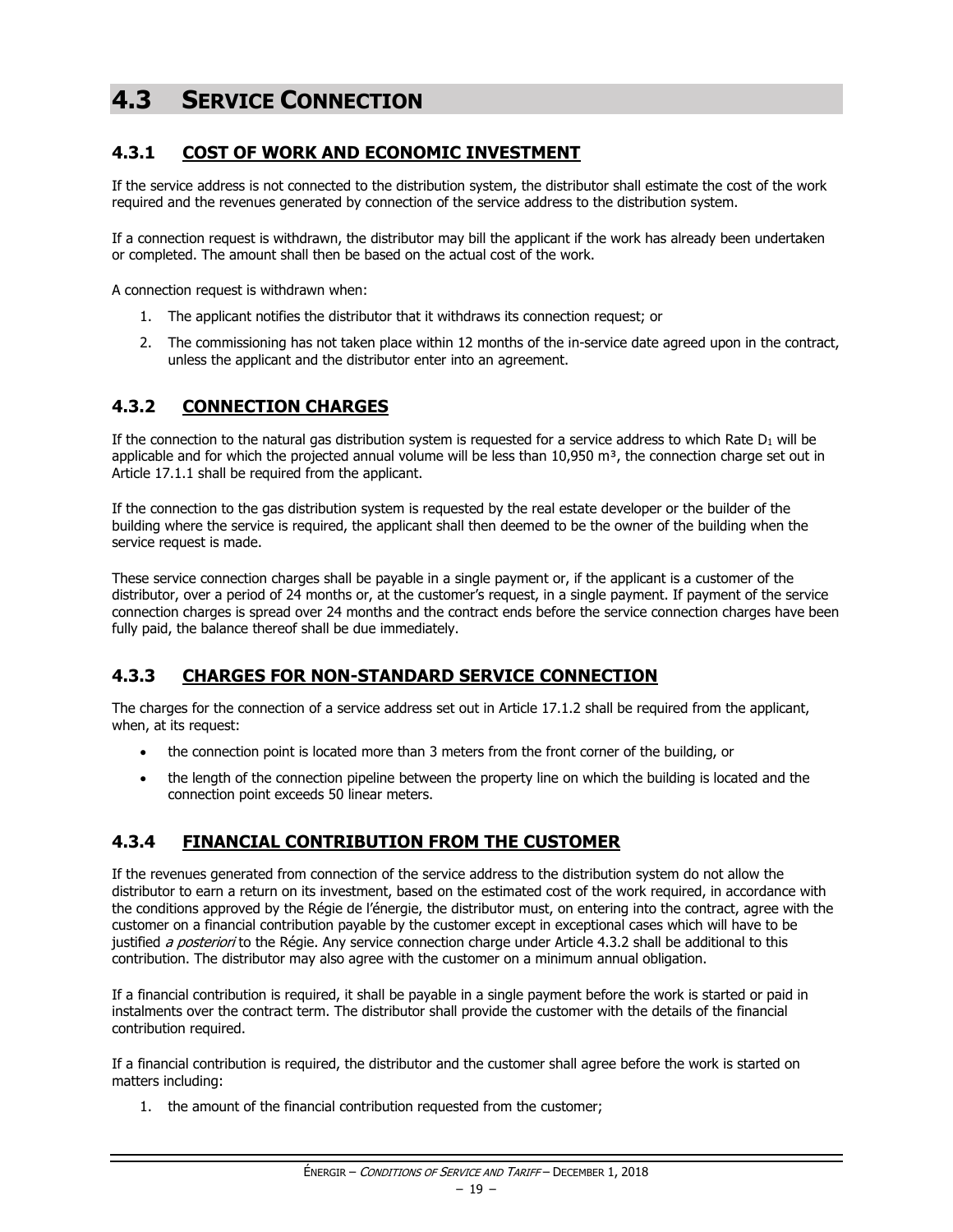- 2. the terms of payment of the financial contribution requested from the customer;
- 3. the conditions for repayment, in whole or in part, of the contribution requested from the customer, where applicable.

The distributor may repay, in whole or in part, in accordance with certain profitability conditions set out in writing when the contract is entered into, the financial contribution paid by the customer to make the investment economic.

Notwithstanding the payment of a financial contribution by the customer, the distributor shall remain the exclusive owner of the distribution system.

## <span id="page-21-0"></span>**4.4 LEAD TIMES REQUIRED BY THE DISTRIBUTOR TO PROVIDE NATURAL GAS DISTRIBUTION SERVICE**

#### <span id="page-21-1"></span>**4.4.1 ADDRESS CONNECTED TO THE DISTRIBUTION SYSTEM**

The natural gas shall be made available to the customer immediately if the metering device is not turned off or sealed.

If the metering device is turned off or sealed, the distributor will generally require one to five business days to establish service. However, service may be established later than that if the customer so requests or by reason of constraints relating to the metering device. In the case of metering-device-related constraints, the time required shall be determined for each case and the customer shall be notified of it.

If the service request is made following a service interruption requested by the customer, the distributor shall bill the customer for the service reconnection charge set out in Article 17.1.8.

#### <span id="page-21-2"></span>**4.4.2 ADDRESS NOT CONNECTED TO THE DISTRIBUTION SYSTEM**

If the service connection requires only a connection pipeline to connect the service address to the existing distribution system, the time between the acceptance of the service request and the natural gas service being made available to the customer shall be:

- 1. 30 business days for the installation of an S6 or S20 metering device;
- 2. 40 business days for the installation of an S40 to S50 or R80 to R450 metering device.

However, service may be established later than that if the customer so requests or by reason of constraints relating to construction. In the case of construction-related constraints, the distributor shall notify the applicant.

If, in addition to the connection pipeline, the service connection requires work on the existing distribution system, the time required by the distributor shall be determined for each case and the applicant shall be notified.

If a request is submitted to the distributor for connection in less time than provided in the first paragraph according to the type of metering device, the charge for the reduction in the service connection time set out in Article 17.1.3 shall be required from the applicant.

## <span id="page-21-3"></span>**4.5 FORM, FORMATION AND EFFECTIVE DATE OF CONTRACT**

#### <span id="page-21-4"></span>**4.5.1 FORM**

The contract shall be made in writing in the following cases:

- 1. the customer is billed Distribution Rate D<sub>3</sub>, D<sub>4</sub>, D<sub>5</sub> or D<sub>R</sub>;
- 2. the customer is subject to a minimum annual obligation;
- 3. the customer has entered into a fixed-price agreement;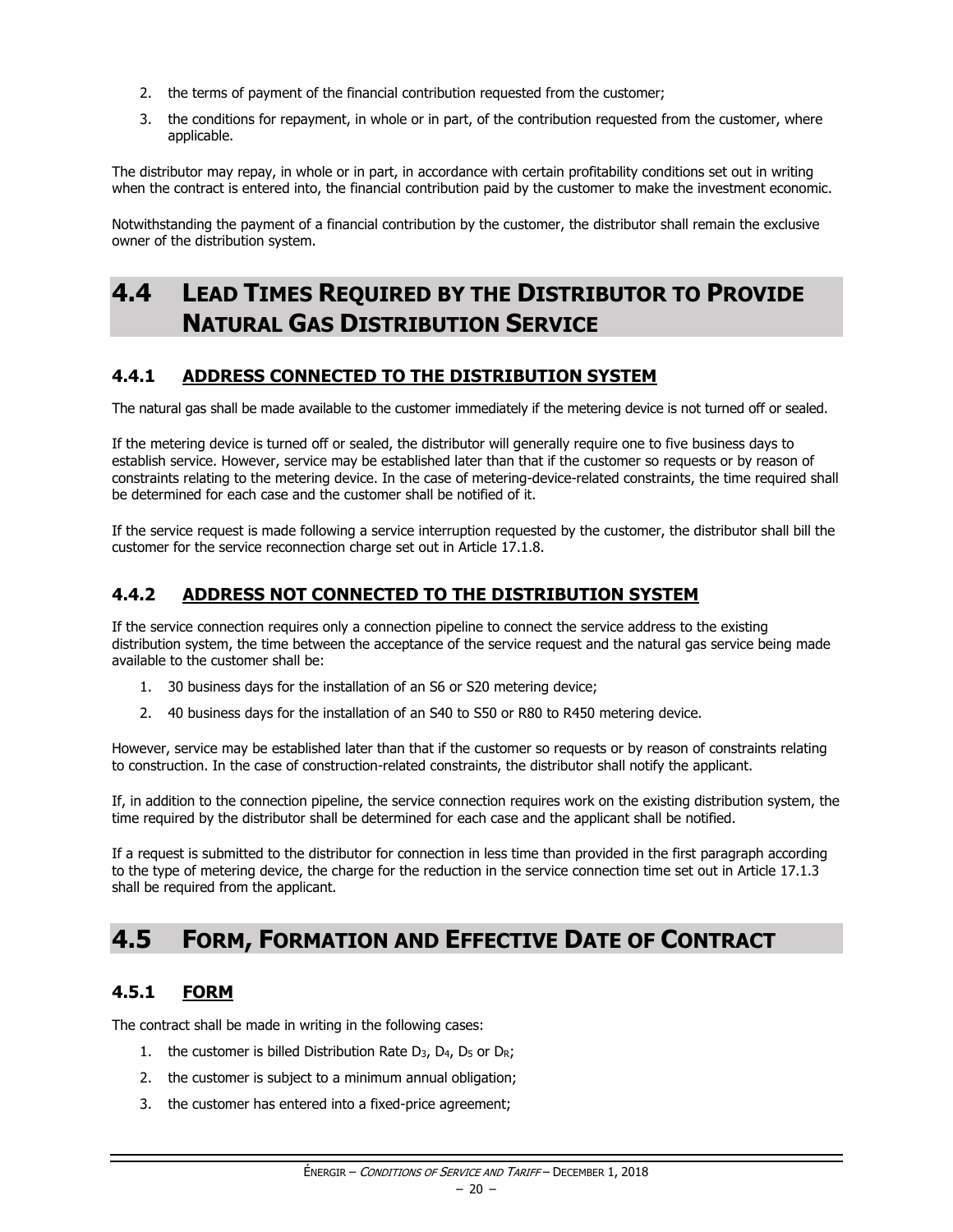- 4. the customer has to pay a financial contribution to the distributor;
- 5. the customer who supplies its own natural gas supply service.

#### <span id="page-22-0"></span>**4.5.2 FORMATION AND EFFECTIVE DATE**

The contract is formed when the distributor informs the new customer that it accepts the natural gas service request or for a written contract, at the moment of the signature. Service shall start on the agreed date.

If a contract with a customer has ended and no contract has been formed with a new customer for the service address, the owner of the property where the service address is located shall be deemed to have entered into a contract if it fails to inform the distributor of its intentions with respect to the natural gas service within 12 business days following delivery by the distributor of written notice to that effect. Then the contract is deemed formed on the date of termination of the former customer's contract.

If a contract with a customer has ended and no contract has been formed with a new customer for the service address and, the owner of the property where the service address is located informs the distributor he wishes to maintain the natural gas service within 12 business days following delivery by the distributor of written notice to that effect, the contract is therefore formed on the date of termination of the former customer's contract.

# <span id="page-22-1"></span>**4.6 CONFIRMATION OF ACCEPTANCE OF THE NATURAL GAS SERVICE REQUEST**

Following acceptance of the service request, the distributor shall provide to the customer in writing the mandatory information obtained, excluding the list of the customer's other active accounts, with an explanation that the meter reading provided by the customer, if any, may differ from the meter reading used for the billing.

The distributor shall also provide the following information in writing:

- 1. the applicable rate(s);
- 2. the amount and the terms and conditions of the financial contribution, if required;
- 3. information regarding payment methods available to the customer for paying its bill;
- 4. the fact that all customers at the same address are severally liable for full payment of the bills on which they are identified by name;
- 5. the fact that a contract that is not in writing shall remain in effect until resiliated by the customer or, as the case may be, by the distributor;
- 6. the requirement for a deposit, if applicable, and the conditions of repayment thereof.

## <span id="page-22-2"></span>**4.7 CONTRACT TERM**

If the contract is not in writing, it shall remain in force and effect until resiliated.

If the contract is in writing, its term shall be stated therein.

The distributor may require that the contract term be the same for all the services it provides.

The minimum term of a written contract shall be the term stated in the Conditions of Service and Tariff according to the applicable services.

The distributor may require transportation, load balancing and distribution contracts to mature on the same date and that a distribution contract cover the entire period of the other contracted services.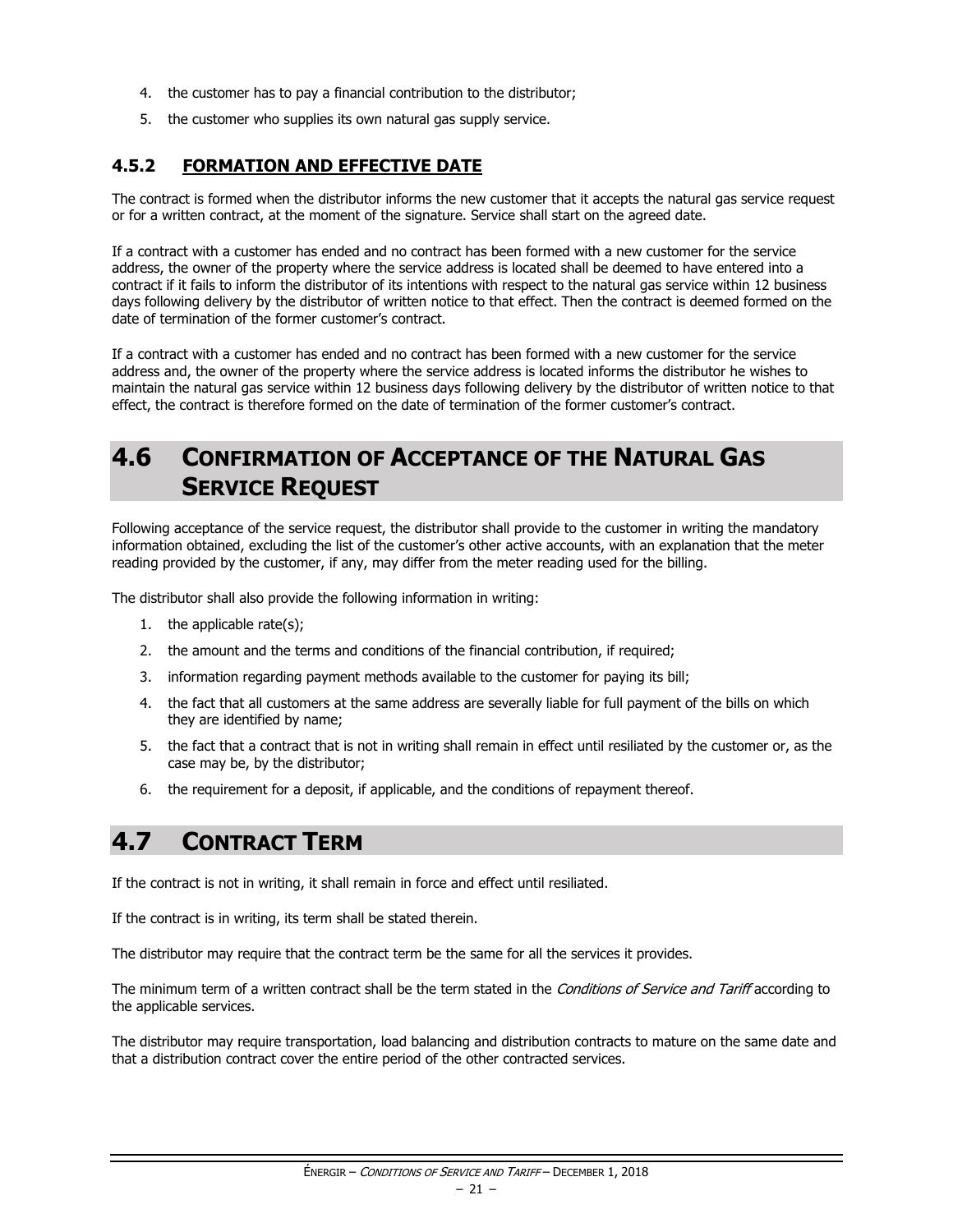# <span id="page-23-0"></span>**4.8 CONTRACT AMENDMENT**

The customer shall be responsible for notifying the distributor of any change to the information provided since the natural gas service request.

The customer may also submit a request for a contract amendment. If the request complies with the *Conditions of* Service and Tariff and if it is economic and operationally possible for the distributor to accept it, the contract may be amended or replaced by a new contract.

A written contract may not be amended verbally.

In each case provided in this article, the confirmation referred to in Article 4.6 shall not be sent to the customer.

## <span id="page-23-1"></span>**4.9 CONTRACT TERMINATION**

#### <span id="page-23-2"></span>**4.9.1 WRITTEN CONTRACT**

The contract is terminated on the date specified.

Notwithstanding the foregoing, the distributor may resiliate the contract if the customer has interfered with the distributor's pipes, mains, metering device or other device, or used the distributor's natural gas service without its consent.

#### <span id="page-23-3"></span>**4.9.2 OTHER CONTRACT**

The customer may resiliate the contract by informing the distributor that it ceases or will cease receiving natural gas service. It may do so verbally and shall specify the time after which natural gas service is no longer required.

Where the customer does not inform the distributor that it ceases or will cease receiving natural gas service, the distributor may resiliate the contract at one of the following times:

- 1. when it sees the customer has ceased receiving natural gas service and that no other contract has been entered into for the service address; or
- 2. on the effective date of a new contract with a person requesting natural gas service for the service address in question, except in the case of a customer who owes an amount of money to the distributor and will continue to occupy the service address after the date the gas is required.

Notwithstanding the foregoing, the distributor may resiliate the contract if the customer has interfered with the distributor's pipes, mains, metering device or other device, or used the distributor's natural gas service without its consent.

# <span id="page-23-4"></span>**4.10 FORCE MAJEURE**

When the distributor suffers from a force majeure, it is relieved of its obligation to serve the customer and the customer is relieved of its minimum obligations and, where applicable, of the basic fee under Distribution Rate  $D_1$  for the duration of the force majeure. Under all other circumstances, the customer must assume its minimum obligations, including situations where it suffers from a force majeure.

## <span id="page-23-5"></span>**4.11 CHANGES TO CONDITIONS OF SERVICE AND TARIFF**

Every contract shall comply with the *Conditions of Service and Tariff*, shall be subject to amendments to this document by the Régie de l'énergie and shall be deemed amended by such amendments.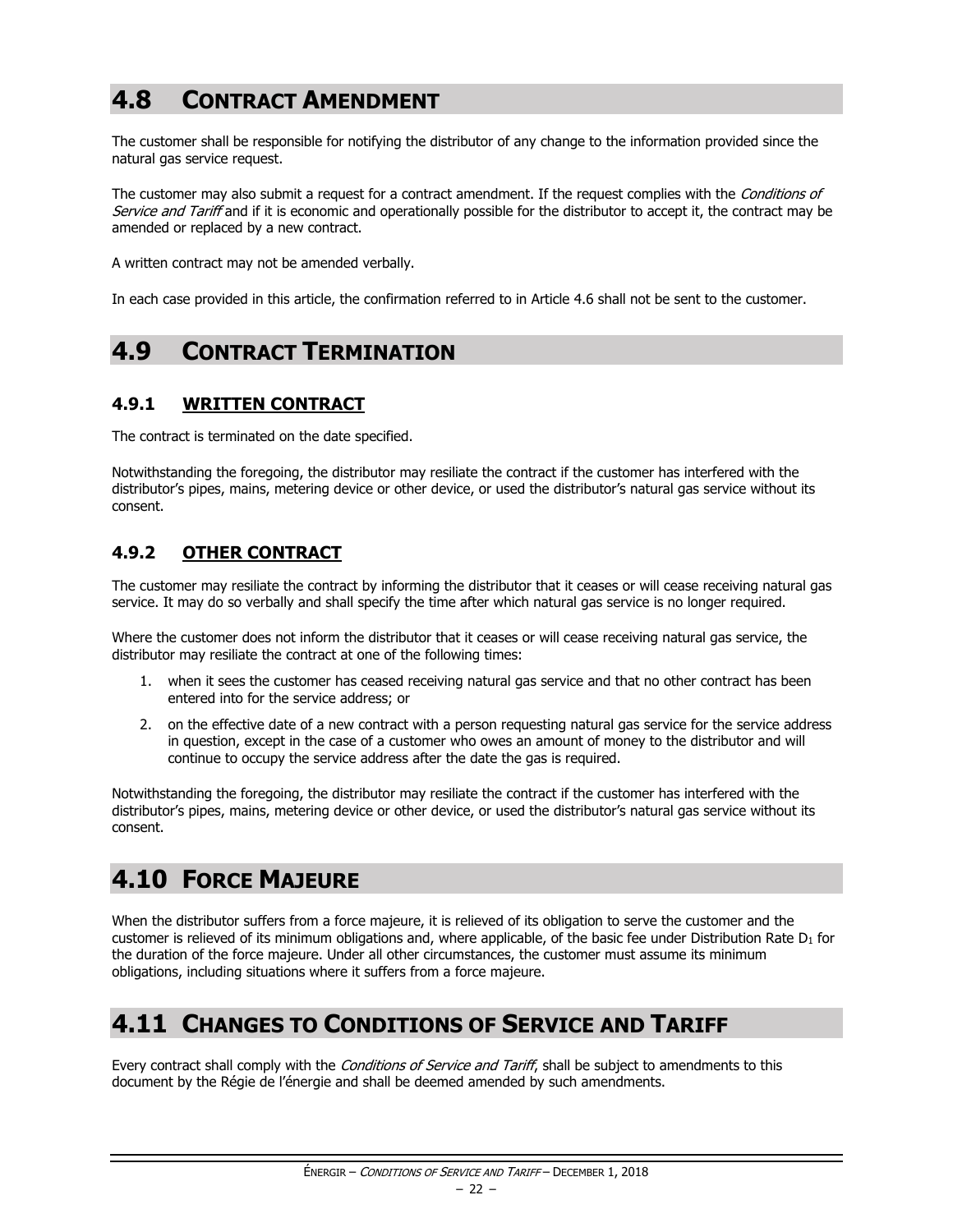<span id="page-24-0"></span>**5. MEASUREMENT**

# <span id="page-24-1"></span>**5.1 METERING DEVICE**

#### <span id="page-24-2"></span>**5.1.1 METERING DEVICE BELONGING TO THE DISTRIBUTOR**

The distributor shall determine the type of metering device to be used at the metering point or at the receipt point. It shall install, operate and maintain metering device to measure the natural gas withdrawn or injected by the customer.

#### <span id="page-24-3"></span>**5.1.2 LOCATION OF AND ACCESS TO THE METERING DEVICE**

The distributor shall determine the location of its metering device.

The distributor shall hold, at no cost, all rights of entry, rights-of-way and rights of access to its metering device. The customer shall take the necessary steps to enable the distributor to exercise those rights at the following times:

- 1. at any time for reasons of safety;
- 2. between 7:00 a.m. and 7:00 p.m. from Monday to Friday except for statutory holidays or at any other time agreed with the customer, for any other reason.

The customer shall not interfere with access to the distributor's metering device.

#### <span id="page-24-4"></span>**5.1.3 METERING DEVICE BELONGING TO THE CUSTOMER**

The customer may install, operate and maintain on pipes belonging to it its own metering device at its own expense.

However, the customer's metering device shall be installed downstream from the distributor's metering device in the case of a customer subject to Rate  $D_1$ ,  $D_3$ ,  $D_4$  or  $D_5$  and upstream in the case of a customer subject to Rate  $D_R$ .

Customer's metering device shall be installed, operated and maintained in a manner that does not interfere with the distributor's activities.

# <span id="page-24-5"></span>**5.2 MEASUREMENT OF VOLUME OF NATURAL GAS WITHDRAWN OR INJECTED**

The metering device shall indicate the volume of natural gas withdrawn or injected by the customer, in either metric or imperial units. For billing purposes, imperial units shall be converted to metric units.

Depending on the type of metering device used, a multiplier factor and a pressure factor may also be applied.

# <span id="page-24-6"></span>**5.3 READING OF METERING DEVICE**

#### <span id="page-24-7"></span>**5.3.1 READING BY THE DISTRIBUTOR**

The distributor shall choose the reading method to be used. The reading of the metering device may be done on site or by a remote device.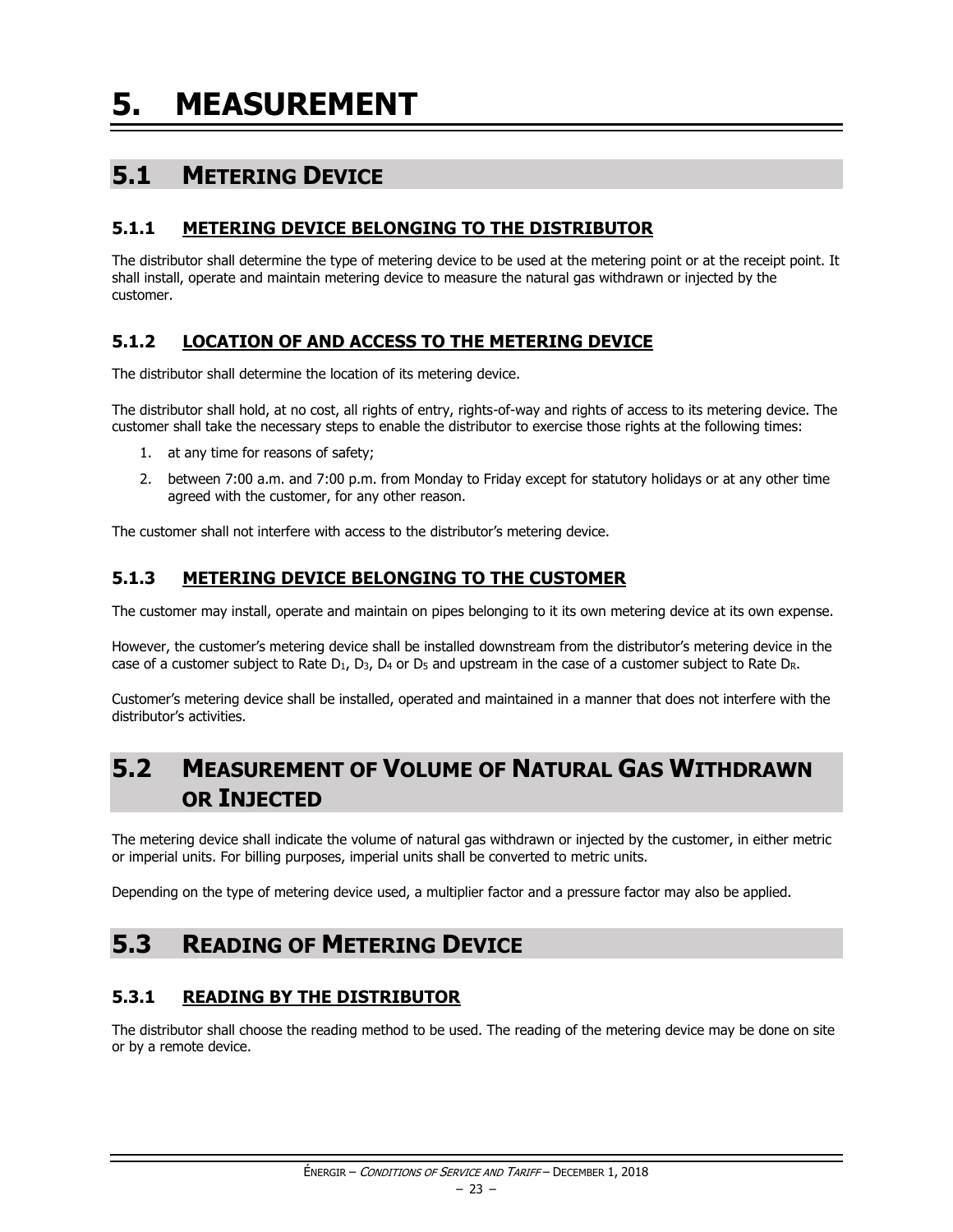However, if the customer requests a reading method other than the one chosen by the distributor, the distributor may bill the customer for the actual costs incurred as a result of using the reading method requested by the customer.

#### <span id="page-25-0"></span>**5.3.2 FREQUENCY OF READINGS**

The distributor shall read the metering device with all reasonable diligence using a method consistent with the efficient operation of its business.

The distributor shall read the metering device every two months.

However, in the case of a Rate  $D_1$  customer that withdraws less than 1,000 m<sup>3</sup> a year of natural gas, the distributor shall read the metering device every 12 months.

Furthermore, if the natural gas is billed at Rates  $D_4$ ,  $D_5$ ,  $D_R$  or  $D_3$  and  $D_5$  in combination, the distributor shall read the metering device every day. In the case where natural gas is billed at Rate D<sub>3</sub> without combination with Rate D<sub>5</sub>, the distributor shall read the metering device every month.

#### <span id="page-25-1"></span>**5.3.3 READING BY THE CUSTOMER**

When the distributor has not obtained a reading in accordance with Article 5.3.2, it may ask the customer to take the reading and communicate it to the distributor.

In addition, upon arriving at the service address and at the termination of the contract, the customer shall provide to the distributor, at the distributor's request, a reading of the metering device. Otherwise, the distributor shall estimate the volume withdrawn and the distributor may revise that estimate when the distributor obtains a reading of the metering device.

## <span id="page-25-2"></span>**5.4 VOLUME OF NATURAL GAS WITHDRAWN OR INJECTED BY THE CUSTOMER**

The volume of natural gas withdrawn or injected shall be calculated by determining the difference between two consecutive readings of the metering device. If the distributor does not obtain a reading of the metering device before the bill is issued, the distributor shall estimate the volume of natural gas withdrawn or injected by the customer.

# <span id="page-25-3"></span>**5.5 DEFECTIVE METERING DEVICE**

If the customer doubts the accuracy of the distributor's metering device, it shall so notify the distributor as soon as possible.

If the distributor determines that there is a defect in the metering device that may have an impact on the billing, it shall so inform the customer as soon as possible.

The customer or the distributor may, at any time, request verification of the metering device in accordance with the Electricity and Gas Inspection Act, R.S.C. 1985, c. E-4.

If the customer initiates a request for verification of the metering device, the distributor shall inform the customer of the reasons that lead not to doubt of the metering device accuracy, if any. If the customer maintains its request of verification and that the verification confirms the accuracy of the metering device within the allowed limits, the distributor is then authorized to bill it the fee stipulated in Article 17.1.4.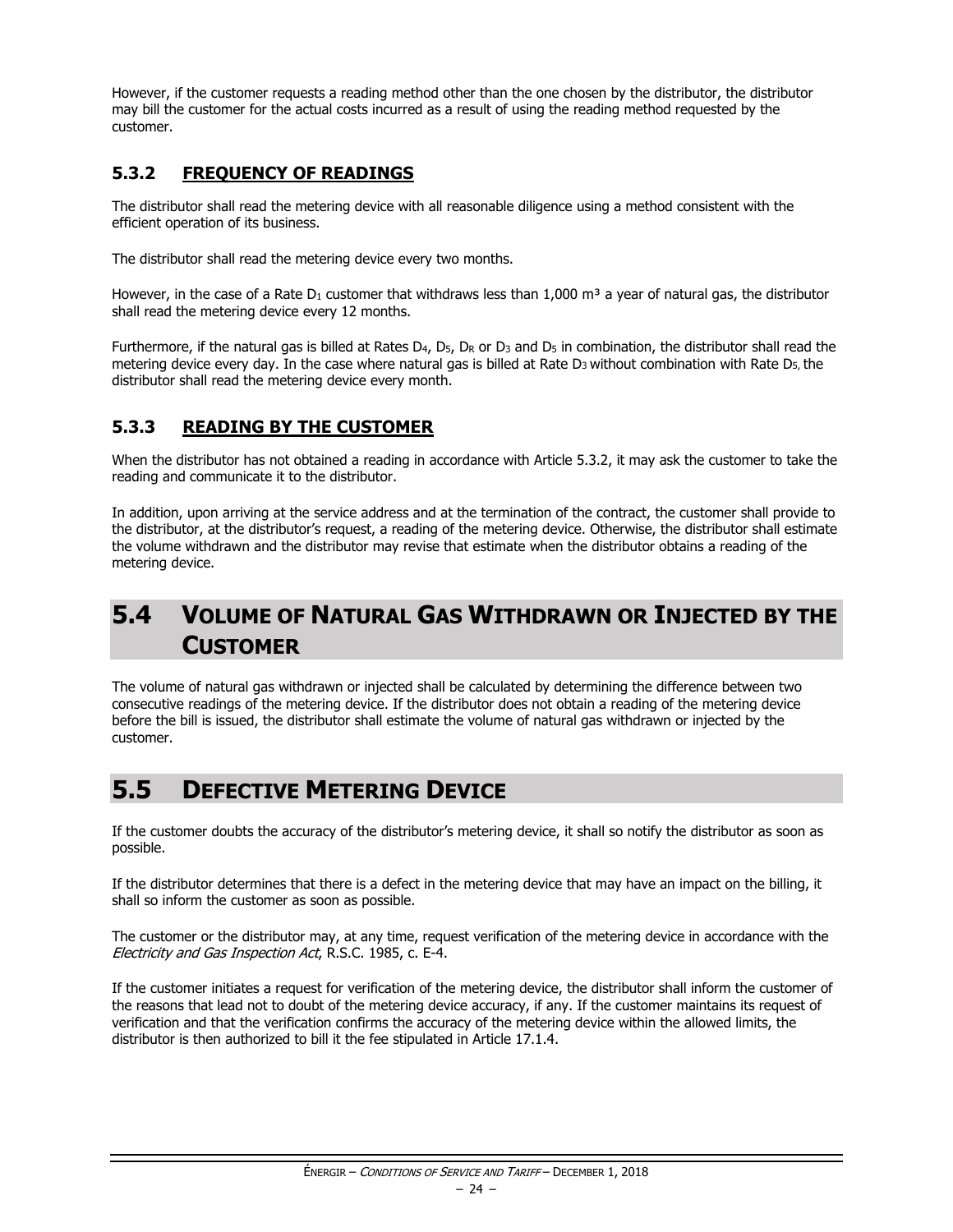# <span id="page-26-0"></span>**6. BILLING**

# <span id="page-26-1"></span>**6.1 BILLING METHODS**

#### <span id="page-26-2"></span>**6.1.1 VOLUME OF NATURAL GAS BILLED**

For billing purposes, the volume will be adjusted to a greater gross heating value of 37.89 MJ/m<sup>3</sup>.

The distributor shall bill the customer monthly for the actual or estimated volume of natural gas withdrawn or injected at the service address.

However, the distributor may bill every two months a customer billed at Rate  $D_1$  who withdraws less than 1,000 m<sup>3</sup> of natural gas per year.

The billing shall be based on the actual or estimated volume withdrawn or injected at each metering device. However, if the distributor uses more than one metering device at a single metering point or receipt point, the billing shall be based on the sum of the volumes withdrawn or injected at those metering devices as though there were only one.

When a customer, to whom a rate other than  $D_1$  applies, has been billed on the basis of an estimated volume, its bill shall be revised and sent when the actual volume becomes known if the actual volume is less than the estimated volume.

#### <span id="page-26-3"></span>**6.1.2 CONTRACTUAL OBLIGATIONS**

If applicable, the distributor shall bill the customer a minimum annual obligation and/or a financial contribution in accordance with Article 4.3.4.

If the customer asks the distributor to turn off and seal the metering device, the basic fee in section III of the present document shall cease to be billed after the turn-off date agreed by the customer and the distributor.

#### <span id="page-26-4"></span>**6.1.3 CORRECTION OF ERROR**

If the customer notes an error on its bill, it shall so inform the distributor.

If the distributor notes or is informed of an error on the customer's bill, it shall analyse the bill and notify the customer of the results. If a correction is required, it shall issue a corrected bill. The corrected bill shall replace any other bill issued for the billing period in question.

If the correction results in an amount owing to the distributor by the customer, the customer may spread the payments over a period equal to the re-billed period without any late payment charge or interest as long as it complies with the agreed payment dates.

#### <span id="page-26-5"></span>**6.1.4 BILLING PERIOD COVERED BY THE CORRECTION**

If the correction results in an amount owing to the distributor by the customer, the period covered by the retroactive correction may not exceed three years from the issue date of the corrected bill arising from the analysis referred to in Article 6.1.3.

However, the retroactive correction shall apply to the entire period affected by the error in the following cases:

1. the distributor was unable to read the metering device because it was unable to exercise its rights of access thereto and was also unable to obtain the reading from the customer in accordance with Article 5.3.3;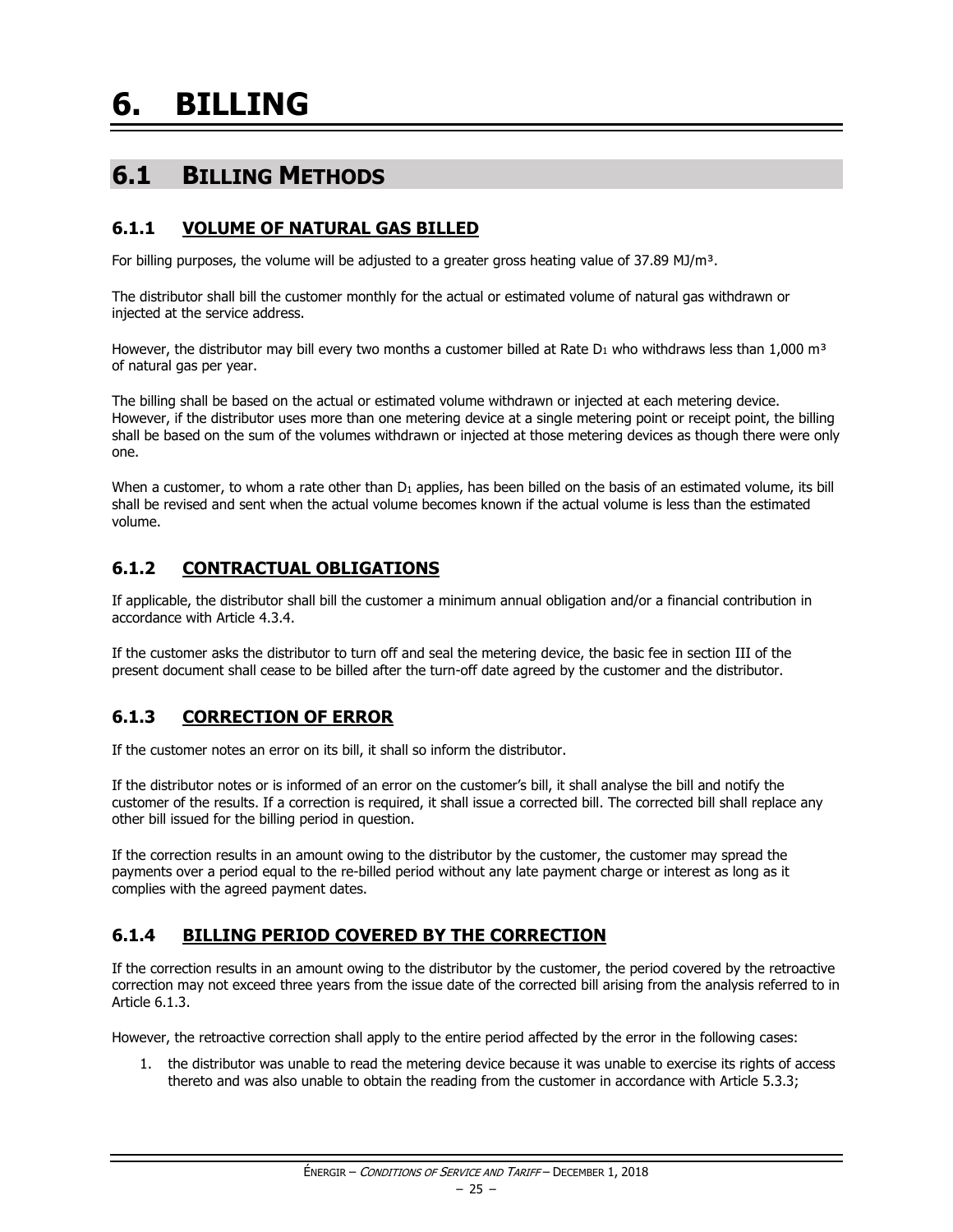- 2. the customer has interfered with the distributor's pipes, mains, metering device or other device, or used the distributor's natural gas without its consent;
- 3. the error is the result of intentional damage to the distributor's metering device;
- 4. the customer was aware of the billing error or the defect in the metering device and failed to inform the distributor thereof;
- 5. the amount of the corrected bill, for the period covered by the retroactive correction is less than the amount of the corrected bill for the three-year period mentioned in the first paragraph.

Notwithstanding the foregoing, if the retroactive correction leads to an amount owing to the distributor by the customer, but the amount of the corrected bill for the three-year period starting on the issue date of the corrected bill results in an amount owing to the customer by the distributor, no corrected bill is issued.

If the retroactive correction results in an amount owing to the customer by the distributor, it shall cover the entire period affected.

### <span id="page-27-0"></span>**6.2 BILLS**

#### <span id="page-27-1"></span>**6.2.1 ISSUE**

Except when a contract ends, the distributor shall issue the bill within a maximum of six business days following:

- 1. the last day of the month; or
- 2. the date the metering device was read.

#### <span id="page-27-2"></span>**6.2.2 TRANSMITTAL**

The bill shall be sent to the customer the business day after it is issued.

#### <span id="page-27-3"></span>**6.2.3 DELIVERY**

The distributor shall send the bill to the customer every month or every two months in accordance with Article 6.1.1.

The bill shall be sent by any means selected by the distributor, including by mail, unless the customer asks the distributor to send it electronically.

The customer may ask the distributor to group its bills for delivery. The distributor may bill the customer the actual costs of that service. If it does, the distributor shall notify the customer of the cost of that service before grouping the bills.

#### <span id="page-27-4"></span>**6.2.4 INFORMATION APPEARING ON THE BILL**

The bill shall include at least the following items:

- 1. Distributor's telephone number
- 2. Telephone number in case of emergency
- 3. Billing date
- 4. Name of customer
- 5. Account number
- 6. Number of the metering device
- 7. Service address
- 8. Applicable rate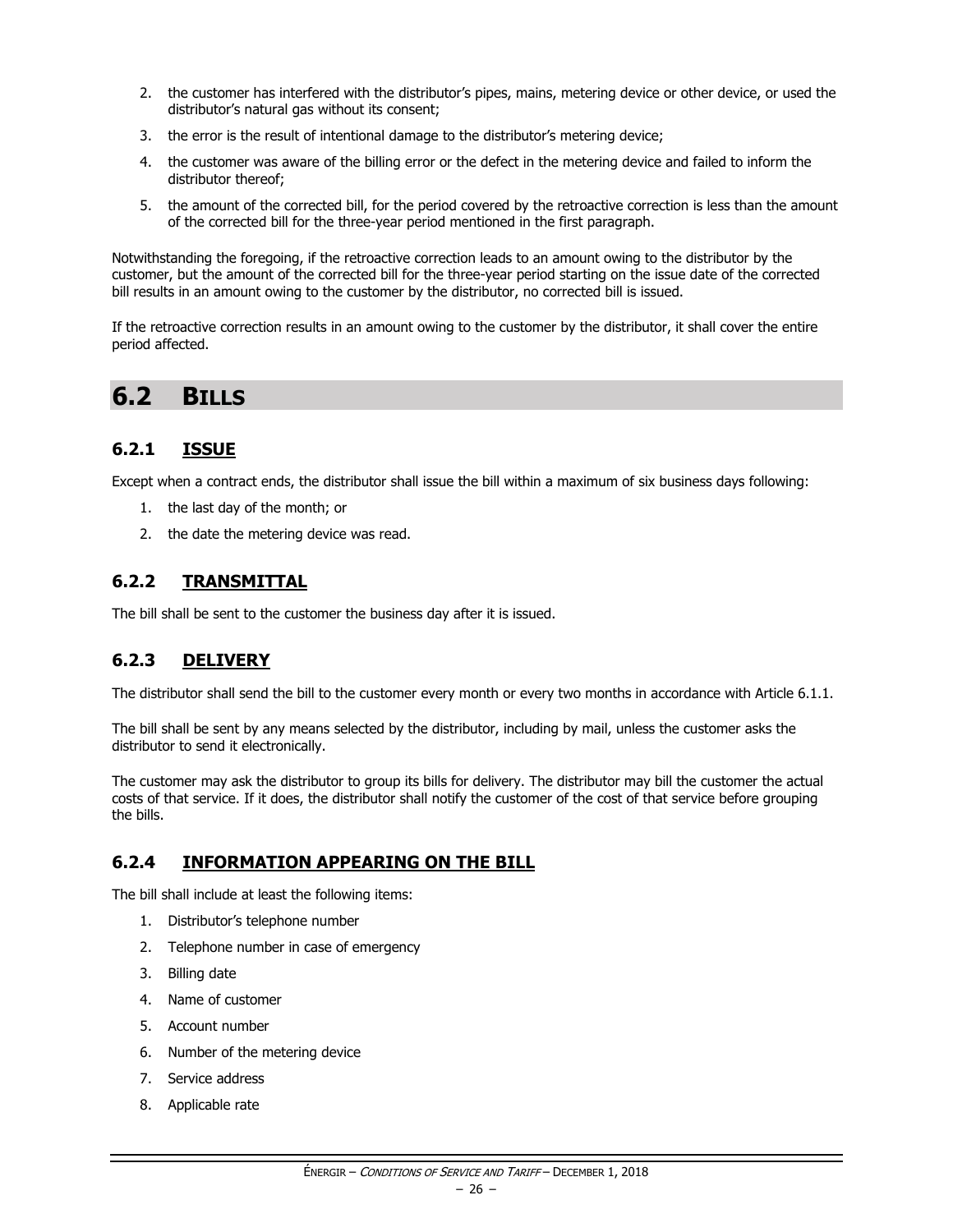- 9. Period billed
- 10. Consumption, specifying whether actual or estimated
- 11. Total amount
- 12. Amount in arrears and late payment charge
- 13. Due date
- 14. Consumption history available, if applicable
- 15. Minimum annual obligation, if applicable
- 16. Amount and date of last payment
- 17. Amount of financial contribution requested from customer to make the investment economic, if applicable
- 18. Amount of deposit and interest paid, if applicable
- 19. Rate adjustment arising from any commercial program approved by the Régie de l'énergie, if applicable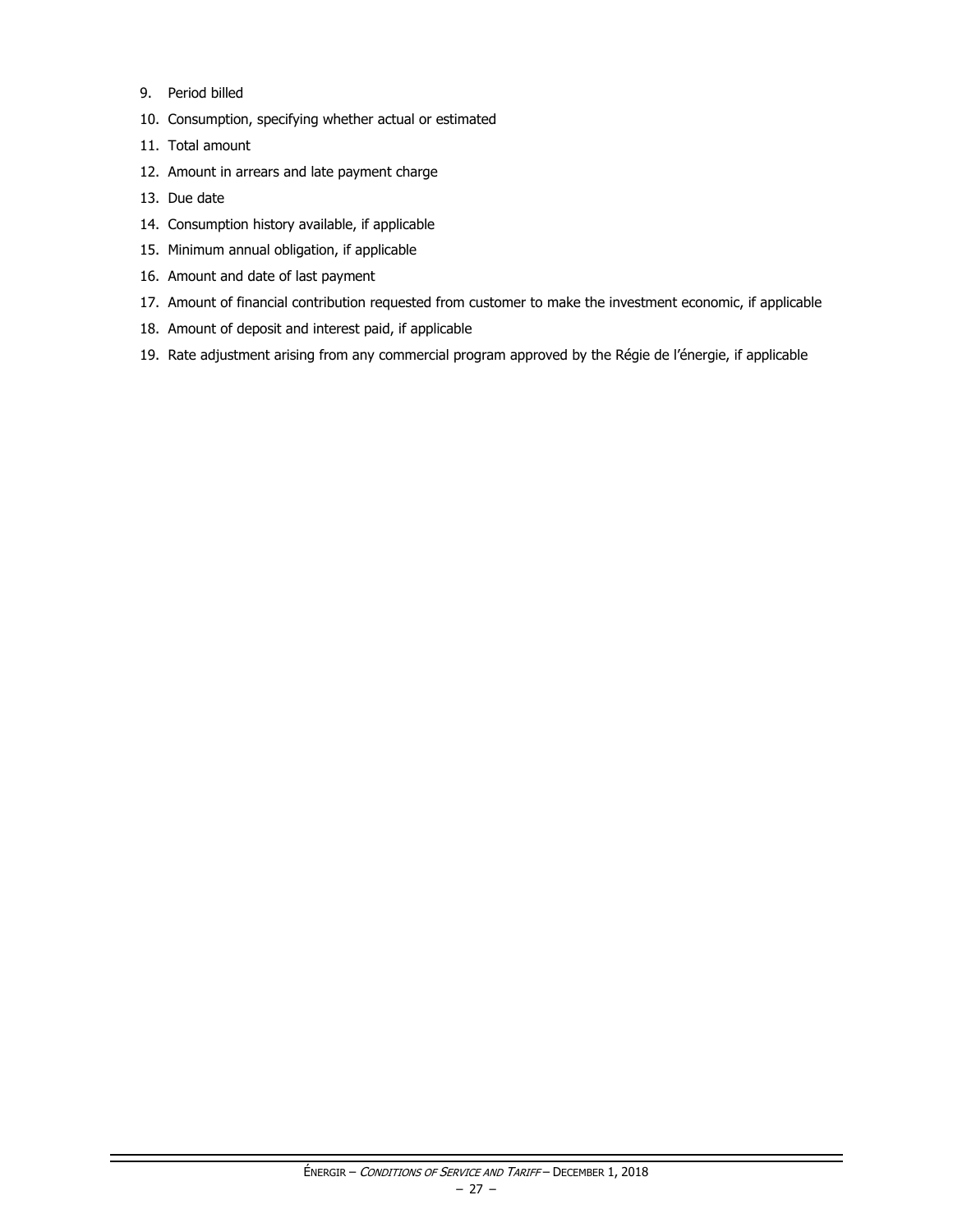# <span id="page-29-1"></span><span id="page-29-0"></span>**7.1 DUE DATE**

There shall be at least 12 business days between the date the bill is sent and the due date shown thereon. However, if bills are grouped as provided in Article 6.2.3, the time elapsed may be less than 12 business days because each bill shall retain its own due date shown thereon.

The customer shall pay the total amount billed that appears on the bill no later than the due date shown thereon.

The customer may contact the distributor at any time to propose a payment agreement as provided in Article 9.1.

# <span id="page-29-2"></span>**7.2 TERMS**

#### <span id="page-29-3"></span>**7.2.1 PAYMENT METHODS**

The customer shall pay its bill in Canadian dollars in one of the following ways:

- 1. through a financial institution, by means including automatic withdrawal or by Internet;
- 2. by mail (for cheques and money orders);
- 3. in person at the distributor's head office.

A customer who wishes to use a credit card to pay its bill may do so through a third party accepting that method of payment, which will pay the distributor in accordance with one of the payment methods mentioned in paragraphs 1, 2 and 3 of this article, to the extent that no fees are charged to the distributor.

Regardless of the method of payment selected, the payment date shall be the date the distributor receives the payment from the customer or third party, if applicable.

The distributor shall bill the customer the charge provided in Article 17.1.5 for each payment not honoured by a financial institution, except in the case of an error for which the distributor is responsible.

#### <span id="page-29-4"></span>**7.2.2 COMPENSATION PROHIBITION**

The customer may not, without the distributor's written consent, deduct from its payment an amount owed to the customer by the distributor or a customer claim against the distributor.

#### <span id="page-29-5"></span>**7.2.3 EQUAL PAYMENTS PLAN**

The customer whose natural gas service is billed under Rate  $D_1$  and who, when it so requests, does not have an unpaid balance at the due date, may avail itself, at any time and at no additional cost, of the equal payments plan.

The distributor shall determine the amount of the monthly instalments when the customer opts for the equal payments plan. The amount shall be based on the consumption history at the service address, the average temperature for the last five years, the price of natural gas service and the number of monthly instalments between the time the customer opts for the plan and the June or July renewal date.

The monthly instalment shall be revised at least once a year, on the June or July renewal date.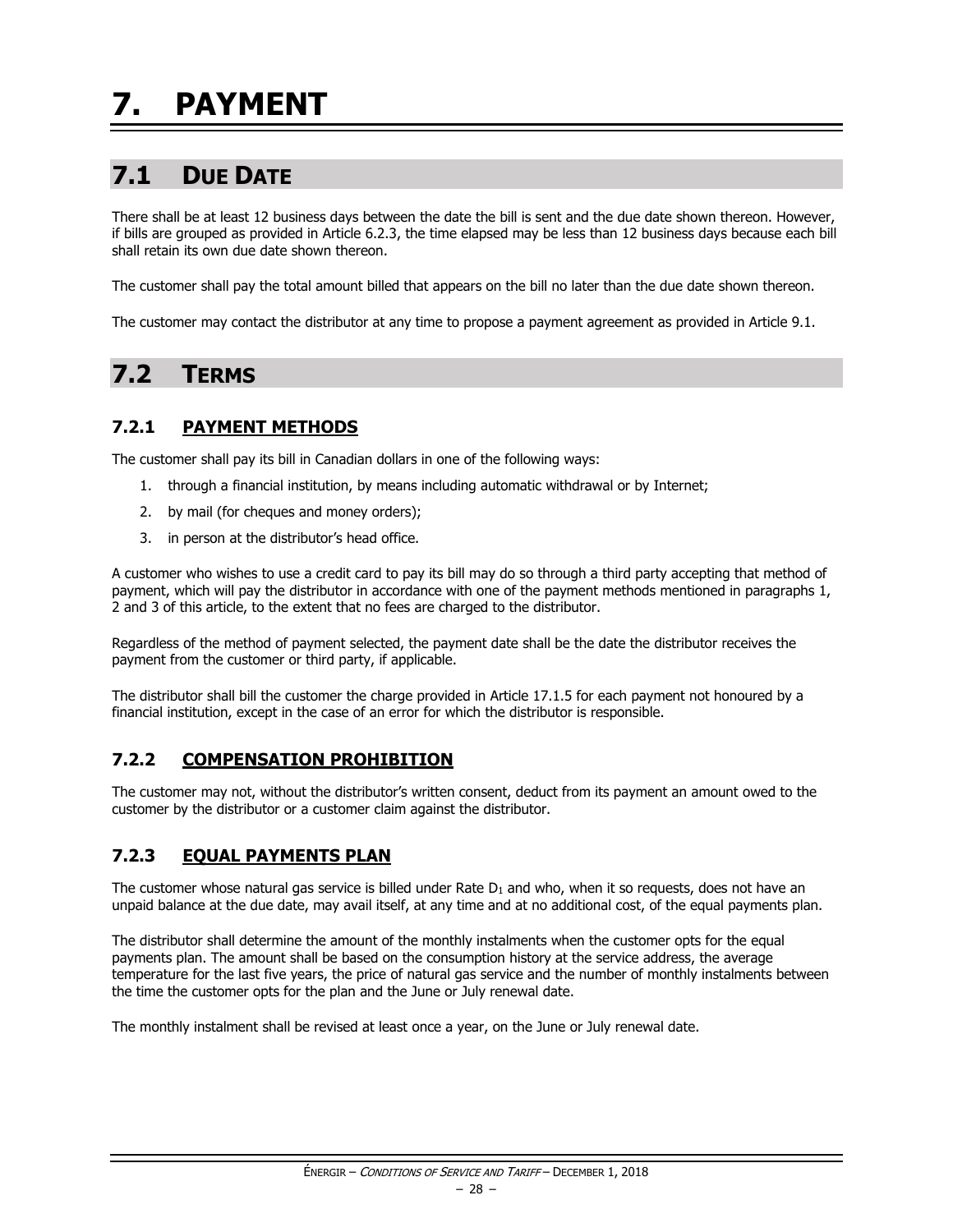When the equal payments plan is renewed in June or July, any debit balance in excess of the monthly instalment shall be spread over the next 12 months and any credit balance that is equal to or less than the new monthly instalment shall be applied to the customer's next bill. A credit balance that exceeds the new monthly instalment shall be refunded by cheque.

The distributor shall inform the customer in writing of the amount of the monthly instalment when it is established or revised, as applicable.

A customer who no longer wishes to avail itself of the equal payments plan shall so inform the distributor and may do so at any time without prior notice. Termination of the equal payments plan shall take effect on the customer's next bill.

The distributor may terminate the equal payments plan if the unpaid balance at the due date is equal to or greater than two monthly payments. The customer shall be informed of the termination of the equal payments plan by means of the bill.

# <span id="page-30-0"></span>**7.3 LIABILITY**

#### <span id="page-30-1"></span>**7.3.1 WRITTEN CONTRACT**

All customers who have entered into a given contract shall be solidarily liable for full payment of the bills.

#### <span id="page-30-2"></span>**7.3.2 OTHER CONTRACT**

All customers at the same service address shall be solidarily liable for full payment of the natural gas bills on which they are identified by name.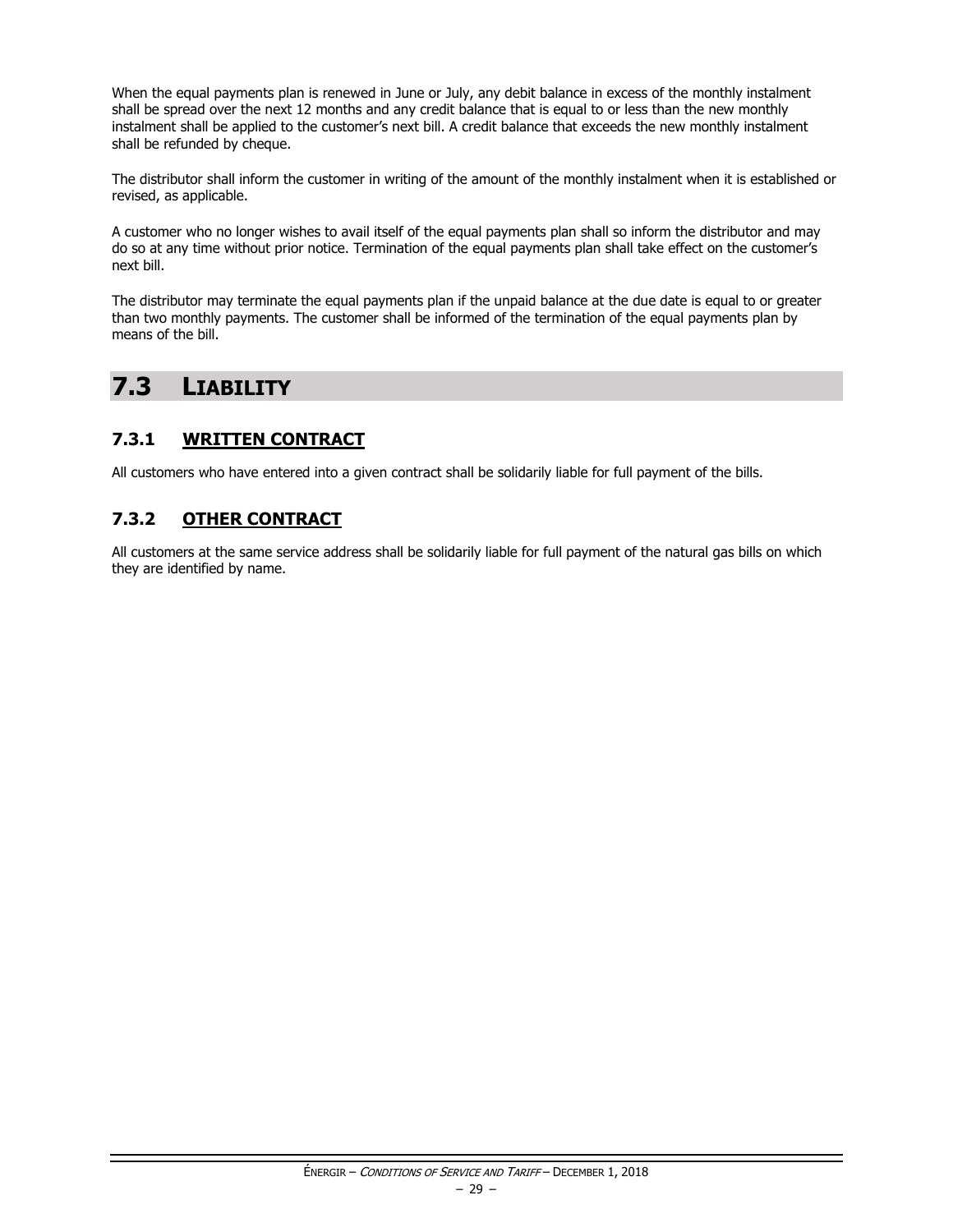# <span id="page-31-1"></span><span id="page-31-0"></span>**8.1 REQUIREMENT**

If the distributor requires a deposit for one or more natural gas services at a service address, it shall inform the customer of the reasons for it.

The customer may satisfy the deposit requirement by paying a cash amount or by providing equivalent security in order to guarantee payment for natural gas services.

If the deposit is paid in cash and the customer is an individual, the individual shall provide its social insurance number. The distributor may use the social insurance number for tax purposes only.

#### <span id="page-31-2"></span>**8.1.1 DOMESTIC USE**

#### **8.1.1.1 Natural Gas Service Request**

When service is requested, the distributor may require a deposit in the following cases:

- 1. the applicant fails to provide the following mandatory information in accordance with Article 4.2.1: family name and given name, date of birth and last address occupied in the 12 months preceding the request;
- 2. the applicant has in the past interfered with the distributor's pipes, mains, metering device or other device, has used the distributor's natural gas without its consent or has made a fraudulent payment.

#### **8.1.1.2 During the Term of the Contract**

The distributor may require a deposit in the following cases:

1. the customer's natural gas service has been interrupted by the distributor for non-payment of a bill on the due date;

However, the distributor shall not require a deposit from a customer using natural gas for space heating if the service interruption for non-payment and the reconnection both occur between December 1 and March 1 of the following year;

2. the customer has in the past interfered with the distributor's pipes, mains, metering device or other device, has used the distributor's natural gas without its consent or has made a fraudulent payment.

#### <span id="page-31-3"></span>**8.1.2 OTHER USES AND CUSTOMERS SUBJECT TO RATE D<sup>R</sup>**

#### **8.1.2.1 Natural Gas Service Request**

When service is requested, the distributor may require a deposit in the following cases:

- 1. following a credit check of the applicant, if the distributor considers it necessary;
- 2. the applicant has in the past interfered with the distributor's pipes, mains, metering device or other device, has used the distributor's natural gas without its consent or has made a fraudulent payment.

#### **8.1.2.2 During the Term of the Contract**

The distributor may require a deposit in the following cases:

- 1. the customer has failed to pay a natural gas bill on the due date during the previous 12 months;
- 2. the customer has in the past interfered with the distributor's pipes, mains, metering device or other device, has used the distributor's natural gas without its consent or has made a fraudulent payment;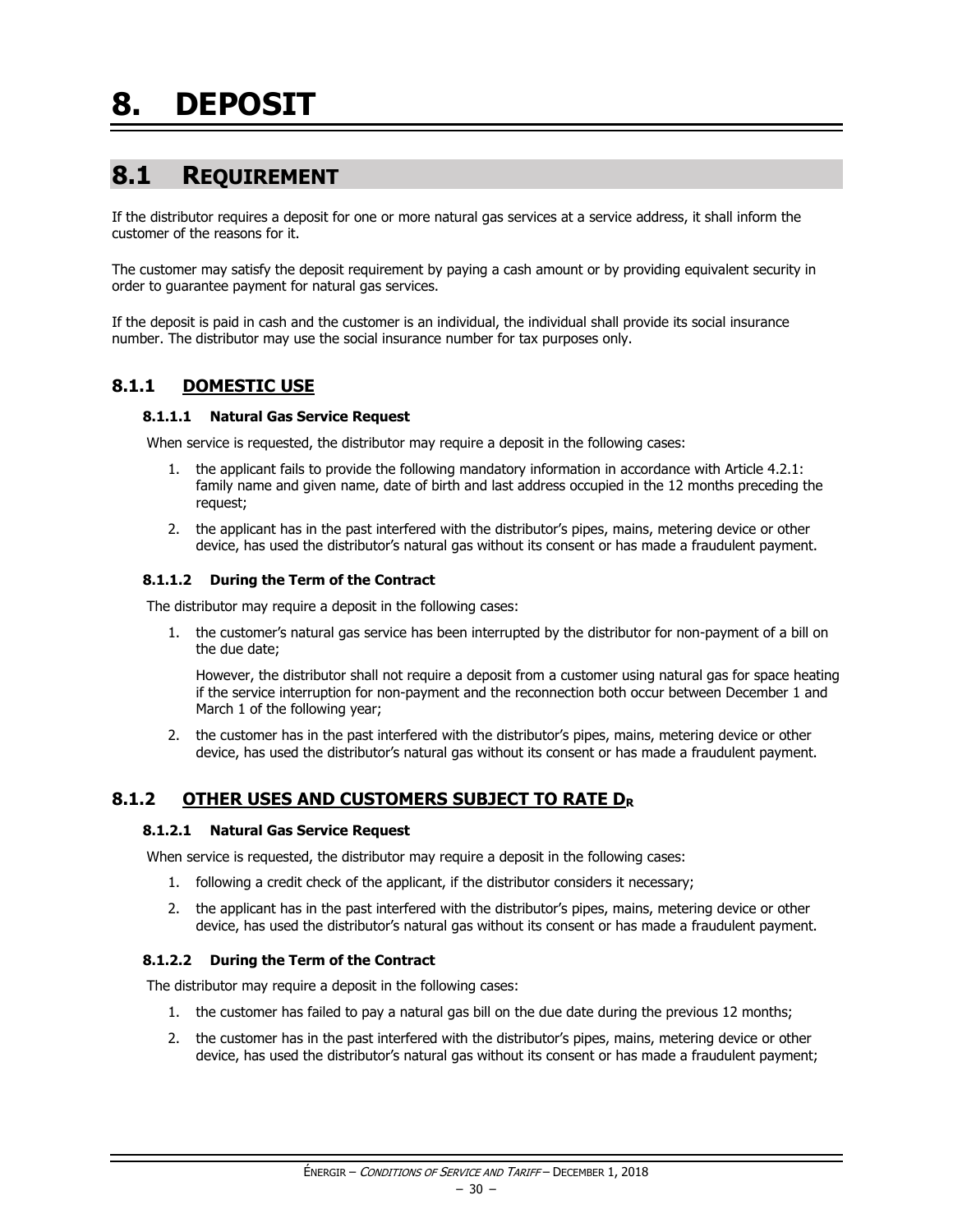- 3. at some point during the previous 24 months, the customer has availed itself of or was under the protection of the provisions of the Bankruptcy and Insolvency Act, R.S.C. 1985, c. B-3, the Companies' Creditors Arrangement Act, R.S.C. 1985, c. C-36, or the Farm Debt Mediation Act, S.C. 1997, c. 21;
- 4. the customer wishes to avail itself of the distributor's supply service;
- 5. following a credit assessment of the customer, when the customer makes a request of modification to its facilities with the effect that its consumption is increased to the equivalent of the double of the last 12 months;
- 6. following a credit assessment of a new customer, following an assignment of contract.

### <span id="page-32-0"></span>**8.2 AMOUNT**

The amount of the deposit required by the distributor shall be based on estimated or historical volumes withdrawn at the service address during a 12-month period or on the maximum contract capacity in the case of a customer subject to Rate DR.

#### <span id="page-32-1"></span>**8.2.1 DOMESTIC USE**

If the customer's service is interrupted for non-payment, in accordance with Article 9.4.3, for the first time in 12 months, the amount of the deposit shall not exceed the amount of the highest bill during a 12-month period.

In any other situation, the amount of the deposit shall not exceed the sum of the amounts of the highest two consecutive bills during a 12-month period.

#### <span id="page-32-2"></span>**8.2.2 OTHER USES**

The amount of the deposit, taking into consideration all services offered by the distributor, shall not exceed the sum of the amounts of the highest two consecutive, historical or estimated, bills during a 12-month period.

#### <span id="page-32-3"></span>**8.2.3 CUSTOMERS SUBJECT TO RATE D<sup>R</sup>**

The amount of the deposit required by the distributor shall not exceed the amount equivalent to the minimum daily obligation for a 12-month period.

## <span id="page-32-4"></span>**8.3 PAYMENT**

The cash deposit shall be paid to the distributor in accordance with the payment methods specified in Article 7.2.1. The remittance of any other security shall be made in accordance with the terms and conditions thereof. The distributor shall confirm in writing the payment of the deposit.

If the metering device is turned off and sealed, the distributor may require the deposit to be paid before the metering device is unsealed and turned on by the distributor.

If the metering device is not turned off or sealed, the deposit shall be paid within the time indicated by the distributor, in accordance with Article 7.1.

The distributor shall transfer any cash deposit to a trust account.

<span id="page-32-5"></span>The customer may contact the distributor at any time to propose a payment agreement as provided in Article 9.1.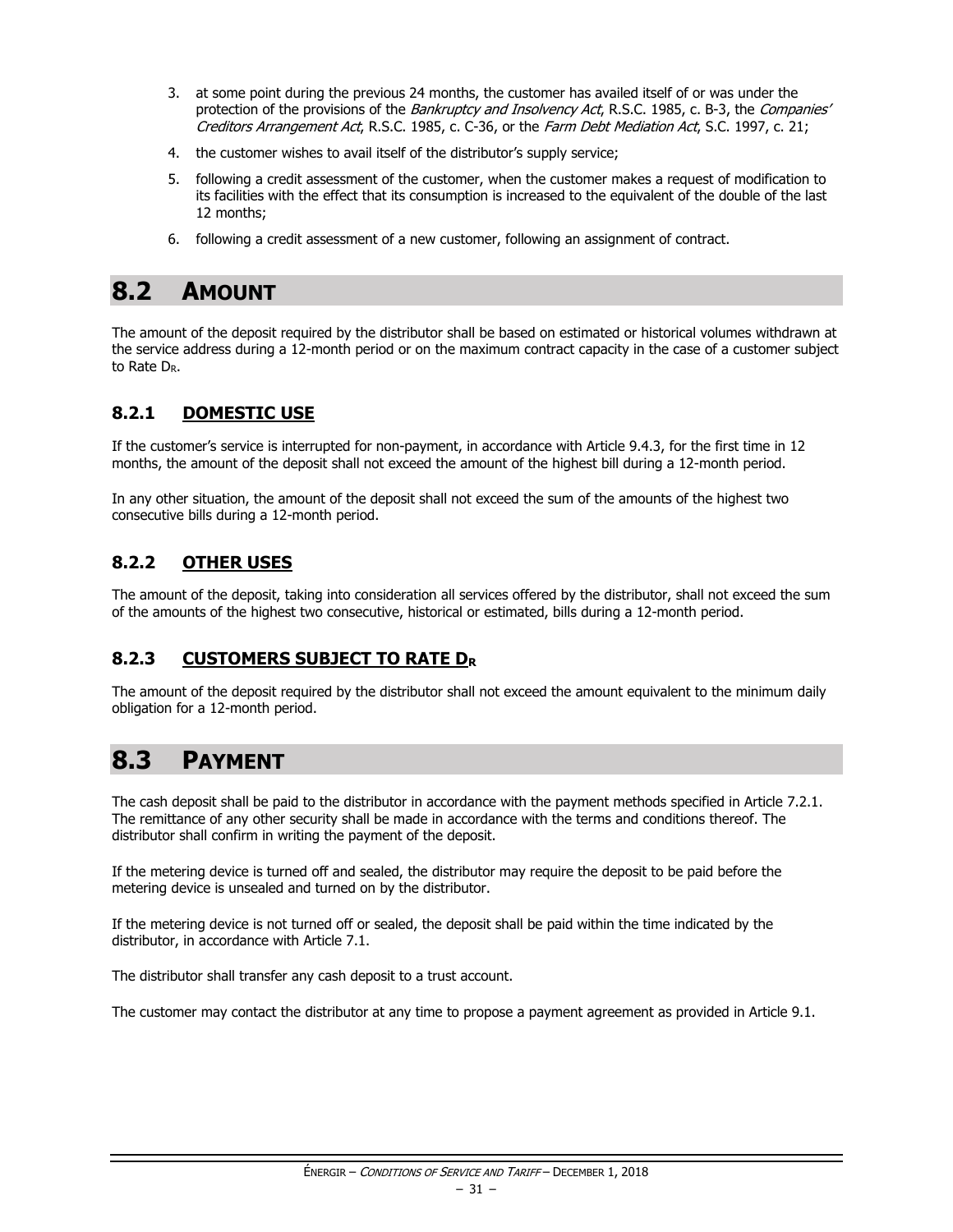# **8.4 RETENTION PERIOD**

A deposit may be initially retained for:

- 1. 12 consecutive months or as long as the mandatory information set out in article 4.2.1 has not been provided, in the case of a customer who uses natural gas for domestic use;
- 2. 36 consecutive months in the case of a customer who uses natural gas for any other use;
- 3. 60 consecutive months in the case of a customer subject to rate  $D_R$ .

During the deposit retention period, if a final notice is sent to the customer, the distributor shall renew the deposit retention period for a period of 12 months if the new expiry date is later than the original expiry date of the retention period.

If, for a period of 12 consecutive months, the customer who uses natural gas for another use pays all of its bills by the due date specified therein, the deposit is returned in full, as provided in article 8.6.2.

### <span id="page-33-0"></span>**8.5 INTEREST ON CASH DEPOSIT**

#### <span id="page-33-1"></span>**8.5.1 INTEREST RATE**

The deposit shall produce interest that belongs to the customer.

The annual interest rate on the deposit shall be established on January 1 of each year based on the rate of nonregistered and non-redeemable Guaranteed Investment Certificates (GICs) for a 12-month term offered to individuals, as published by the National Bank of Canada on the first bank business day of each year.

The distributor shall submit to the Régie de l'énergie, no later than January 30 of each year, a report showing the rate of the source of the information used to establish it.

#### <span id="page-33-2"></span>**8.5.2 PAYMENT OF INTEREST**

During the deposit retention period, the distributor shall credit the interest produced by the deposit on the first bill issued at the beginning of each calendar year.

### <span id="page-33-3"></span>**8.6 USE OR RETURN TO THE CUSTOMER**

#### <span id="page-33-4"></span>**8.6.1 USE OF THE DEPOSIT**

#### **8.6.1.1 During the Term of the Contract**

During a contract term and notwithstanding a customer's request to that effect, the distributor may not apply the deposit to a natural gas bill.

However, in the case of a service interruption for non-payment, as provided in Article 9.4.3, if the bill issued following the interruption for non-payment is unpaid on the due date, the distributor may, without prejudicing its other rights and recourses, apply the cash deposit or the proceeds from the realization of any other security provided by the customer to a bill unpaid by its due date.

#### **8.6.1.2 On Termination of the Contract**

If a contract is terminated as provided in Article 4.9, the distributor may, without prejudicing its other rights and recourses, apply the cash deposit or the proceeds from the realization of any other security provided by the customer to a bill unpaid by its due date.

After application to the unpaid bill, any balance from the cash deposit or other security shall be returned to the customer.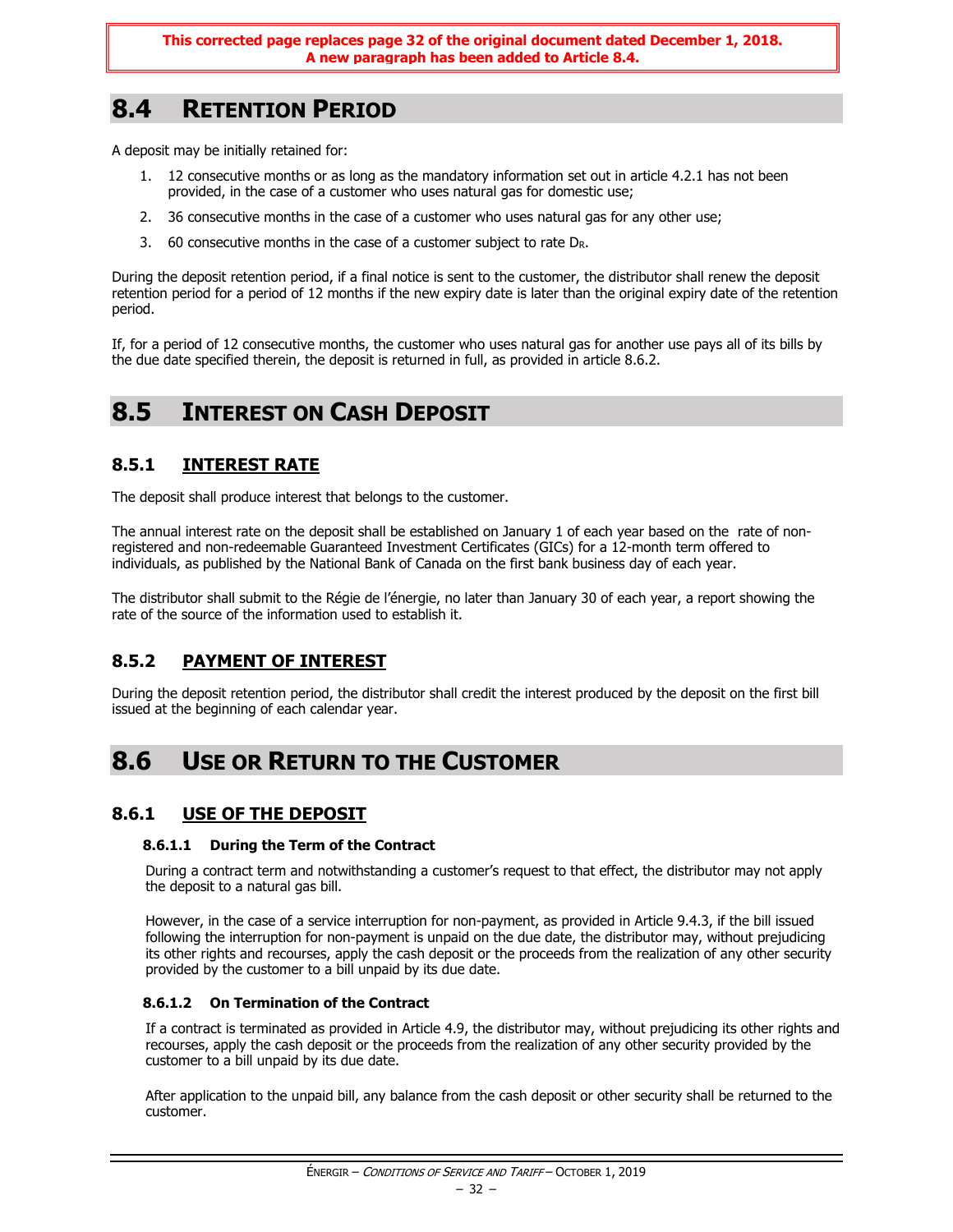#### **8.6.1.3 Customers Subject to Rate D<sup>R</sup>**

The distributor may, without prejudicing its other rights and recourses, apply in part the cash deposit or the proceeds from the realization of any other security provided by the customer to a bill unpaid by its due date. The proportion of the deposit thus applied shall be determined by the distributor. However, the residual amount of the deposit may not be less than the equivalent of the largest two consecutive bills of a 12-month period.

#### <span id="page-34-0"></span>**8.6.2 RETURN OF THE DEPOSIT**

No more than 30 days after the deposit retention period has expired or the mandatory information set out in Article 8.1.1.1 has been complied with, the distributor shall refund to the customer by cheque its total cash deposit with interest not yet credited or return the security it holds to the customer. However, if the amount of the check to be issued is less than \$5.00, the distributor will only issue it at the customer's request.

However, when a contract expires, the period for returning the deposit may be extended up to 10 business days to ensure payment is honoured.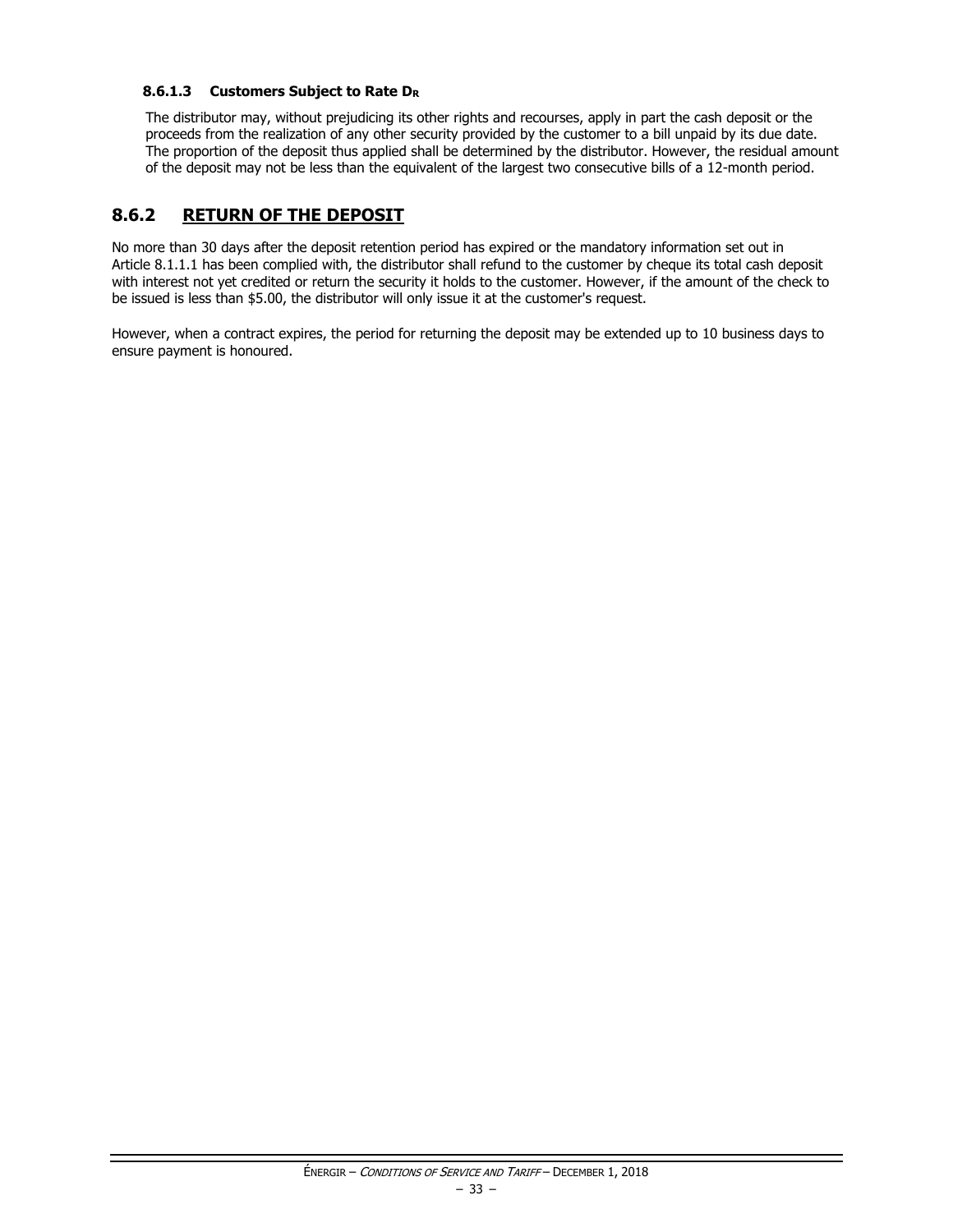# <span id="page-35-1"></span><span id="page-35-0"></span>**9.1 PAYMENT AGREEMENT**

The customer may contact the distributor at any time to propose a payment agreement to spread the payment of the unpaid amounts owing on the due date over a period of time and to provide for full payment of the bills issued during the period covered by the agreement.

The distributor shall inform the customer of this possibility on any collection notice sent to it.

## <span id="page-35-2"></span>**9.2 PAYMENT DEFAULT**

The customer shall immediately pay in full any unpaid amount on the due date.

# <span id="page-35-3"></span>**9.3 LATE PAYMENT CHARGE**

The late payment charge for which the rate is set out in Article 17.1.6 shall be added each month to the unpaid balance from the day following the due date.

## <span id="page-35-4"></span>**9.4 COLLECTION PROCEDURES**

With the exception of the cases specifically covered by the Act respecting the mode of payment for electric and gas service in certain buildings, R.S.O., c. M-37, the collection procedures for non-payment on the due date shall be as follows.

#### <span id="page-35-5"></span>**9.4.1 COLLECTION NOTICES**

1. Reminder:

If a bill remains unpaid after the due date, the distributor shall send a written reminder to the billing address or communicate a reminder by telephone.

2. Final notice:

If a bill remains unpaid following the reminder, the distributor shall send a final written notice under separate cover to the billing address using a method that provides proof the notice was sent. The notice shall inform the customer that unless payment is made, natural gas service may be interrupted.

Before interrupting service for non-payment between December 1 and March 1 of the following year, the distributor shall contact a domestic-use customer who uses the natural gas for space heating to propose a payment agreement.

#### <span id="page-35-6"></span>**9.4.2 COLLECTION VISIT**

If the bill is not fully paid following the final notice and there is no payment agreement or a payment agreement has not been complied with, the distributor may visit the service address to collect the amounts due on the date of that visit. Article 9.4.2 does not apply to customers subject to Rate DR.

The distributor may make such a collection visit from 8:00 a.m. to 8:00 p.m., from Monday to Saturday.

Between December 1 and March 1 of the following year, the distributor may make a collection visit to the service address of a domestic-use customer who uses the natural gas for space heating, to propose a payment agreement.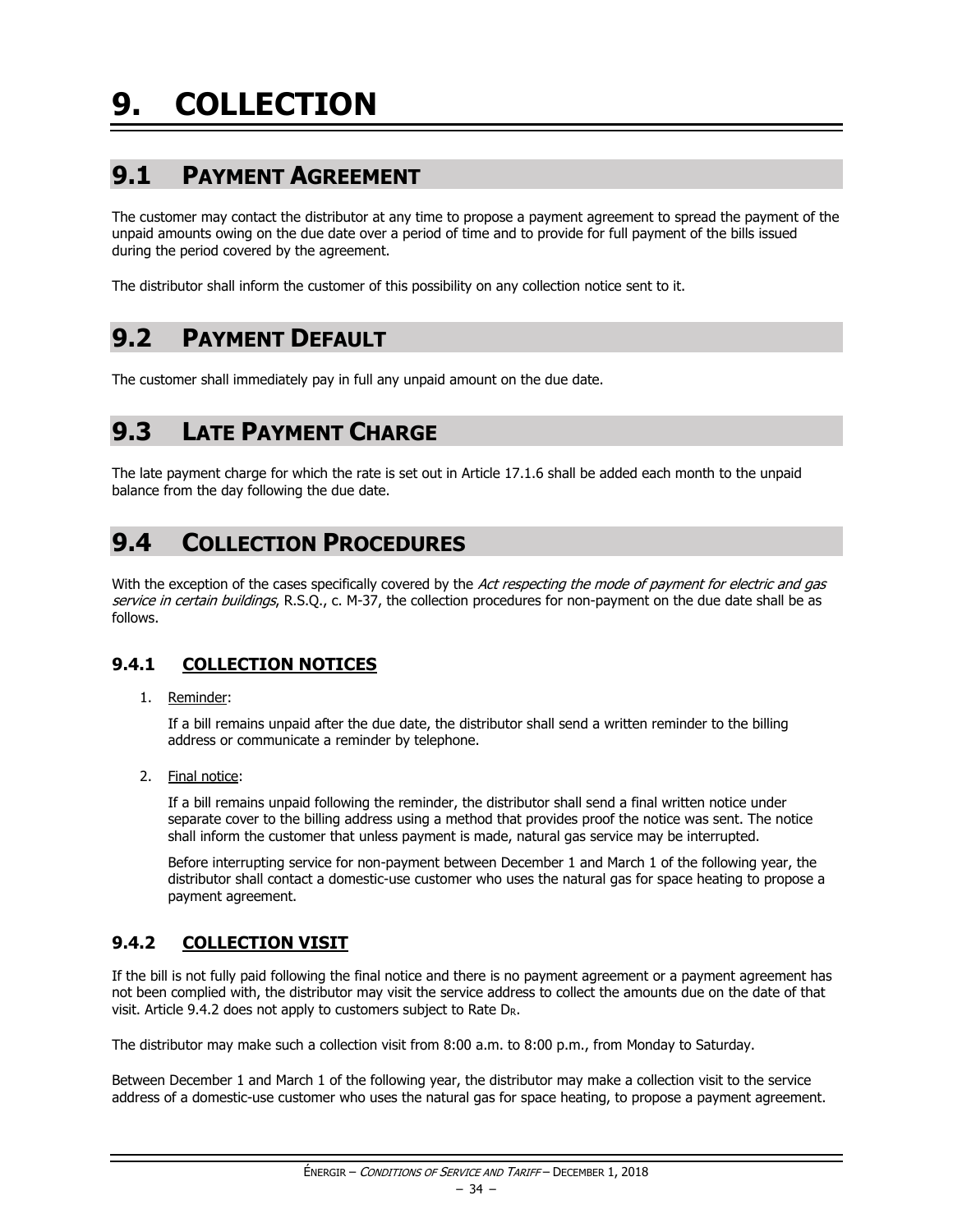Following a collection visit, the collection charge provided in Article 17.1.7 shall be billed to the customer who pays its bill before service is interrupted.

### **9.4.3 INTERRUPTION FOR NON-PAYMENT**

At the time of the collection visit, or in the case of customers subject to Rate  $D_R$ , after the sending of a final notice pursuant to article 9.4.1, if the amount required in the final notice or agreed to under a payment agreement remains unpaid, the distributor may interrupt natural gas service. In that event, the distributor shall ask the customer to notify the owner of the property affected by the interruption, if applicable.

However, between December 1 and March 1 of the following year, the distributor may interrupt the natural gas service of a domestic-use customer who uses natural gas for space heating only in the following cases:

- 1. the customer and the distributor have not entered into a payment agreement; or
- 2. the customer is not complying with the payment agreement entered into with the distributor.

# **9.5 RECONNECTION**

Following a service interruption for non-payment, the distributor shall reconnect the service when the customer pays the amounts due and the reconnection charge set out in Article 17.1.8 and provides any deposit required.

In the event that a new contract comes into effect with a person requesting service for a service address affected by the interruption for non-payment, the reconnection charge pursuant to Section 17.1.8 may be billed to the customer causing the interruption for non-payment notwithstanding the end of the distribution contract to which he was a party.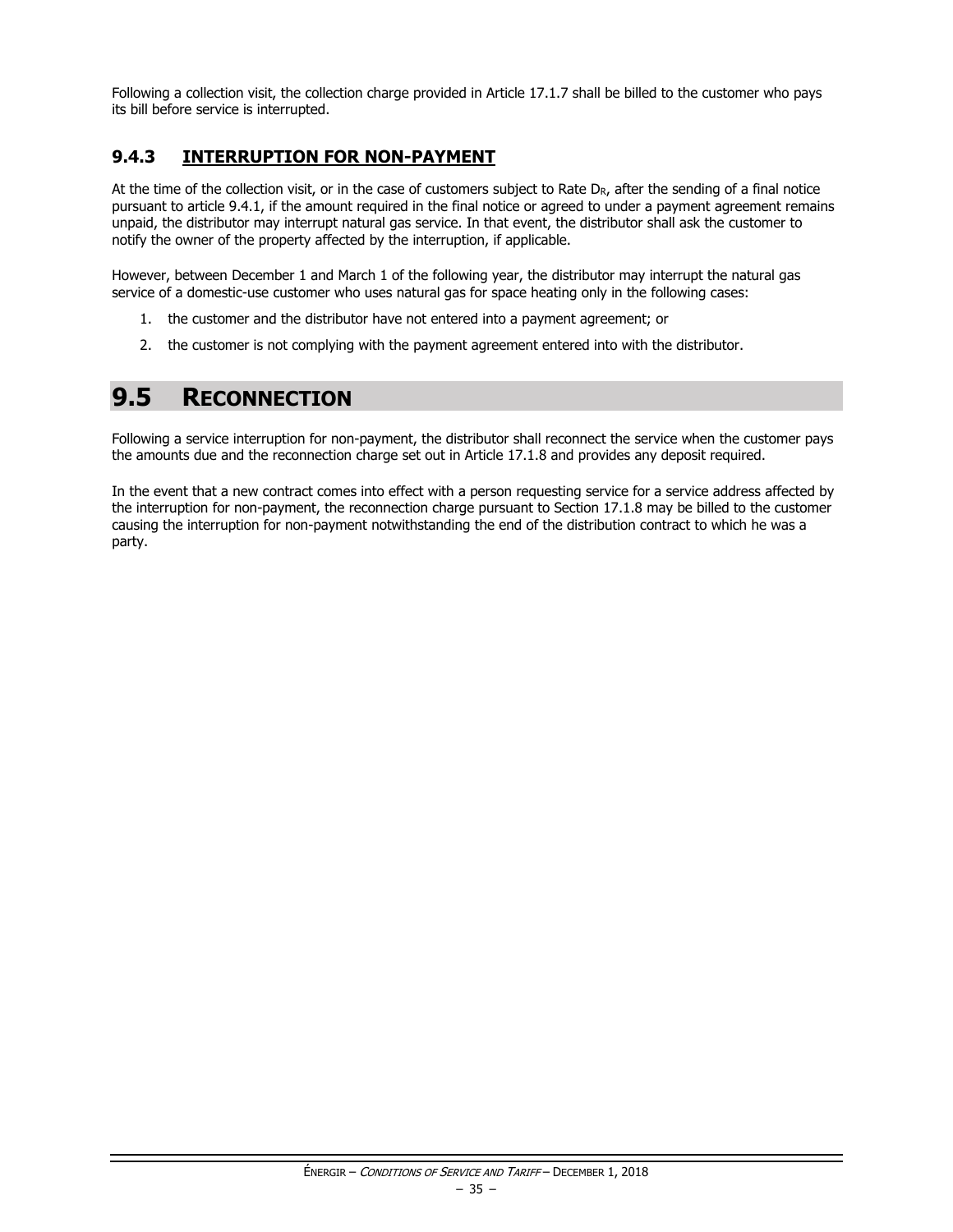# Section III

# **Tariff**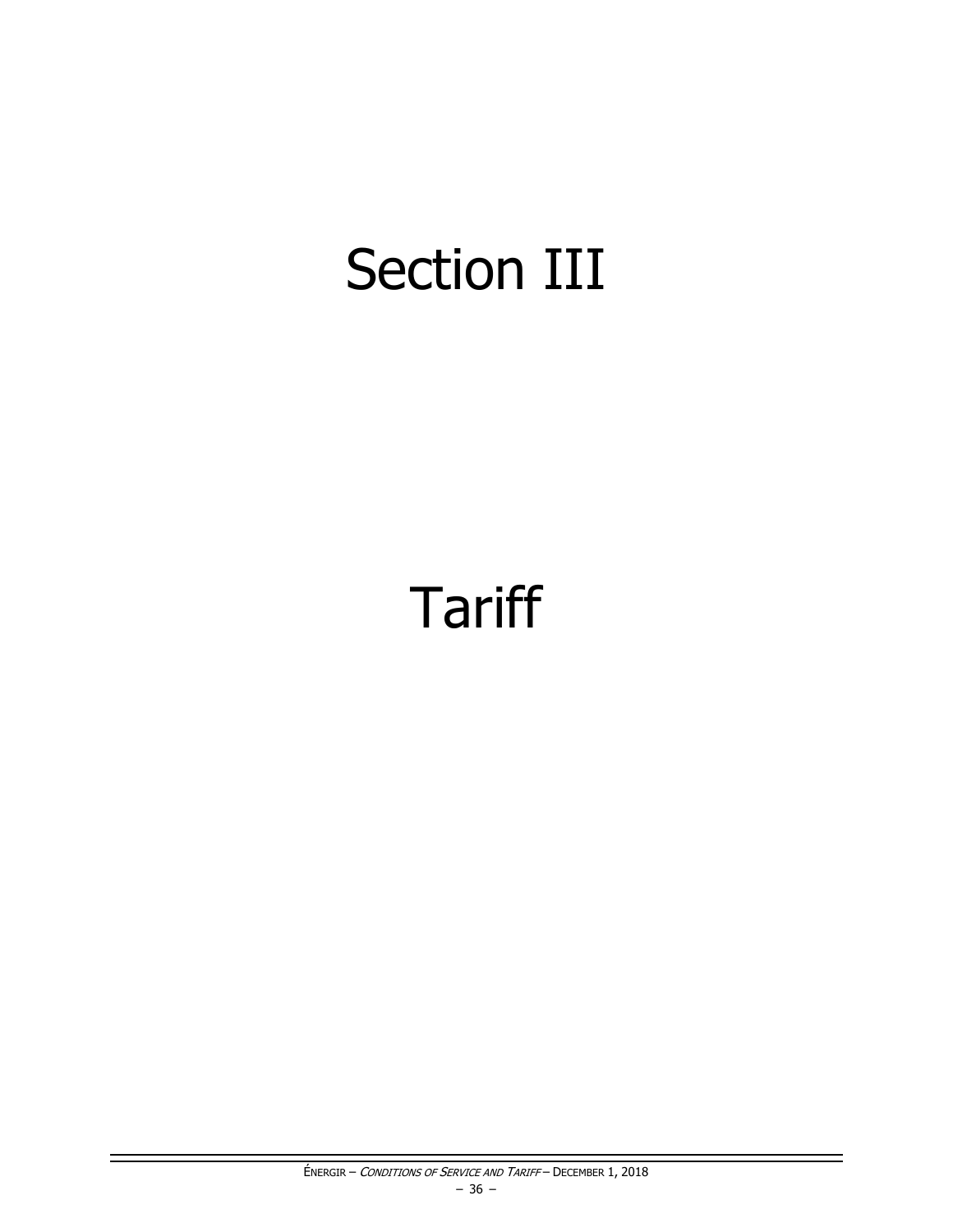# **10. OPTIONS AVAILABLE TO CUSTOMERS**

# **10.1 SERVICE OPTIONS**

Subject to Article 18.2.2, a customer's choice of services, as provided in Chapter 3, is subject to certain advance notices. Under certain conditions, it may be possible for the distributor to accept the customer's request on shorter notice; however, the rate impact of such request on all customers could justify refusal of the request.

A customer who uses the distributor's natural gas supply service must, for the equivalent volumes, use all of the distributor's services except for the "cap-and-trade emission allowances system" service for which the withdrawals of a customer can be partially or totally exempted.

A customer who provides its own transportation service must, for the equivalent volumes, at the same time provide the natural gas it withdraws at its facilities.

A customer who uses the distributor's natural gas supply service shall be subject, by default, to the variable price of natural gas supply not determined by a fixed-price supply agreement.

# **10.2 COMBINATION OF CUSTOMER'S AND DISTRIBUTOR'S SERVICES**

A customer may not, at a single metering point, for either natural gas supply and transportation service, including make-up gas service, simultaneously use the distributor's services and provide its own services.

In addition, a customer who wishes to supply the distributor with the natural gas it withdraws at its facilities may not combine supply service with transfer of ownership and supply service without transfer of ownership.

Exceptionally, however, a customer who uses firm service as well as interruptible service at a single metering point shall be entitled to use its own transportation service for the firm portion of its load while using the distributor's transportation service for the interruptible portion. In addition, a customer using "Make-up Gas Service to Avoid an Interruption" may combine its own natural gas supply and transportation services with those of the distributor for this make-up portion of its load.

Also, a customer who provides, in part, renewable natural gas at a single metering point shall be entitled to:

- 1. use the distributors' supply service as well as, for renewable natural gas, its own supply service: when this renewable natural gas is produced within the franchise, a customer shall be entitled, furthermore, at a single metering point, to use the distributor's transportation service as well as, for the renewable natural gas produced within the franchise, its own transportation service;
- 2. use the renewable natural gas supply tariff for the distributor's supply service as well as supply its own service.

The natural gas then provided by a customer must be "with transfer of ownership".

# **10.3 COMBINATIONS OF SERVICES**

A customer who uses the distributor's natural gas supply service must, for the equivalent volumes, at the same time use the distributor's transportation and load-balancing services.

A customer who wishes to use the "Competitive Make-up Gas" service must use the transportation supplied from time to time by the distributor.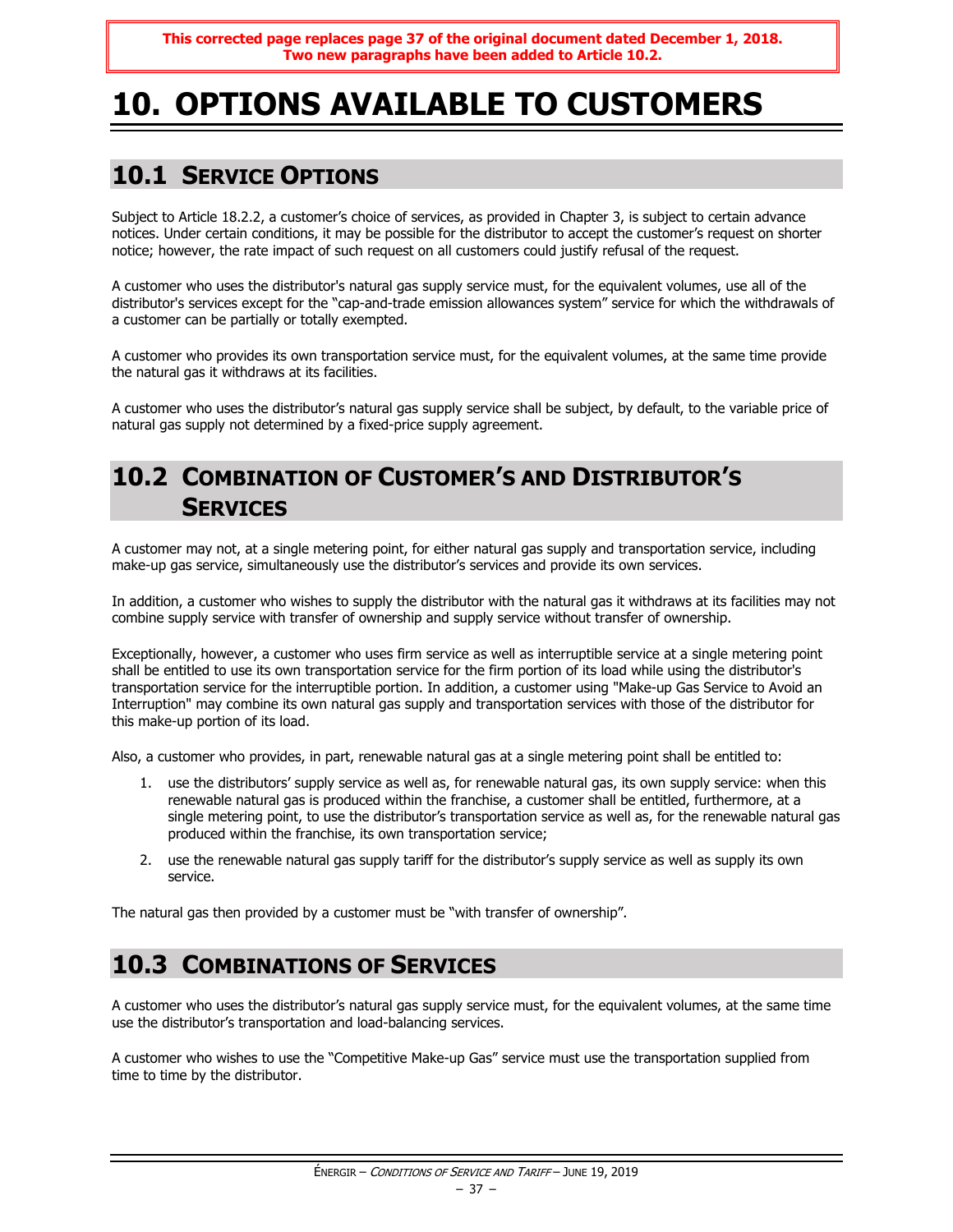A customer who provides the transportation service needed to move the natural gas it withdraws at its facilities to the distributor's territory must, for the equivalent volumes, at the same time supply the distributor with the natural gas it withdraws at its facilities.

# **10.4 CUSTOMER GROUPING**

Customers may form a group to provide their natural gas supply service. Subject to Article 18.2.1, customers may form a group to provide their transportation and load-balancing services if they are all related persons, each to all the others, within the meaning of the Taxation Act, R.S.Q., c. I-3. In the latter case, the customer grouping shall also apply to natural gas supply service.

For all customer groupings, only the monitoring of volume imbalances shall be carried out for all of the grouped metering points as if there were a single metering point. Billing for all of the distributor's services, including billing of volume imbalances, will continue to be made on an individual basis in accordance with each service's rate provisions.

Customer groupings are not permitted for distribution service.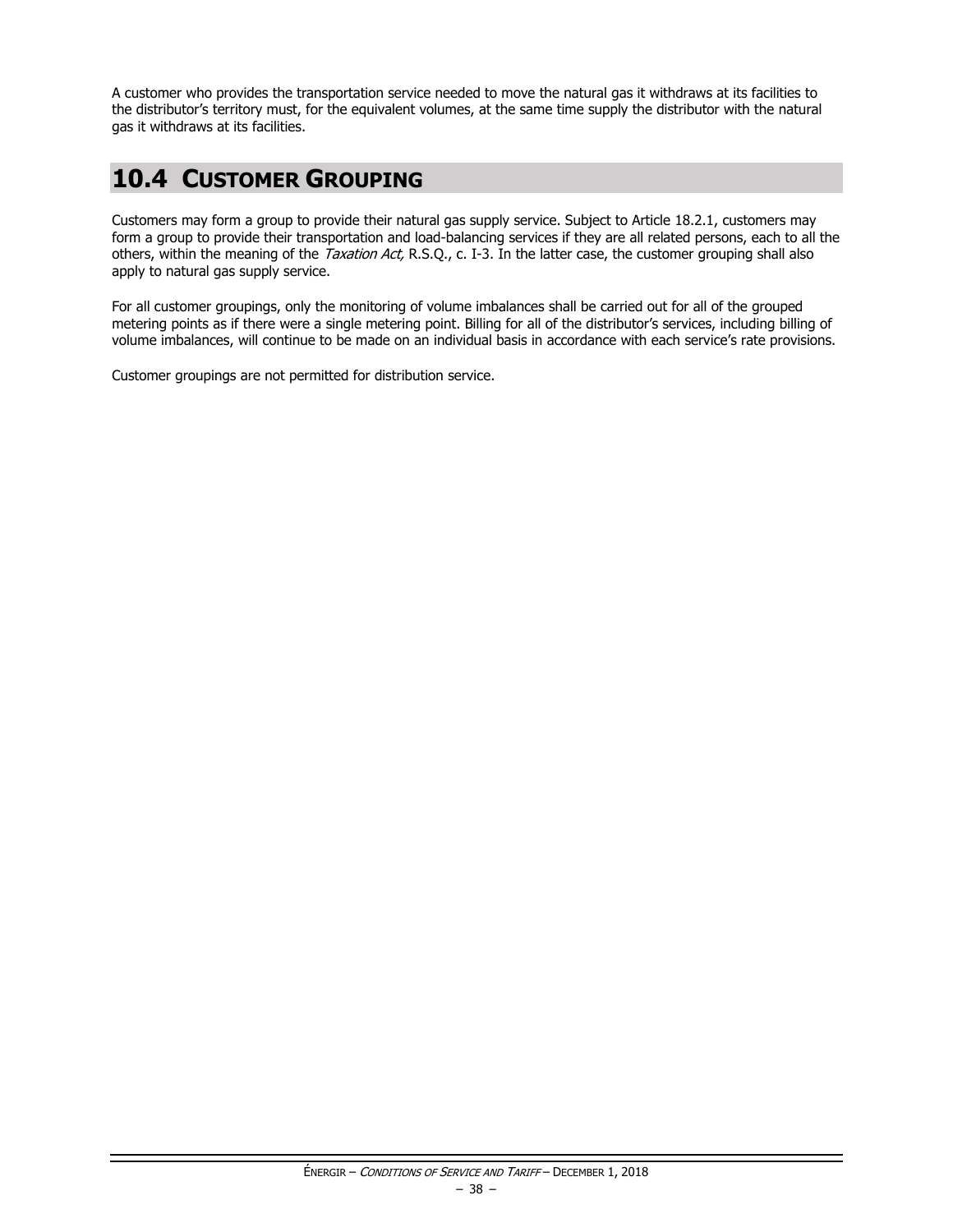**This corrected page replaces page 39 of the original document dated December 1, 2018. A new paragraph has been added to Article 11.1.2.1.**

# **11. SUPPLY**

# **11.1 DISTRIBUTOR'S SERVICE**

### **11.1.1 APPLICATION**

For any customer who wishes to purchase from the distributor the natural gas it withdraws at its facilities.

A customer whose normalized annual load is between 7,500  $m<sup>3</sup>$  and 1,168,000  $m<sup>3</sup>$  may enter into a fixed-price supply agreement with the distributor.

### **11.1.2 SUPPLY RATE**

### **11.1.2.1 Supply Price**

For each m<sup>3</sup> of volume withdrawn, the natural gas supply price, as of December 1, 2018, is 15.762¢/m<sup>3</sup>. The price may be adjusted monthly to reflect actual cost of acquisition.

For each  $m<sup>3</sup>$  of volume withdrawn, the provisional application of the renewable natural gas supply price, from June 19 to September 30, 2019, is  $31.83¢/m<sup>3</sup>$ , and from October 1, 2019, is  $34.13¢/m<sup>3</sup>$ .

When a customer enters into a fixed-price supply agreement with the distributor, in writing, within the allowed timeframe, the specific gas supply price shall be the cost of acquisition of the natural gas from the specific supplier in accordance with the customer's commitment under the agreement. The distributor does not guarantee the fixed gas supply price agreed upon with the specific supplier. The customer is billed this specific price commencing on the day deliveries from the specific supplier begin and for as long as these deliveries continue. Should the specific supplier no longer be able to meet its commitments to the distributor, the customer will be transferred to the distributor's variable-price natural gas supply service once the natural gas already delivered by the specific supplier for the customer in question has been fully used.

### **11.1.2.2 Inventory-Related Adjustment**

The supply price is accompanied by an adjustment to take into account variations in the value of inventories resulting from a change in the supply price, as well as costs associated with maintaining the inventories. This adjustment is described in the "Inventory-related Adjustments" chapter.

### **11.1.2.3 Charge for Transfer to Supply Service**

Any existing customer who wishes to use or withdraw the distributor's natural gas supply service without giving the prior notice of entry or withdraw required in Articles 11.1.3.2, 11.1.3.3 or 11.2.3.4 shall be subject to a charge for transfer to the distributor's supply service payable in a single payment on the date the transfer is made.

This charge shall be calculated by applying the price of transfer to the distributor's natural gas supply service in effect at the date of the transfer to the customer's forecasted normalized annual consumption.

For each  $m<sup>3</sup>$  of volume withdrawn, the price of transfer for the entry to the distributor's natural gas supply service, as of October 1, 2017, is 0.491¢/m<sup>3</sup>. This price is revised monthly.

For each  $m<sup>3</sup>$  of volume withdrawn, the price of transfer for the withdrawal from the distributor's natural gas supply service, as of October 1, 2017, is 0.000¢/m<sup>3</sup>. This price is revised monthly.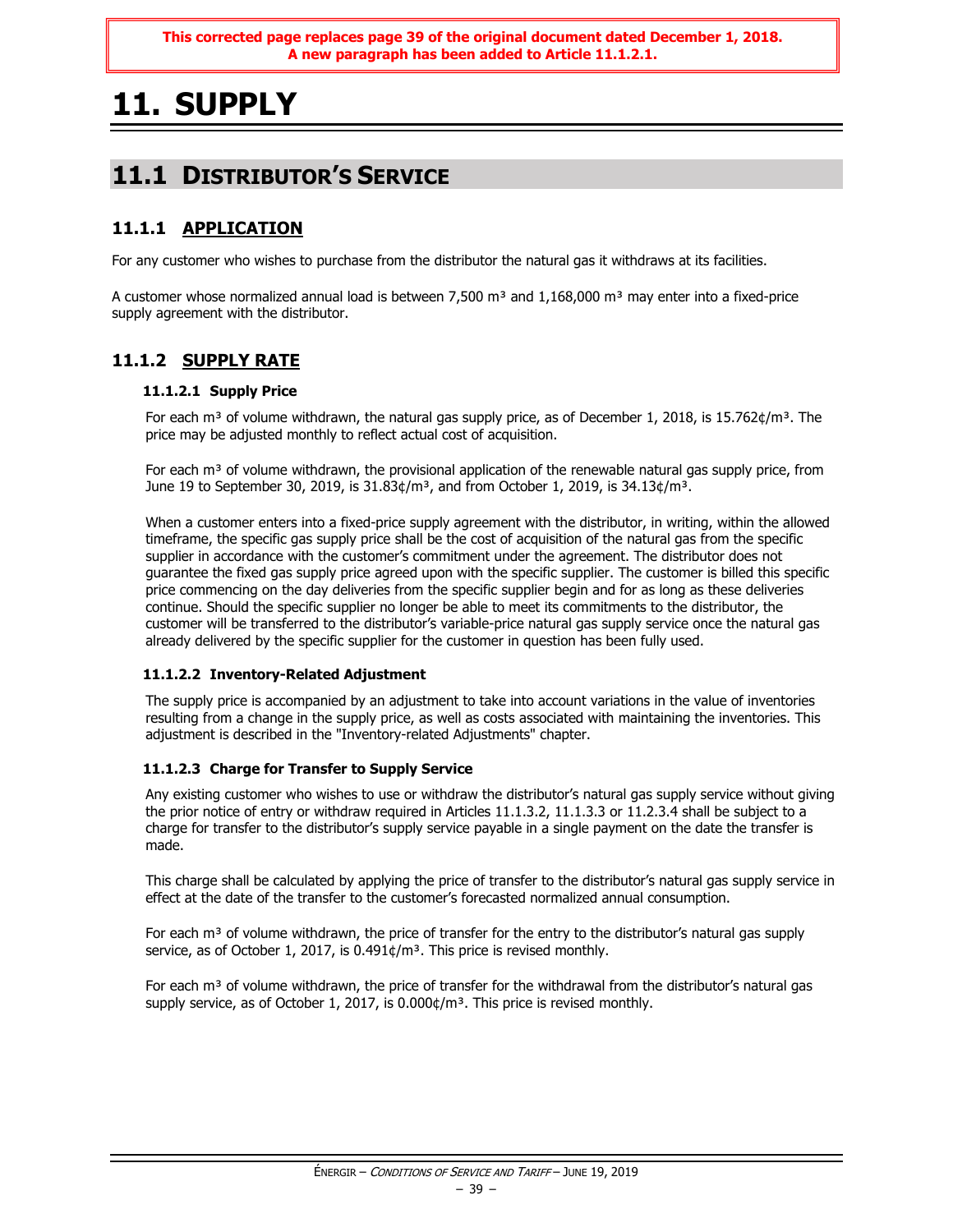# **11.1.3 TERMS AND CONDITIONS**

### **11.1.3.1 Daily Contract Volume (DCV)**

For a customer who has entered into a fixed-price supply agreement with the distributor, the DCV is the volume the specific supplier agrees to deliver to the distributor over the course of one day at an agreed upon delivery point. The DCV is agreed on the basis of the estimated average daily volume for the contract period.

For purposes of load balancing of customers grouped by the specific supplier, the individual DCVs shall be those provided by the specific supplier, failing which they shall be prorated according to the estimated volumes for the contract period.

### **11.1.3.2 Prior Notice of Entry**

A customer who wishes to avail itself of the distributor's natural gas supply service must so notify the distributor in writing at least 6 months in advance.

On shorter notice, the customer may avail itself of the distributor's natural gas supply service only if it is operationally possible for the distributor to provide it. Moreover, the customer will be required to pay the charge for transfer to the distributor's natural gas supply service stipulated in Article 11.1.2.3.

### **11.1.3.3 Prior Notice of Withdrawal**

Subject to Article 11.1.3.6, a customer who wishes to opt out of the distributor's natural gas supply service must so notify the distributor in writing at least 6 months in advance.

On shorter notice, the customer will be required to pay the transfer charge for the withdrawal from the distributor's natural gas supply service set out in Article 11.1.2.3.

Notwithstanding the foregoing, the customer must have used the distributor's supply service for a minimum of 12 months prior to retiring from the service.

### **11.1.3.4 Prior Notice of Commitment to a Fixed-Price Supply Agreement**

A customer who wishes to enter into a fixed-price supply agreement with the distributor must so notify the distributor in writing at least 60 days, but no more than 120 days, in advance.

In addition, a customer who is currently using the distributor's natural gas supply service may enter into a fixed-price supply agreement with the distributor provided the customer has used the distributor's natural gas supply service:

- 1. for a minimum of 12 months;
- 2. for a minimum 12 months in addition to the number of months remaining under the fixed-price supply agreement when it is cancelled if the customer uses the distributor's natural gas supply service after terminating its fixed-price supply agreement before the end of the agreed term.

On shorter notice, the customer would be entitled to enter into a fixed-price supply agreement with the distributor only if the distributor agrees to it.

### **11.1.3.5 Renewable Natural Gas**

A customer who wishes to make or modify the portion of its consumption subject to the renewable natural gas supply rate must submit a request in writing to the distributor at least 60 days in advance, indicating the targeted consumption percentage.

Notwithstanding the foregoing, any new qualification subsequent to June 19, 2019 or increase of consumption percentage subject to the renewable natural gas rate will be given only if it is operationally possible for the distributor to supply the renewable natural gas to the customer. If it is not operationally possible to provide renewable natural gas to a customer, the customer will be registered to the request list on a first-come, first on the list basis. Thereafter, the allocation of new available renewable natural gas units will be made based on the customer's rank on the list, per maximum tiers of 50,000 m<sup>3</sup>.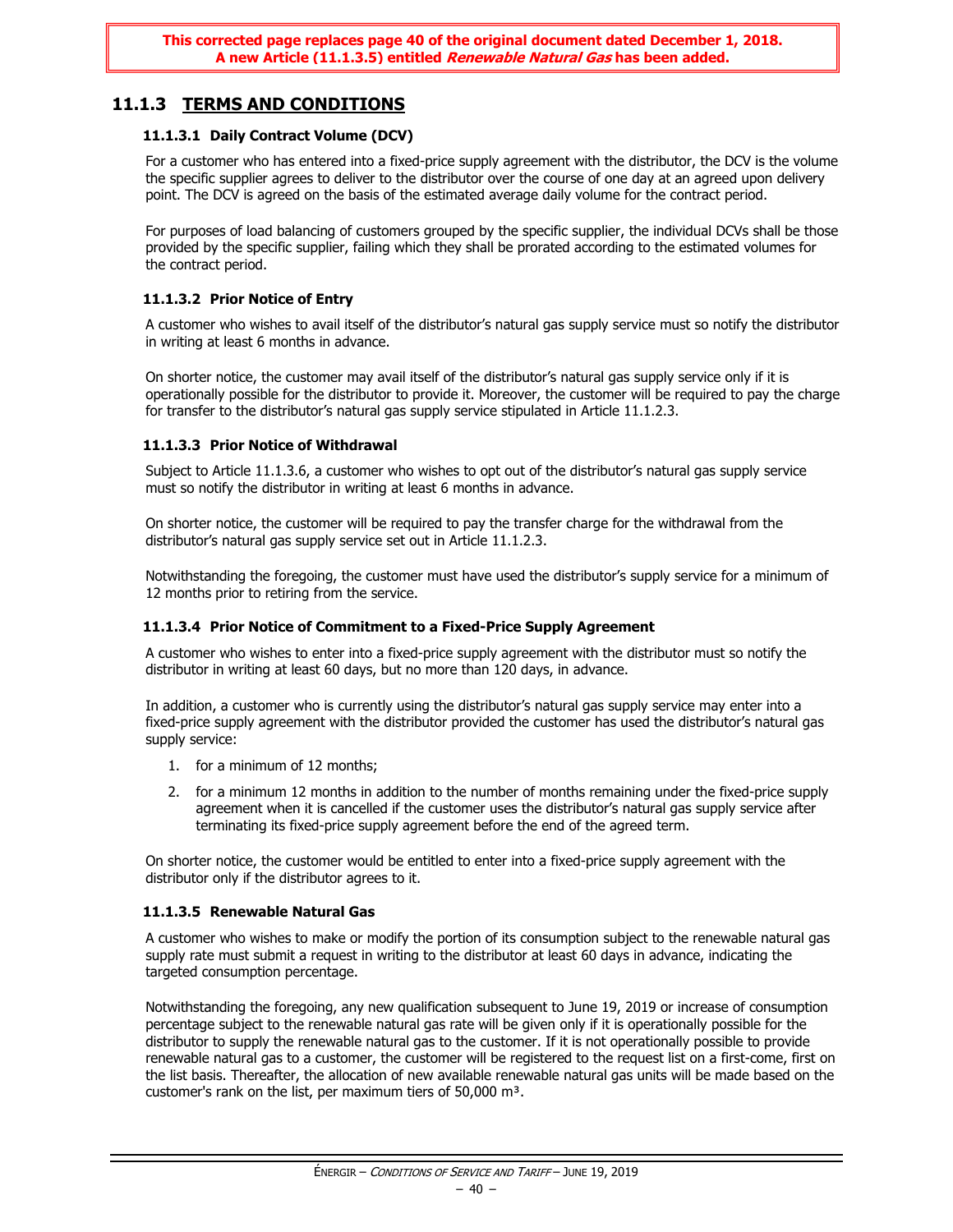**This corrected page replaces page 41 of the original document dated December 1, 2018. A new Article (11.1.3.5) entitled Renewable Natural Gas has been added.**

In the event the distributor is unable to supply the percentage of renewable natural gas targeted by the customer, the distributor may transfer part of the customer's consumption at the natural gas rate and settle the price difference through a financial settlement.

A customer who wishes to withdraw from the distributor's renewable natural gas supply rate must notify the distributor in writing at least 60 days in advance.

### **11.1.3.6 Contract Term**

Any written natural gas supply service contract must be for a minimum of 12 months.

### **11.1.3.7 Gas Quality**

The monthly average gross heating value of the natural gas delivered shall be at least  $36.00$  MJ/m<sup>3</sup> unless the customer and the distributor agree on a lower value.

# **11.2 CUSTOMER-PROVIDED SERVICE**

### **11.2.1 APPLICATION**

For any customer who wishes to supply the distributor with the natural gas it withdraws at its facilities.

# **11.2.2 RATE**

### **11.2.2.1 Service Price**

**With transfer of ownership**: The distributor purchases the natural gas from the customer at the distributor's natural gas supply price at the time of delivery at an agreed delivery point and resells the natural gas to the customer at its facilities at the natural gas supply price in effect at the time.

**Without transfer of ownership**: The distributor receives the natural gas from the customer at an agreed upon delivery point and delivers it to the customer at its facilities. The customer shall not be billed for the price of the distributor's natural gas supply service.

### **11.2.2.2 Inventory-Related Adjustment**

**With transfer of ownership**: The natural gas supply price is accompanied by an adjustment to take into account variations in the value of inventories resulting from a change in the natural gas supply price, as well as costs associated with maintaining the inventories. This adjustment is described in the "Inventory-related Adjustments" chapter.

**Without transfer of ownership**: The customer is not billed for inventory-related adjustment of the natural gas supply price.

### **11.2.3 TERMS AND CONDITIONS**

### **11.2.3.1 Daily Contract Volume (DCV)**

The DCV is the volume the customer agrees to deliver to the distributor over the course of one day at an agreed upon delivery point. The DCV is agreed on the basis of the estimated average daily volume for the contract period.

For purposes of individual billings of grouped customers' volume imbalances and load balancing, the individual DCVs shall be those provided by the grouped customers, failing which they shall be prorated according to the estimated volumes for the contract period.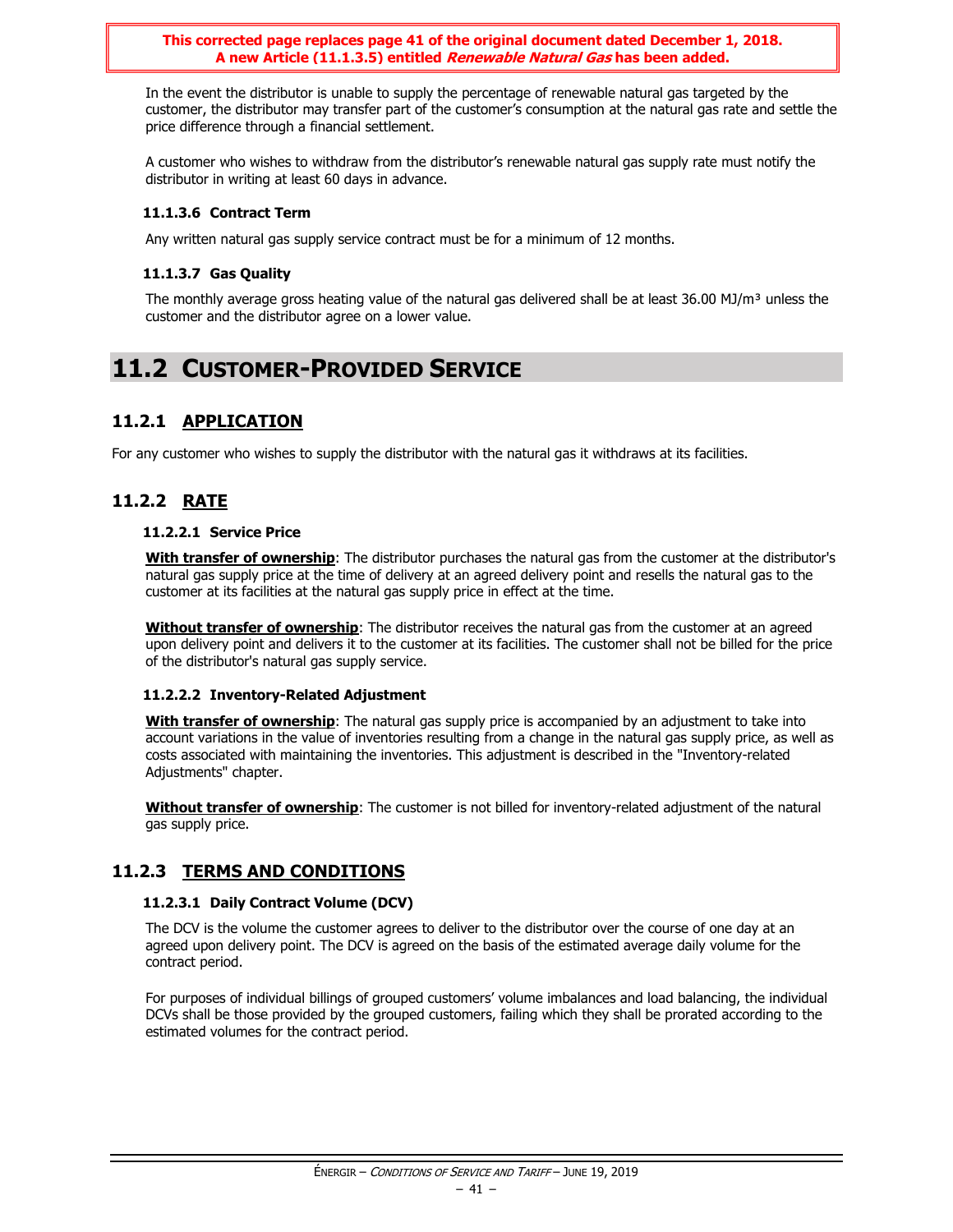### **11.2.3.2 Adjustment of Daily Contract Volumes (DCVs)**

### **11.2.3.2.1 Prior Notice**

DCVs may be adjusted only when it is economic and operationally possible for the distributor to agree to the adjustment.

A customer must address its request for a DCV adjustment to the distributor as soon as possible and no later than 10:00 a.m. (ET) on the day preceding the day on which the adjustment would take effect. On shorter notice, the DCVs can be adjusted only if the distributor agrees to it.

### **11.2.3.2.2 Conditional Adjustment**

Before accepting a DCV adjustment request, the distributor may require that the customer agree to adjust its load proportionally. In the absence of a proportional load adjustment, the customer's DCV shall be considered non-adjusted and the customer's bill shall be based on this non-adjusted DCV.

### **11.2.3.2.3 Anticipated Contract-Period Volume Imbalance**

If the distributor anticipates that the customer will have a volume imbalance of more than 5% at the end of the contract period, it may require the customer to adjust its DCV or load in order to avoid such imbalance.

#### **11.2.3.3 Volume Imbalances**

#### **11.2.3.3.1 Daily Volume Imbalances**

A daily volume imbalance occurs when the customer delivers, over the course of one day, a volume of natural gas different from what it has agreed to deliver (DCV). When the volume delivered exceeds the DCV, there is a delivery overage; when the volume delivered is less than the DCV, there is a delivery shortage.

The delivery overage is purchased by the distributor, and the delivery shortage is sold to the customer, at the following price:

- 1. from 0% to 2% of the initial DCV:
	- a) the distributor's natural gas supply price plus, as applicable, the distributor's transportation price;
- 2. above 2% of the initial DCV:
	- a) the lower, in the case of an overage, or the higher, in the case of a shortage, of:
		- the distributor's natural gas supply price, and
		- the market price for the same service at the time the imbalance occurred;
	- b) this price shall be increased, as applicable, by the lower, in the case of an overage, or the higher, in the case of a shortage, of:
		- the distributor's natural gas supply price, and
		- the market price for the same service at the time the imbalance occurred;
	- c) in addition, the distributor shall bill the customer for all additional costs incurred to manage the delivery overage or shortage.

Notwithstanding the existence of a daily volume imbalance, the volume the customer has agreed to deliver, the initial DCV, shall continue to be used, as applicable, to calculate the contract-period volume imbalance and to bill the load-balancing service.

In the case of a customer who supplies the distributor with the natural gas it withdraws at its facilities, with or without transfer of ownership, the delivery overage under a "Make-up Gas to Avoid an Interruption" contract is transferred to the regular supply contract. The transportation service related to this delivery overage is purchased by the distributor on the terms and conditions described above.

Exceptionally, when a customer uses at a single metering point both the distributor's natural gas services and renewable natural gas produced within the franchise, or when a customer uses only revewable natural gas produced within the franchise, the delivery overage is purchased by the distributor and the delivery shortage is sold to the customer, at the distributor's natural gas supply price.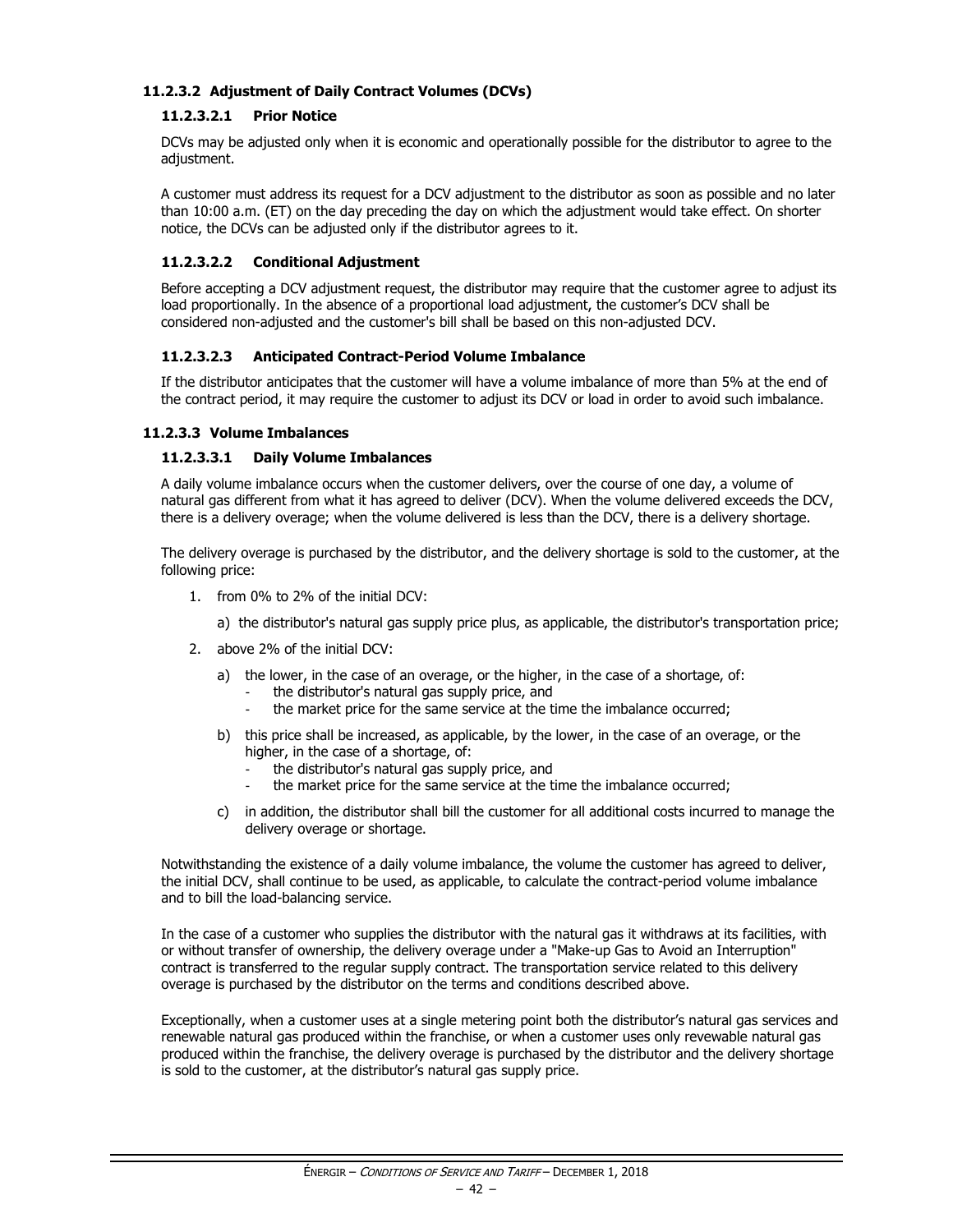### **11.2.3.3.2 Contract-Period Volume Imbalances**

A contract-period volume imbalance occurs when the customer withdraws, during the contract period, a volume of natural gas different from what it has agreed to deliver (sum of the DCVs).

When a customer uses at a single metering point both the distributor's natural gas services and renewable natural gas, the volume withdrawn considered in the parameter calculations of the contract-period volume imbalances is the renewable natural gas volume in the customer's supply contract.

A customer who is not subject to a "Competitive Make-up Gas" contract can choose one of the following two options:

- 1. financial settlement of the volume imbalance at the end of the contract period; or
- 2. carry-forward, over the 12 months of the following contract period, of a volume imbalance of up to 5% of the volume withdrawn during the contract period; any excess over 5% of the volume withdrawn must still be settled financially.

The choice must be made by written notice to the distributor before the start of the supply contract. If written notice is not provided, any volume imbalance will be settled financially at the end of the contract period.

Notwithstanding a customer choice to carry forward, the distributor may require financial settlement of the volume imbalance at the end of the contract period if the customer represents a financial risk.

A customer subject to a "Competitive Make-up Gas" contract must settle financially the volume imbalance for the contract period.

When the volume withdrawn is less than the sum of the DCVs, there is a delivery overage; when the volume withdrawn exceeds the sum of the DCVs, there is a delivery shortage.

The delivery overage is purchased by the distributor, and the delivery shortage is sold to the customer, at the following price:

- 1. from 0% to 5% of the volume withdrawn:
	- a) if the customer chose the financial settlement option:
		- the distributor's average natural gas supply price during the contract period plus, as applicable, the average transportation price during the contract period;
	- b) if the customer chose to carry forward the volume imbalance:
		- no purchase or sale, as this portion is transferred to the following contract period;
- 2. above 5% of the volume withdrawn:
	- a) the lower, in the case of an overage, or the higher, in the case of a shortage, of:
		- the distributor's average natural gas supply price during the contract period, and
		- the average market price for the same service during the customer's contract period;
	- b) this price shall be increased, as applicable, by the lower, in the case of an overage, or by the higher, in the case of a shortage, of:
		- the distributor's average transportation price during the contract period, and
		- the average market price for the same services during the customer's contract period;
	- c) in addition, the distributor shall bill the customer for all additional costs incurred to manage the delivery overage or shortage.

Exceptionally, when a customer uses at a single metering point both the distributor's natural gas services and renewable natural gas produced within the franchise, or when a customer uses only revewable natural gas produced within the franchise, the delivery overage or the delivery shortage shall be exempted from the contract-period volume imbalances rules in this article.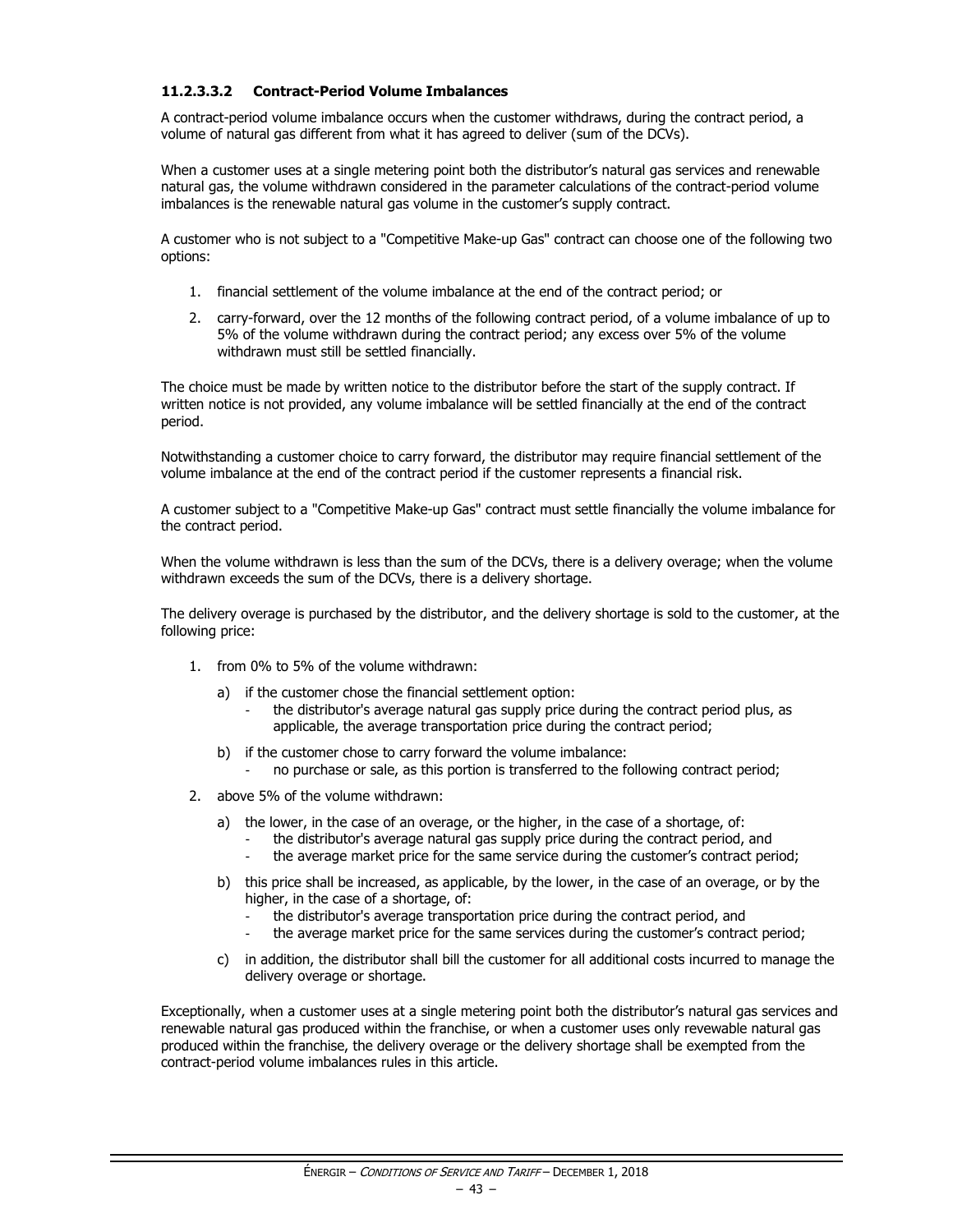### **11.2.3.3.3 Residual Billing of Certain Imbalances**

In the case of a delivery overage, a customer providing its own natural gas supply service with transfer of ownership, whose natural gas delivery overage has already been purchased by the distributor at the distributor's natural gas supply price, shall be billed only the difference between the price already paid by the distributor and the price resulting from the application of Articles 11.2.3.3.1 and 11.2.3.3.2.

In the case of a delivery shortage, a customer providing its own natural gas supply service with transfer of ownership, and, as applicable, using the distributor's transportation service, whose natural gas delivery shortage has already been billed by the distributor at the natural gas supply price and, as applicable, at the distributor's transportation price, shall be billed only the difference between the price already charged by the distributor and the price resulting from the application of Articles 11.2.3.3.1 and 11.2.3.3.2.

### **11.2.3.3.4 Billing of Volume Imbalances in the Case of Customer Groupings**

The daily or contract period volume imbalance of grouped customers, as applicable, is prorated according to their respective volumes withdrawn during the contract period. The volume imbalance is then billed individually to the customers in accordance with the provisions of Articles 11.2.3.3.1, 11.2.3.3.2 and 11.2.3.3.3.

The volume imbalance may be billed to a single member of a customer grouping if requested in writing by the same member.

### **11.2.3.3.5 Exchange of Volume Imbalances among Customers**

Customers may exchange their volume imbalances among themselves provided they notify the distributor before the latter has billed them.

### **11.2.3.3.6 Compensation**

In the event a customer defaults on payment of any amount related to natural gas supply, the distributor has the right to offset it against any amount the distributor owes the customer.

### **11.2.3.4 Prior Notice of Entry**

Subject to Article 11.1.3.5, a customer who wishes to supply the distributor with the natural gas it withdraws at its facilities must notify the distributor in writing at least 6 months in advance.

On shorter notice, the customer will be required to pay the charge for transfer to the distributor's natural gas supply service set out in Article 11.1.2.3.

Notwithstanding the foregoing, the customer must have used the distributor's supply service for a minimum of 12 months prior to retiring from the service.

### **11.2.3.5 Customer Obligations**

A customer must:

- 1. be the actual owner and end-user of the natural gas;
- 2. ensure the security of its supply. In particular, in the event that a supplier cease its deliveries, the customer shall, within a period not exceeding the last day of the month following the knowledge of the facts, identify a new supplier. The customer will be transferred to the distributor's natural gas supply service upon failure to provide the identification within the prescribed period and will be subject to articles 11.1.2.3 and 11.1.3.5;
- 3. provide to the distributor all information related to the volume it intends to withdraw at its facilities in order to allow the distributor to adequately plan, manage and control all volumes carried in its distribution system;
- 4. agree that the natural gas it withdraws will be a mixture of the natural gas it sold or delivered to the distributor with any other natural gas the distributor may carry in its distribution system;
- 5. hold the required authorizations or ensure that they are held, if necessary, for export, outside the province of origin, of the natural gas it intends to sell to the distributor or have delivered to its facilities;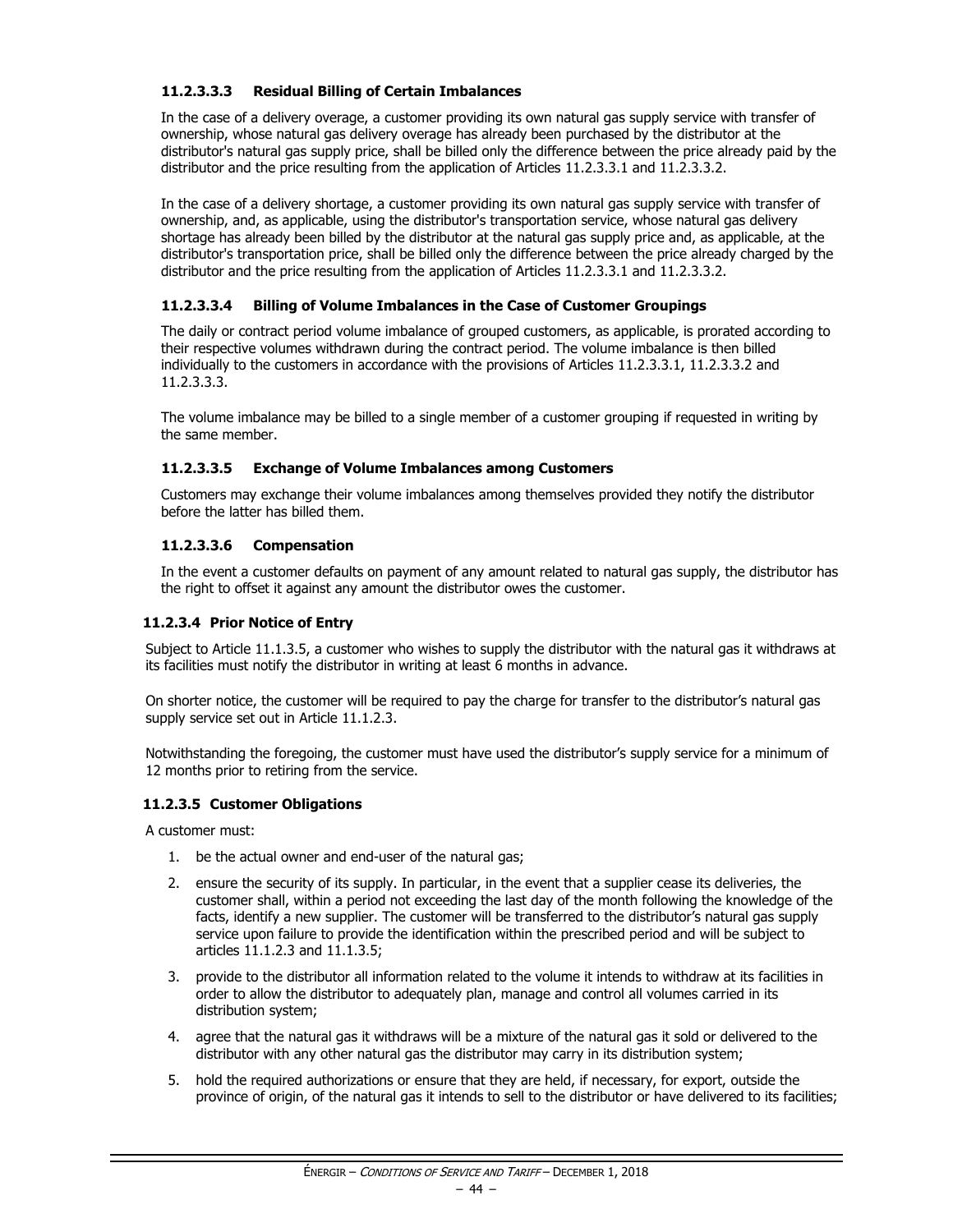- 6. ensure, as applicable, that the natural gas it intends to sell or deliver to the distributor meets the transporter's quality standards and can be mixed without inconvenience with the distributor's other supplies;
- 7. hold, as applicable, all required contracts with the transporter(s) so that the natural gas sold or delivered to the distributor is moved to the transporter's delivery point in the province of origin or to the delivery point in the distributor's territory during the contract period agreed upon with the latter;
- 8. acknowledge the distributor's exclusive right to manage prudently and diligently the daily allocation of natural gas volumes carried in its distribution system, giving priority to the interest of all its customers over the interest of a particular customer.

### **11.2.3.6 Gas Quality**

The monthly average gross heating value of the natural gas delivered shall be at least 36.00 MJ/m<sup>3</sup> unless the customer and the distributor agree on a lower value.

# **11.3 MAKE-UP GAS SERVICE**

# **11.3.1 APPLICATION**

For any customer that qualifies for distribution service D<sub>5</sub>: Interruptible and that wishes to purchase from or supply to the distributor, from time to time, the natural gas it withdraws at its facilities, provided the minimum volume of

make-up gas withdrawn during the contract period, at a single metering point, divided by the number of days in the contract period is  $3,200 \text{ m}^3/\text{day}$ .

A customer may use the make-up gas service for the following uses:

- 1° "Competitive Make-up Gas" service to temporarily withdraw a greater volume of gas;
- 2° "Make-up Gas to Avoid an Interruption" service.

# **11.3.2 RATE**

A customer who uses the distributor's "Make-up Gas" service is billed, as applicable, the price of the supply of natural gas supplied from time to time to serve it for the quantity of make-up gas delivered for its needs.

A customer who supplies its own natural gas, with or without transfer of ownership, is subject to the provisions of Article 11.2.2.

A customer who uses the make-up gas service is billed, as applicable, the price of the transportation provided from time to time by the distributor to serve it.

A customer who uses the "Competitive Make-up Gas" service is billed the price of load balancing provided from time to time by the distributor to serve it.

A customer who uses the "Make-up Gas to Avoid an Interruption" service is not billed for the load balancing.

A customer who uses the make-up gas service is subject to the provisions of Article 15.4, with the exception of Article 15.4.1 which is replaced by Article 11.3.1.

# **11.3.3 TERMS AND CONDITIONS**

### **11.3.3.1 Daily Contract Volume (DCV)**

The DCV for the make-up gas service is equal to the estimated average daily volume for the period of the make-up gas deliveries.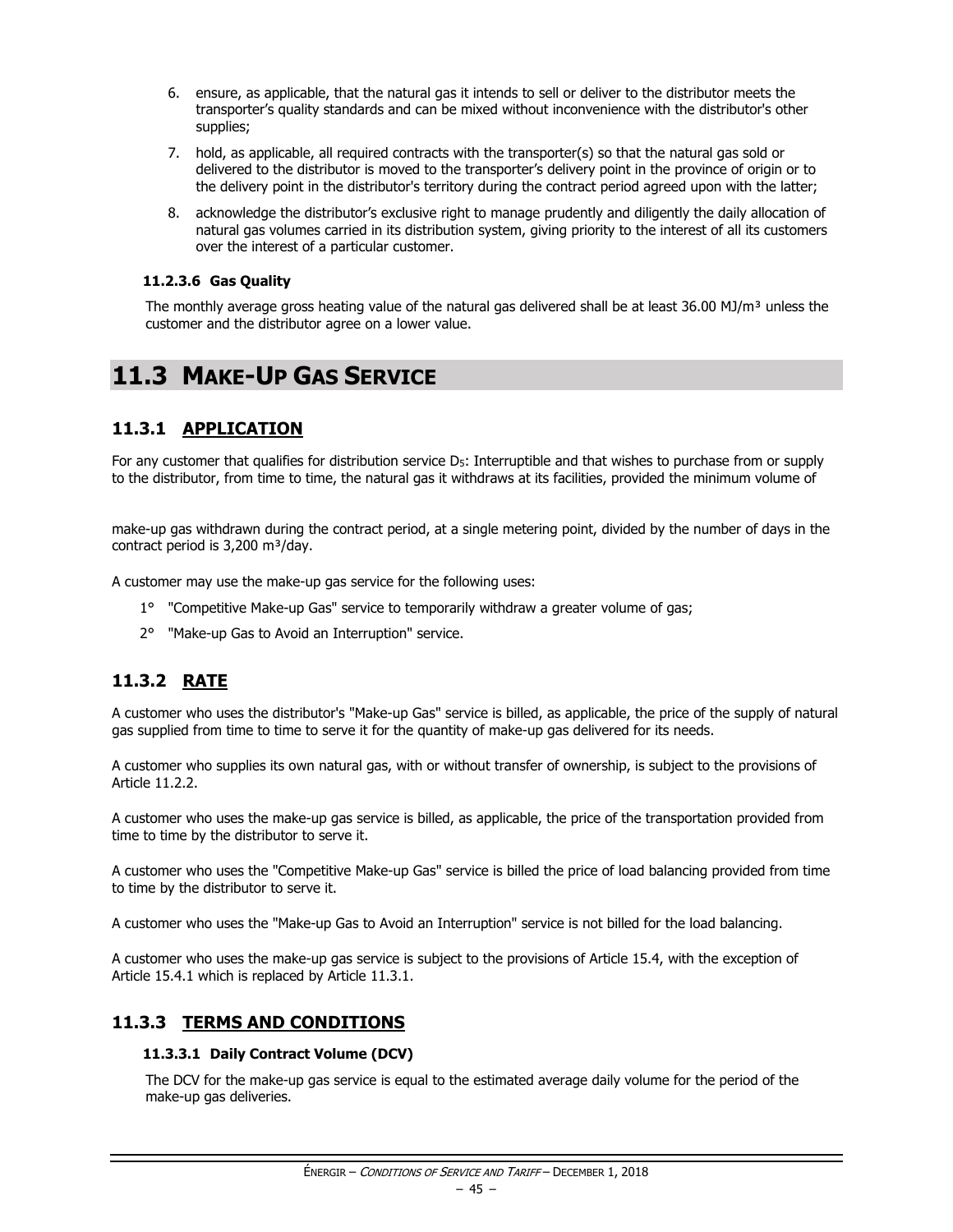A customer using the "Make-up Gas to Avoid an Interruption" service must agree to deliver to, or contract from the distributor, on the scheduled interruption day, a DCV equal to its load for that same day. If the consumption for the scheduled interruption day is different than the agreed DCV, the customer's DCV will be equal to its load on the scheduled interruption day.

On a scheduled interruption day, the customer using the "Competitive Make-up Gas" who wishes to withdraw volumes of natural gas exceeding the agreed upon DCV for this service must agree to deliver to, or contract from the distributor, during that day, an additional DCV equal to its excess load. The provisions related to the excess portion of consumption are identical to those governing the "Make-up Gas to Avoid an Interruption" service.

The provisions governing adjustments to make-up gas service DCVs are identical to those governing natural gas supply service with or without transfer of ownership.

### **11.3.3.2 Volume Imbalances**

The provisions governing the make-up gas service volume imbalances are identical to those governing natural gas supply service with or without transfer of ownership; the make-up gas service DCV is added to the DCV for natural gas supply service, with or without transfer of ownership, for the monitoring of volume imbalances.

### **11.3.3.3 Prior Notice of Use**

Deliveries under make-up gas service shall only be permitted when it is economic and operationally possible for the distributor to provide them or to agree to them.

A customer who wishes to avail itself of the make-up gas service must notify the distributor thereof as soon as possible and no later than 10:00 a.m. (ET) on the day preceding the day on which the make-up gas service would begin. On shorter notice, the customer may avail itself of make-up gas service only if the distributor agrees to it.

### **11.3.3.4 Contract Term**

The term for written make-up gas service contracts may be less than 12 months.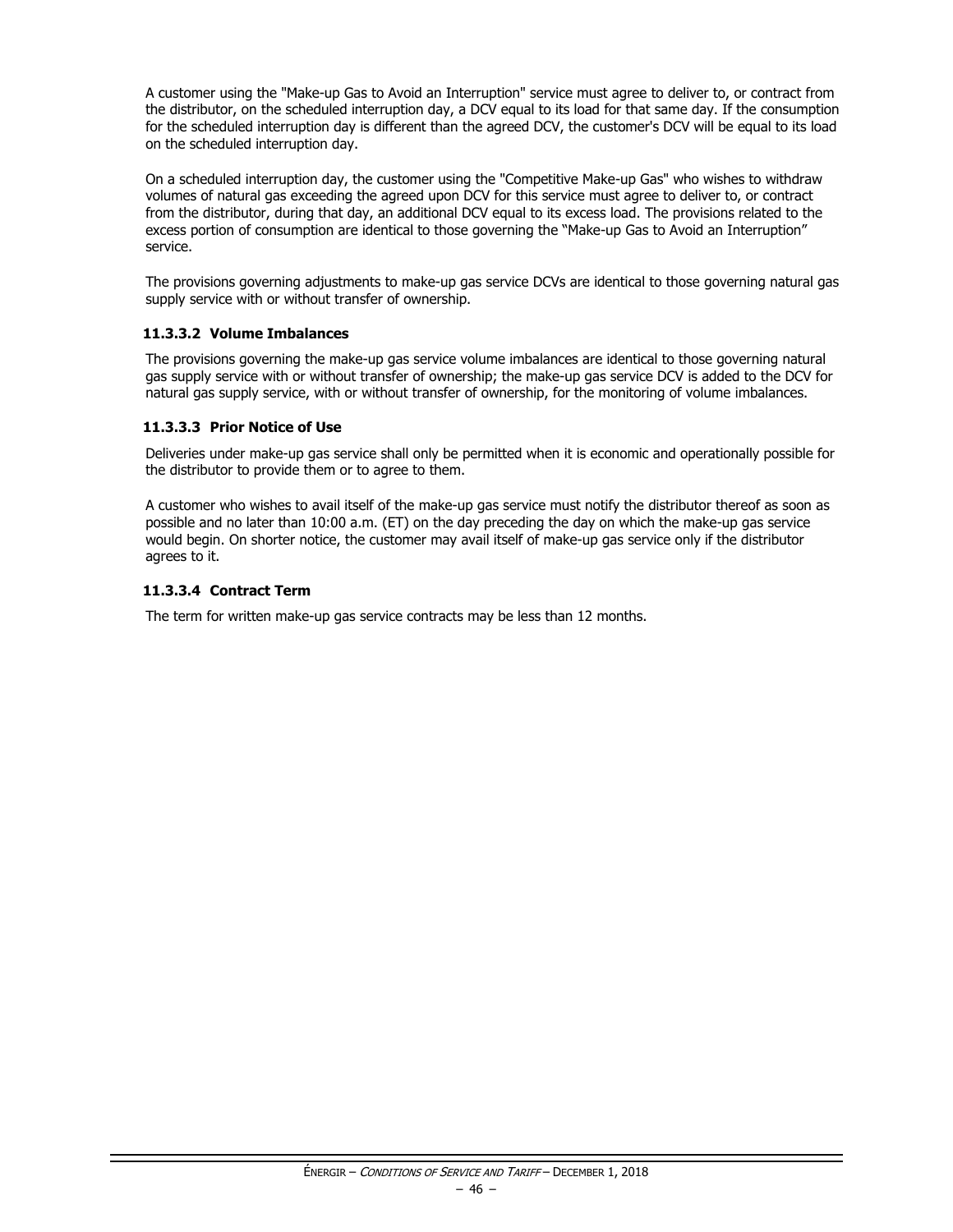**This corrected page replaces page 47 of the original document dated December 1, 2018. The transportation service prices have been adjusted to reflect actual acquisition costs.**

# **12. TRANSPORTATION**

# **12.1 DISTRIBUTOR'S SERVICE**

# **12.1.1 APPLICATION**

For any customer who wishes to purchase from the distributor the transportation service needed to move to the distributor's territory the natural gas it withdraws at its facilities.

# **12.1.2 TRANSPORTATION RATE**

### **12.1.2.1 Transportation Price**

The transportation prices may be periodically adjusted to reflect actual cost of acquisition.

### **12.1.2.1.1 Transportation Basis Price**

For each  $m<sup>3</sup>$  of volume withdrawn, the transportation basis prices, as of March 1, 2019, are as follows:

| Southern Zone        | <b>Northern Zone</b> |
|----------------------|----------------------|
| $2.212 \text{C/m}^3$ | $2.212 \text{C/m}^3$ |

### **12.1.2.1.2 Rider**

For each m<sup>3</sup> of volume withdrawn, the transportation basis prices, as of March 1, 2019, are adjusted as follow for a customer who uses renewable natural gas produced within the franchise or withdraws volumes of biogas distributed by pipe used solely for biogas distribution:

| Southern Zone             | <b>Northern Zone</b>      |
|---------------------------|---------------------------|
| $-0.089$ ¢/m <sup>3</sup> | $-0.089$ ¢/m <sup>3</sup> |

### **12.1.2.2 Inventory-Related Adjustment**

The transportation prices are accompanied by an adjustment to take into account variations in the value of inventories resulting from a change in the transportation price, as well as costs associated with maintaining the inventories. This adjustment is described in the "Inventory-related Adjustments" chapter.

### **12.1.3 MINIMUM ANNUAL OBLIGATION (MAO)**

The volume withdrawn during each contract year must be at least equal to the MAO applicable for the same period.

### **12.1.3.1 Establishment of MAO - Distribution Rate D<sup>1</sup> and D<sup>5</sup> Customers**

The MAO applicable for each contract year is that agreed upon in the distribution service.

### **12.1.3.2 Establishment of MAO - Distribution Rate D<sup>3</sup> and D<sup>4</sup> Customers**

### For the first contract year:

The MAO is equal to the projected volume, agreed upon with the customer, multiplied by 78%.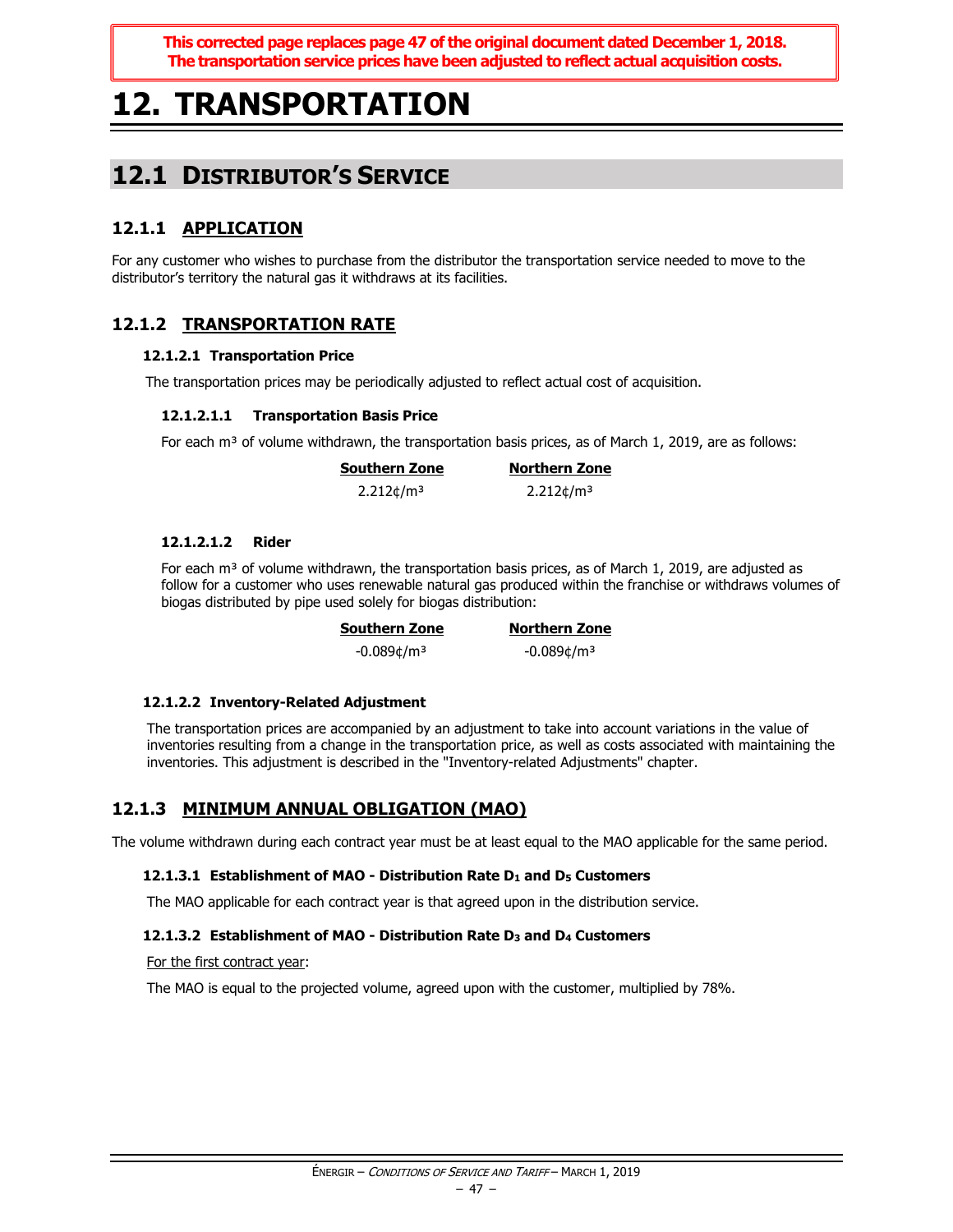#### For each subsequent contract year:

The MAO is equal to the volume for the 12 months of previous year multiplied by 78%.

When the volume for the 12 months of the previous year is less than the MAO defined for the same 12 months, this latter MAO, multiplied by 78%, becomes the current year MAO.

Where, for the current year, a projected volume has been agreed upon with the customer and the volume exceeds both the previous year's volume and the MAO defined for the same year, the current year MAO is equal to the projected volume, agreed upon with the customer, multiplied by 78%.

### **12.1.3.3 Billing of the Volume Deficit**

If, at the end of a contract year, a customer has withdrawn a volume that is less than its MAO, transportation service will be billed for the volume deficit at the price stipulated in Article 12.1.2.1.

### **12.1.3.4 Reduction**

Except where a customer has replaced natural gas with another energy source, the distributor shall reduce the bill for MAOs if the distributor succeeds in freeing itself, in whole or in part, from its own obligations with respect to the transportation service.

### **12.1.3.5 Revision of MAO Following Implementation of Energy Efficiency Measure**

Notwithstanding the foregoing, when a Distribution Rate  $D_3$  or  $D_4$  customer participates in an energy efficiency program under the Global Energy Efficiency Plan (GEEP), a new projected annual volume is established. The new projected annual volume is equal to the volume used to calculate the MAO (initial volume) less the marginal reduction recognized by the program and is applied from the date the measure is implemented.

A customer wishing to benefit from the reduction of its projected annual volume must so notify the distributor no later than one year after the payment date for the financial assistance.

#### For the contract year the measure is implemented:

The volume used to calculate the MAO is based on the initial volume and the new projected annual volume prorated in accordance with the volumes withdrawn in the corresponding periods of the year preceding the implementation of the measure.

#### For the subsequent contract year:

The volume used to calculate the MAO is the new projected annual volume multiplied by 78%.

# **12.1.4 TERMS AND CONDITIONS**

### **12.1.4.1 Prior Notice of Entry**

A customer who wishes to avail itself of the distributor's transportation service at the earliest on November  $1<sup>st</sup>$ must so notify the distributor in writing before the previous March  $1<sup>st</sup>$ . Notwithstanding the compliance or not by the customer of the notice required under this Article, a customer may avail itself of the distributor's transportation service only if it is possible for the distributor to provide it.

### **12.1.4.2 Prior Notice of Withdrawal**

Subject to Article 12.2.1, a customer who wishes to opt out of the distributor's transportation service, in order to provide the service itself, must so notify the distributor in writing at least 60 days in advance.

Notwithstanding the compliance or not by the customer to the notice required under this Article, the latter may opt out of the distributor's transportation service only if it is economic and operationally possible for the distributor to agree to it.

### **12.1.4.3 Contract Term**

The term for written transportation service contracts must be a minimum of 12 months, except for make-up gas service contracts for which the contract term may be less than 12 months.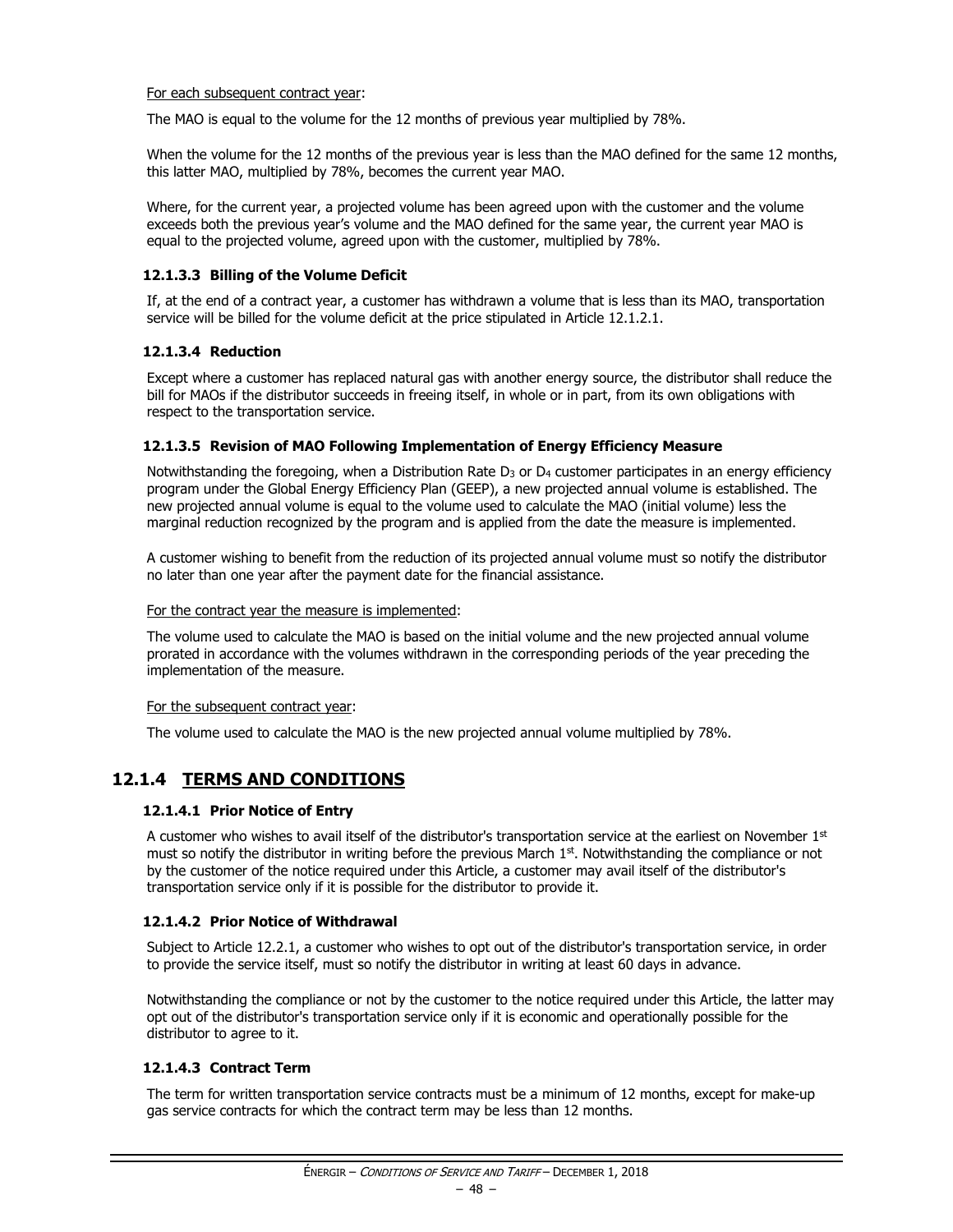**This corrected page replaces page 49 of the original document dated December 1, 2018. The transportation service prices have been adjusted to reflect actual acquisition costs.**

# **12.2 CUSTOMER-PROVIDED SERVICE**

# **12.2.1 APPLICATION**

For any customer who wishes to provide the distributor with the transportation service needed to move to the distributor's territory the natural gas it withdraws at its facilities.

Subject to Article 18.2.2, only Distribution Rate  $D_1$ ,  $D_3$  and  $D_4$  customers may provide the distributor with their own transportation service. In addition, Northern Zone customers must still use part of the distributor's transportation service.

# **12.2.2 RATE**

### **12.2.2.1 Distributor's Service Price**

The transportation prices may be periodically adjusted to reflect actual cost of acquisition.

### **12.2.2.1.1 Transportation Basis Price**

For each  $m<sup>3</sup>$  of volume withdrawn, the transportation basis prices, as of March 1, 2019, are as follows:

| <b>Southern Zone</b>     | <b>Northern Zone</b>     |
|--------------------------|--------------------------|
| $0.089$ ¢/m <sup>3</sup> | $2.669$ ¢/m <sup>3</sup> |

### **12.2.2.1.2 Rider**

For each m<sup>3</sup> of volume withdrawn, the transportation basis prices, as of March 1, 2019, are adjusted as follow for a customer who uses renewable natural gas produced within the franchise or withdraws volumes of biogas distributed by pipe used solely for biogas distribution:

| <b>Southern Zone</b>      | <b>Northern Zone</b>      |
|---------------------------|---------------------------|
| $-0.089$ ¢/m <sup>3</sup> | $-0.089$ ¢/m <sup>3</sup> |

### **12.2.2.2 Inventory-Related Adjustment**

A customer shall not be billed for the inventory-related adjustment for the transportation price.

### **12.2.3 TERMS AND CONDITONS**

### **12.2.3.1 Assignment of Transportation Capacity held by the Distributor**

A customer who wishes to opt out of the distributor's transportation service shall be permanently assigned the transportation capacity already held for it by the distributor. Subsequently, the customer shall pay the transporter directly for the transportation service thus acquired.

Exceptionally, however, a customer who wishes to opt out, in whole or in part, of the distributor's transportation service to contract and consume renewable natural gas produced within the distributor's franchise shall not be assigned the transportation capacity for this portion of its consumption. However, where the customer ceases its consumption of renewable natural gas produced within the firm on a shorter period than 60 months shall be permanently assigned the transportation capacity for the residual period.

Notwithstanding the preceding paragraph, and to the extent that it is economic and operationally possible for the distributor to agree to it, Distribution Rate  $D_1$ ,  $D_3$  or  $D_4$  customers may provide their transportation service directly, after having submitted a request to the distributor within the time limits stipulated in Article 12.2.3.2.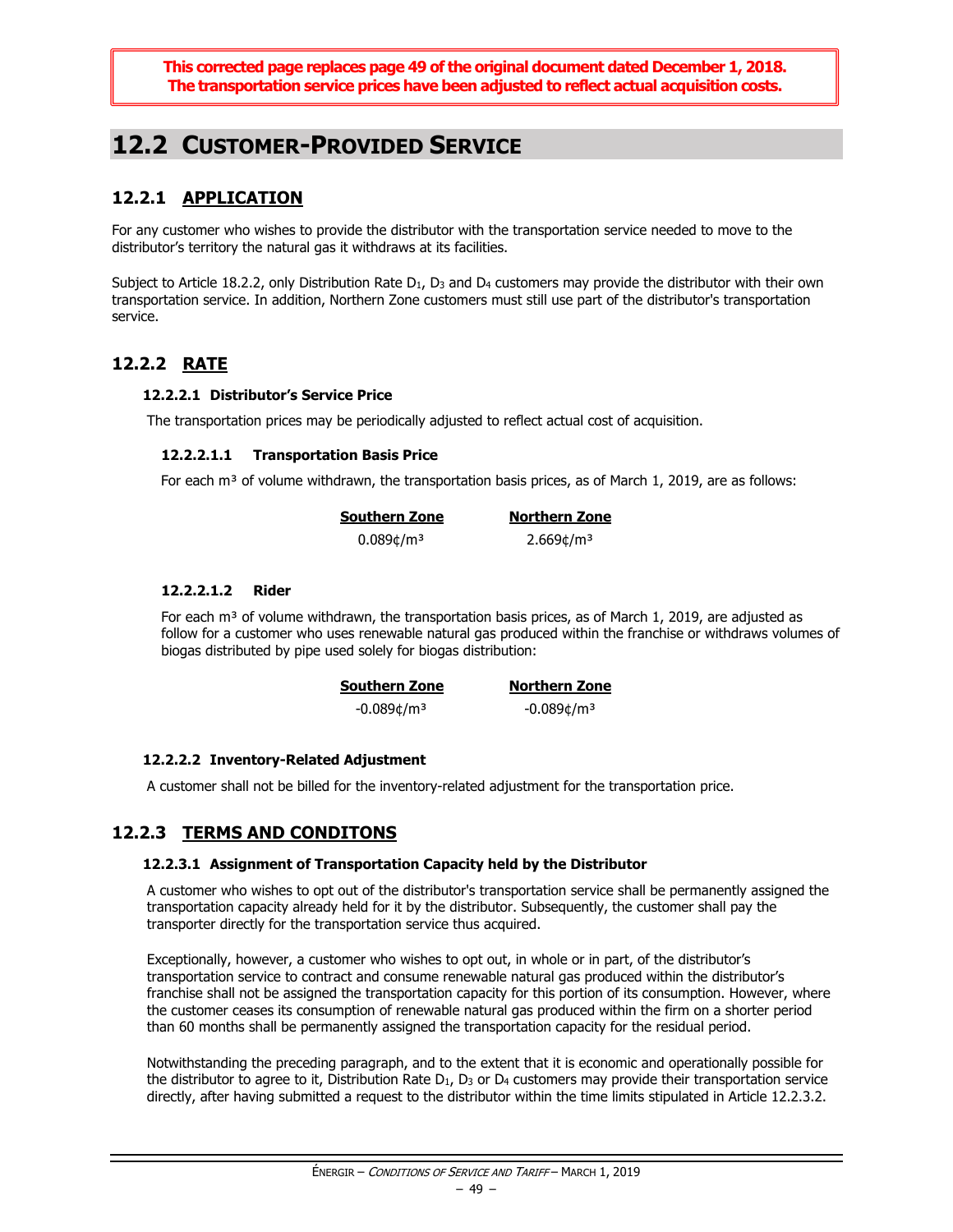### **12.2.3.1.1 Term of Assigned Transportation Contracts**

The transportation capacity assigned to a customer will come from the distributor's contracts:

- 1. "Firm Transportation Short Haul between Parkway and Énergir's franchise" contract with TransCanada PipeLines Limited whose remaining term is closest to the average remaining term of all the distributor's contracts; and
- 2. "M12 between Dawn and Parkway" contract with Union Gas Limited whose remaining term is closest to the one described in the previous paragraph.

### **12.2.3.1.2 Calculation of Assigned Capacity**

The capacity assigned to a customer will be equal to the customer's total annual requirements. The capacity assigned to meet the customer's total annual requirements is based on the average annual volume of the two years preceding the assignment or, as applicable for a new customer, the projected annual volume, divided by 365 days. The annual volume is normalized for temperatures for Distribution Rate  $D_1$  and  $D_3$ customers.

### **12.2.3.1.3 Subsequent Assignment of Assigned Capacity**

A customer who is assigned the transportation capacity held for it by the distributor may in turn assign the capacity to a third party. When the customer decides to permanently dispose of assigned capacity by returning it directly to the transporter, it must first offer it to the distributor. The customer must ensure that any subsequent assignee of such capacity is subject to the same obligation.

### **12.2.3.1.4 Management of Assigned Capacity**

A customer who is assigned transportation capacity shall be responsible for managing any increase or decrease required to meet its needs.

### **12.2.3.2 Prior Notice of Entry**

A customer who wishes to provide its transportation service must so notify the distributor in writing at least 60 days in advance.

Notwithstanding the compliance or not by the customer to the notice required under this Article, the latter may provide its transportation service only if it is economic and operationally possible for the distributor to agree to it.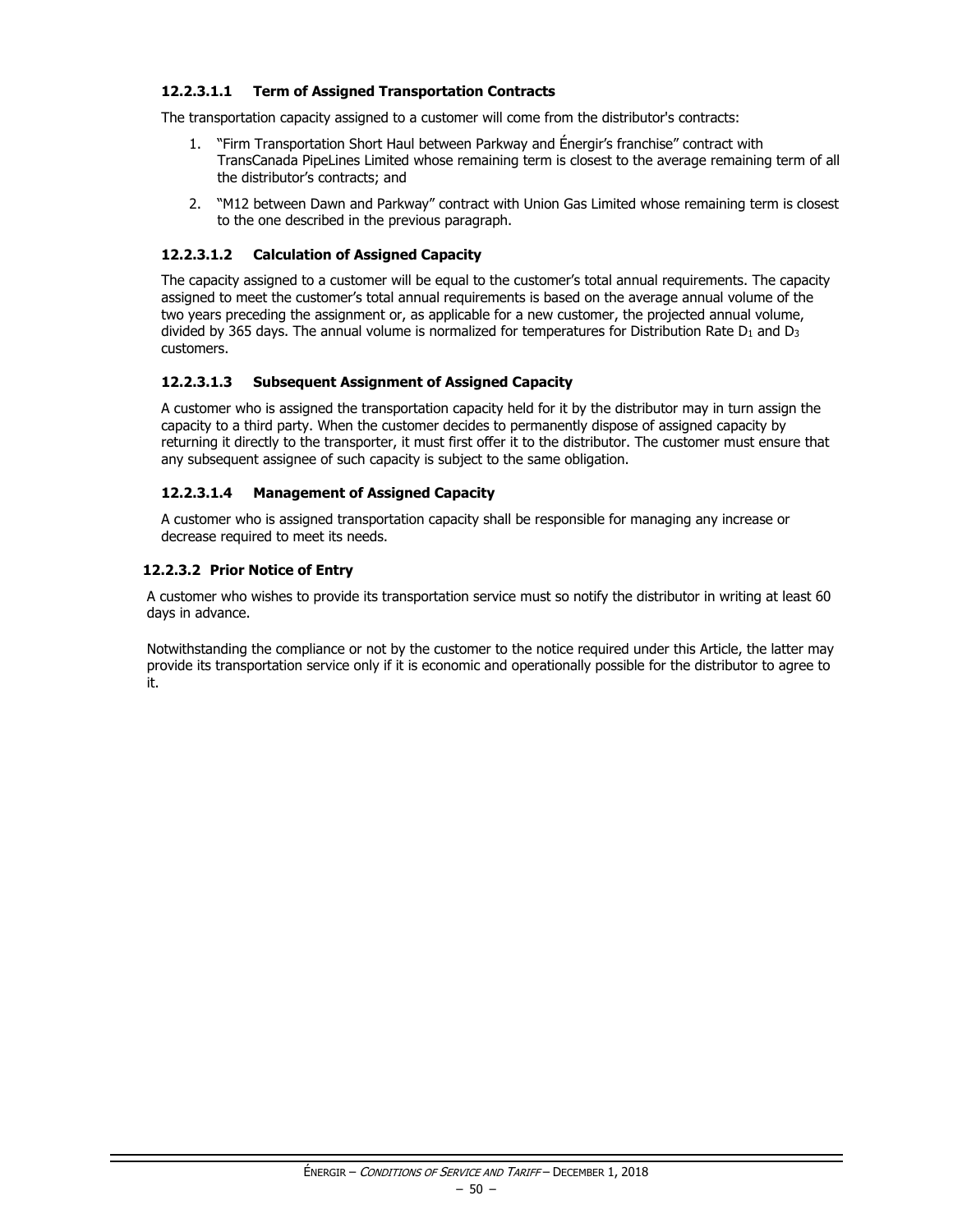# **13.1 DISTRIBUTOR'S SERVICE**

# **13.1.1 APPLICATION**

For any customer who wishes to purchase from the distributor, in whole or in part, the load-balancing service needed to manage on a daily basis the natural gas it withdraws at its facilities.

# **13.1.2 LOAD-BALINCING RATE**

The load-balancing price may be periodically adjusted to reflect the actual cost of load balancing tools.

### **13.1.2.1 Price for Customers whose Annual Volume is Less than 75,000 m³**

For each m<sup>3</sup> of volume withdrawn, the unit price is  $6.082 \text{C/m}^3$ .

Notwithstanding the above, a Distribution Rate  $D_1$  customer who opts out of the distributor transportation service in accordance with Article 18.2.2 is subject to the load balancing price stipulated in Article 13.1.2.2.

#### **13.1.2.2 Price for Other Customers and for Customers Subject, as of September 30, 2012, to Article 13.1.2.2 of Conditions of Service and Tariff in Effect as of December 1, 2010**

For each  $m<sup>3</sup>$  of volume withdrawn, excluding "Competitive Make-up Gas" and "Make-up Gas to Avoid an Interruption" volumes, the unit price in  $\phi/m^3$  is calculated as follows:

$$
\frac{419.0 \times (P-W) + 1988.6 \times (W-A)}{Annual Volume}
$$

Where **A**: **A**nnual Average Daily Load

- **W**: **W**inter Average Daily Load (period from November 1 to March 31)
- **P: P**eak Daily Load

The calculation of the **A, W** and **P** parameters is detailed in Article 13.1.3. For D<sub>5</sub> distribution service customers, the **A**, **W** and **P** parameters used in the formula are the parameters modified to take account of the interruption days.

However, the price may not be less than  $-1.561¢/m<sup>3</sup>$  nor greater than 7.638¢/m<sup>3</sup>.

### **13.1.2.3 Average Price**

Article 13.1.2.2 does not apply when the firm or interruptible service volume withdrawn between October 1, 2017 and September 30, 2018 is nil or does not represent 12 consecutive months of consumption.

These customers will be subject to an average unit price based on their distribution rate, in accordance with the following table:

| <b>Distribution</b> | <b>Price</b>    |
|---------------------|-----------------|
| Rate                | $\frac{d}{m^3}$ |
| D1                  | 6.082           |
| D <sub>3</sub>      | 1.212           |
| D4                  | 0.819           |
| $D_5$ – Category A  | 0.479           |
| $D_5$ – Category B  | 3.938           |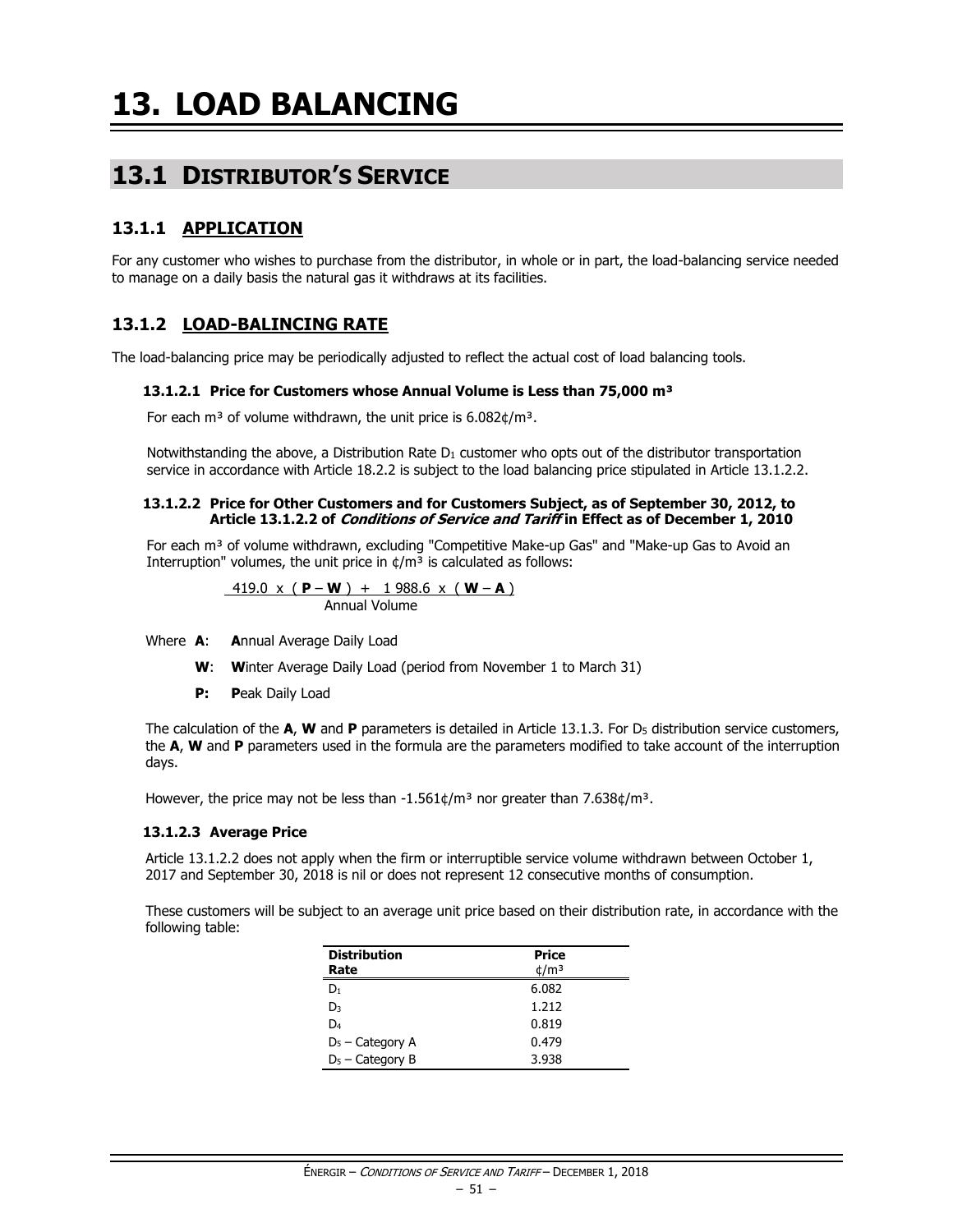### **13.1.2.4 Contract Change**

The load balancing price will be revised during the year, following any contract change to the distribution service D<sub>5</sub>: Interruptible resulting in a sub-rate or category change, or if the customer transfers from firm service to interruptible service or vice versa.

The price will be set in accordance with the terms and conditions set forth in Articles 13.1.2.1 to 13.1.2.3, as applicable, based on the volume from October 1, 2017 to September 30, 2018.

### **13.1.2.5 Load Balancing Service Settlement**

A load balancing service settlement is billed when:

- 1. a customer ceases to use the distributor's load balancing service. The settlement is calculated at the moment it ceases to use the distributor's service as follows:
	- a) price based on volume of 12 months preceding the cessation of service, in accordance with Article 13.1.2.2, multiplied by the volume of the 12 months preceding the cessation; less
	- b) total amounts billed for load balancing during the 12 months preceding the cessation.
- 2. a customer subject to Articles 13.1.2.2 and 13.1.2.3 requests settlement. The settlement is calculated as of September 30, 2019 as follows:
	- a) price based on volume from October 1, 2018 to September 30, 2019, in accordance with Article 13.1.2.2, multiplied by the volume from October 1, 2018 to September 30, 2019; less
	- b) total amounts billed for load-balancing from October 1, 2018 to September 30, 2019.

To take advantage of this option, the customer must have, at the time of the settlement calculation, a history of consumption as well as consumption of more than 75,000  $\text{m}^3$  for the period of October 1, 2018 to September 30, 2019.

The request must be sent in writing to the distributor before the beginning of the reference period used for the calculation of the settlement. The customer then remains subject to the load-balancing service settlement for a minimum of three years. Similarly, if the customer withdraws from this option, he must wait another three years to avail himself of it.

For any customer subject to Article 13.1.2.2 who requests a settlement, a load-balancing service settlement will be billed based on the volume from October 1, 2017 to September 30, 2018, in accordance with Article 13.1.2.2, in the case of a debit balance only.

# **13.1.3 CALCULATION OF PARAMETERS**

Subject to Articles 13.1.2.1 and 18.2.3, the consumption parameters shall be calculated as follows:

### **13.1.3.1 Parameters for Distribution Rates D1, D<sup>3</sup> and D<sup>4</sup> customers**

- **A** = Volume from October 1, 2017 to September 30, 2018 No. days from October 1, 2017 to September 30, 2018
- **W** = Volume from November 1, 2017 to March 31, 2018 No. days from November 1, 2017 to March 31, 2018
- **P** = Maximum daily load from November 1, 2017 to March 31, 2018

For Distribution Rates  $D_1$  and  $D_3$  customers except customers subject to rate combination  $D_3$ - $D_5$ , the maximum daily load for the winter months is estimated as follows:

**P** = (MaxDL) x multiplier

Where **MaxDL** = Highest of the average daily loads of each month from November 2017 to March 2018

Where **multiplier** = Maximum  $(2.1 - (1.1 \times A + \text{MaxDL}); 1)$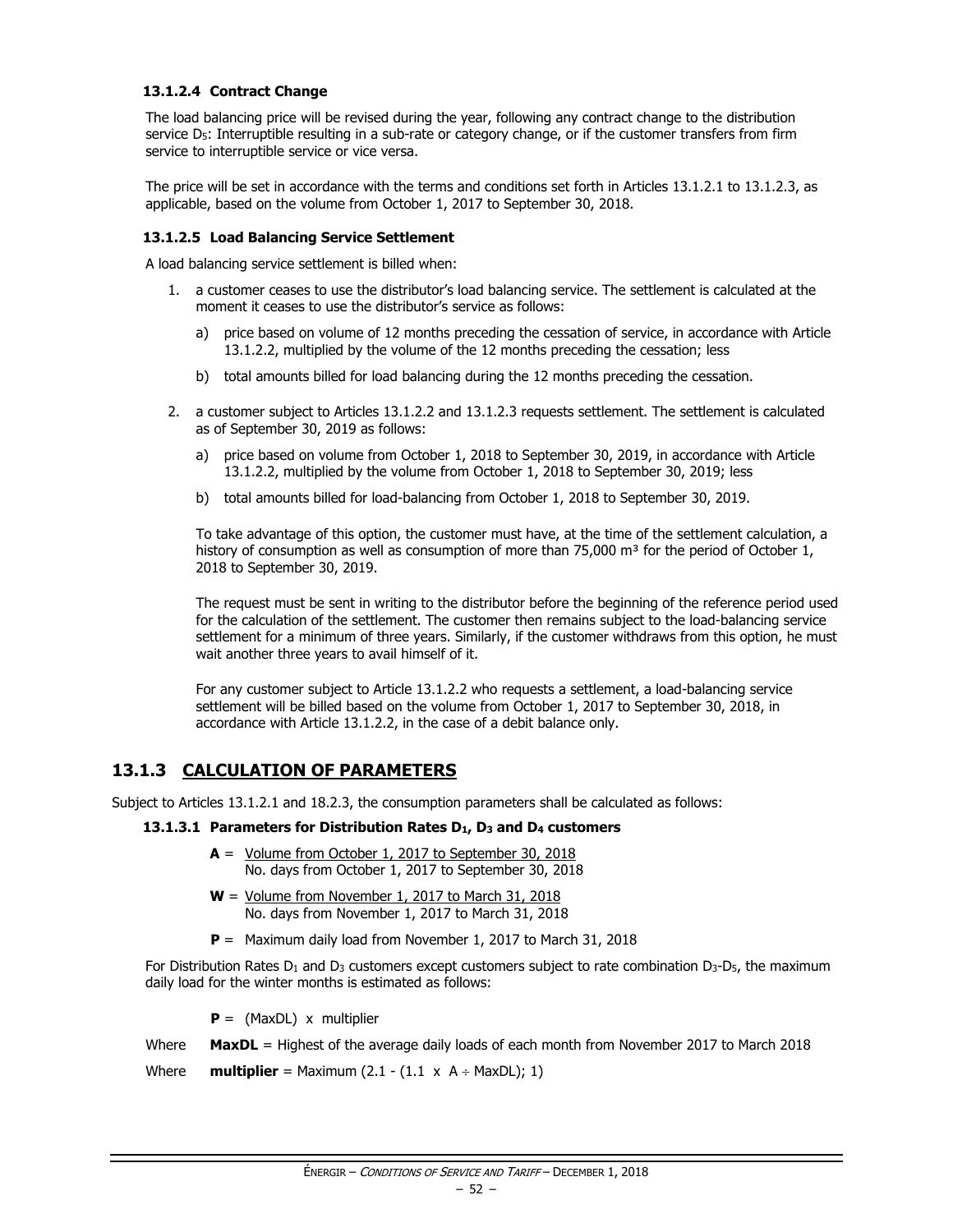#### **13.1.3.2 Parameters for Distribution Rate D<sup>5</sup> Customers**

Parameters **A, W** and **P** are modified as follows to consider interruption days:

| $A =$ Volume from October 1, 2017 to September 30, 2018<br>No. days from October 1, 2017 to September 30, 2018 | (No. days from October 1, 2017 to September 30, 2018 - MaxD)<br>(No. days from October 1, 2017 to September 30, 2018 - <b>ActualD</b> ) |
|----------------------------------------------------------------------------------------------------------------|-----------------------------------------------------------------------------------------------------------------------------------------|
| $W =$ Volume from November 1, 2017 to March 31, 2018<br>No. days from November 1, 2017 to March 31, 2018       | (No. days from November 1, 2017 to March 31, 2018 – MaxD)<br>(No. days from November 1, 2017 to March 31, 2018 - <b>ActualD</b> )       |

72

 $P =$  Maximum daily load from November 1, 2017 to March 31, 2018 x maximum  $(72 -$ **MaxD**; 0)

Where **MaxD** = Maximum number of interruption days referred to in Article 15.4.6, subparagraph 1

Where **ActualD** = Actual number of interruption days from October 1, 2017 to September 30, 2018

Volumes withdrawn under "Competitive Make-up Gas" service or "Make-up Gas to Avoid an Interruption" service are not considered in the parameter calculations.

### **13.1.4 VOLUME TRANSPOSITION**

For customers subject to the load balancing price stipulated in Article 13.1.2.2, who supply the distributor with the natural gas they withdraw at their facilities, or who have entered into a fixed-price supply agreement with the distributor, the calculation of the load balancing price is based on a transposed load profile determined as follows, subject to Article 18.2.3:

 $TL = L + TUD - DCV$ 

Where  $TL = Transposed Load (monthly or daily, as the case may be)$ 

- $\mathsf{L}$  = Load (monthly or daily, as the case may be)
- **TUD** = Theoretical Uniform Delivery (sum of the DCVs from October 1, 2017 to September 30, 2018 ÷ No. days from October 1, 2017 to September 30, 2018 having a DCV)
- **DCV** = Daily Contract Volume

The TUD and DCVs are calculated on a monthly basis for customers without daily readings.

### **13.1.5 TERMS AND CONDITIONS**

#### **13.1.5.1 Prior Notice of Entry**

A customer who wishes to avail itself of the distributor's load balancing service must so notify the distributor in writing at least 60 days in advance. Notwithstanding the required prior notice, the customer may avail itself of the distributor's load balancing service only if it is possible for the distributor to provide it.

#### **13.1.5.2 Prior Notice of Withdrawal**

The customer who wishes to opt out of the distributor's load balancing service, in order to provide the full service itself, must so notify the distributor in writing at least 60 days in advance. On shorter notice, the customer may opt out of the distributor's load balancing service only if it is possible for the distributor to agree to it.

### **13.1.5.3 Contract Term**

The term for written load balancing service contracts must be a minimum of 12 months, except for make-up gas service contracts for which the contract term may be less than 12 months.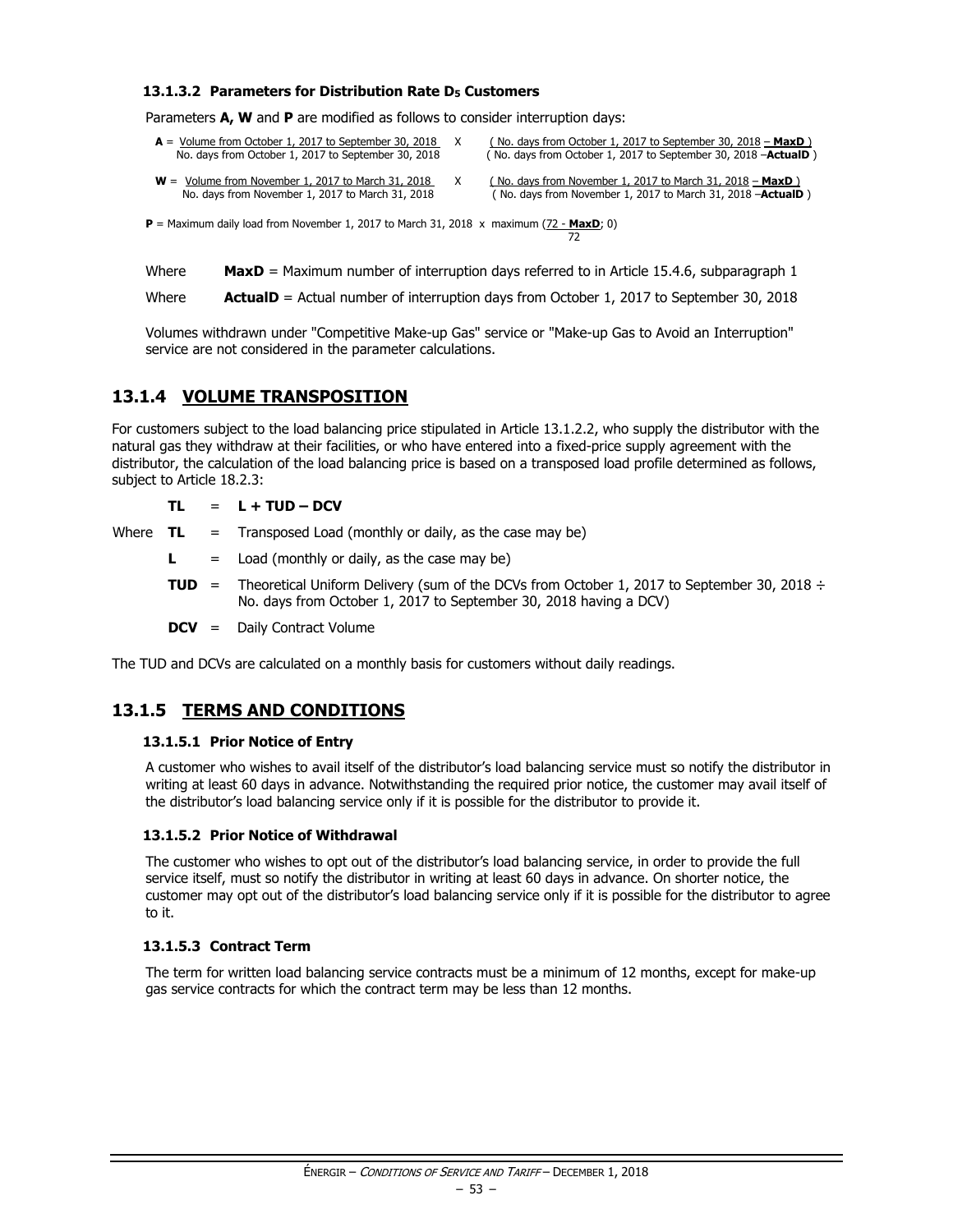# **13.2 CUSTOMER-PROVIDED SERVICE**

# **13.2.1 APPLICATION**

For any customer who wishes to provide, in whole or in part, with the load balancing service needed to manage on a daily basis the natural gas it withdraws at its facilities or it injects in the distribution system subject to Article 18.2.2.

A customer subject to Rate  $D_1$ ,  $D_3$  or  $D_4$  who wishes to provide its full load balancing service shall agree to deliver to the distributor each day a DCV equal to its load for that same day; the terms and conditions shall be those relative to volume imbalances stipulated under the "Customer-Provided Service" Article under Supply Service.

A customer subject to Rate D<sup>R</sup> is subject to Article 13.2.2.2 "Differences Between Nominated Volumes and Volumes Injected".

### **13.2.2 RATE**

### **13.2.2.1 Service Price**

The customer shall not be billed for the price of the load balancing service it provides for itself in whole or in part.

#### **13.2.2.2 Differences Between Nominated Volumes and Volumes Injected**

The charges for differences between nominated volumes and volumes injected are as follows:

#### Daily imbalances

No charges shall be required if the daily difference between the nominated volume and the volume injected is less than the greater of 75 GJ or 2% of the total nominated volume at a receipt point or the greater of 75 GJ or 2% of the total nominated volume in the consumption zone.

In the case where the daily difference between the nominated volume and the volume injected is higher than the greater of 75 GJ or 2% in the consumption zone and at a receipt point:

- 1. No charges shall be required if the daily difference between the nominated volume and the volume injected at that receipt point by a customer is in the sense opposite to the daily difference between nominated volumes and volumes injected in the consumption zone;
- 2. Charges shall however be required when this difference is in the same sense as the daily difference in the consumption zone.

In the latter case, the daily imbalance of the consumption zone shall be allocated among all customers having a billable daily imbalance, in proportion to their individual imbalance in excess of the greater of 75 GJ or 2% of their nomination.

The daily imbalance prices are as follows:

| <b>Difference</b>       | First    | <b>Next</b> | Next      | Next exceeding |  |
|-------------------------|----------|-------------|-----------|----------------|--|
|                         | 2% to 4% | 4% to 8%    | 8% to 10% | 10%            |  |
| Price $(\frac{t}{m^3})$ | 1.527    | 3.816       | 5.724     | 7.633          |  |

#### Cumulative difference account balance

The cumulative difference account balance shall be calculated by adding or deducting any daily difference to the previous cumulative difference account balance. This balance may be reduced in accordance with Article 15.5.8.

Charges shall be payable if the cumulative daily account balance is higher than the greater of 150 GJ or 4% of the greater of the nominated volumes or the average nominated volumes for the past 30 days.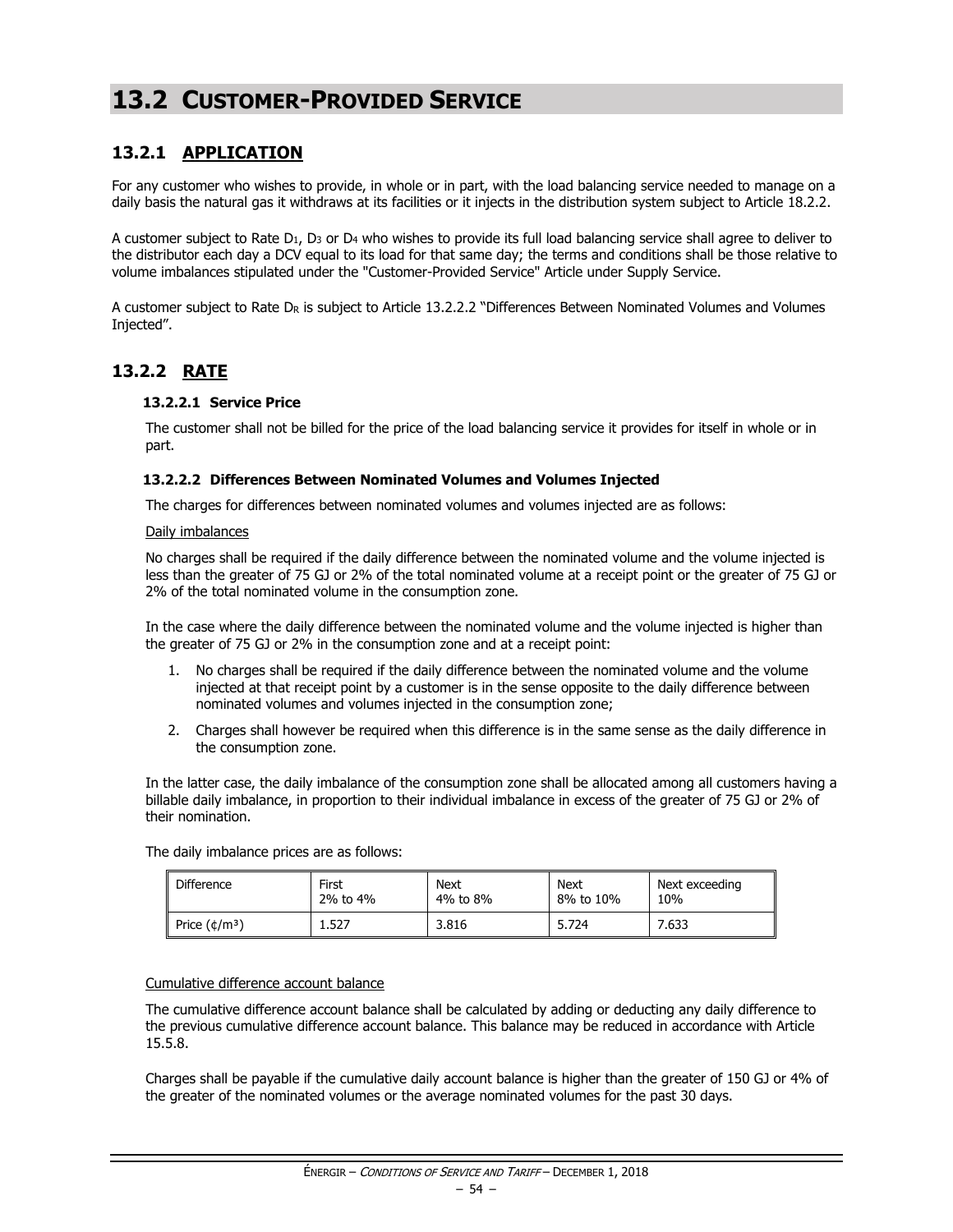The prices applicable to the cumulative differences are as follows:

| Balance            | First<br>4% to 6% | Next exceeding<br>6% |
|--------------------|-------------------|----------------------|
| Price $(\phi/m^3)$ | 1.145             | 1.908                |

These prices may be periodically adjusted to reflect modifications to TransCanada PipeLines rates.

# **13.2.3 TERMS AND CONDTIONS**

### **13.2.3.1 Prior Notice of Entry**

A customer who wishes to provide its full load balancing service must so notify the distributor in writing at least 60 days in advance. On shorter notice, the customer may provide full load balancing service only if it is possible for the distributor to agree to it.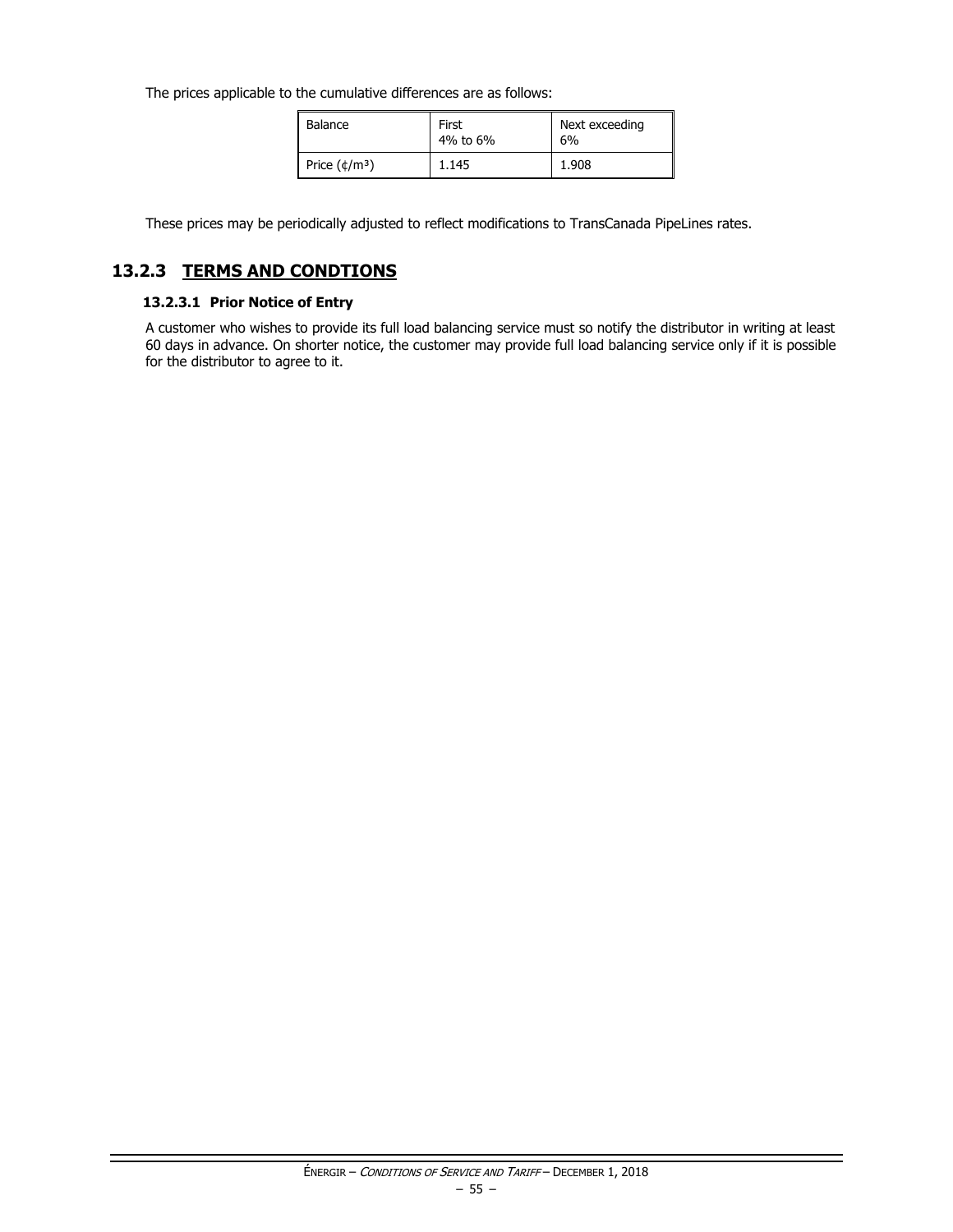# **14.1 DISTRIBUTOR'S SERVICE**

### **14.1.1 NATURAL GAS SUPPLY AND TRANSPORTATION SERVICES, AND FIXED-PRICE SUPPLY AGREEMENTS**

When applicable, the inventory-related adjustments for natural gas supply and transportation services as well as fixed-price supply agreements, may vary monthly. They are calculated individually for each customer, according to the customer's load profile, after application, where applicable, of the volume transposition stipulated in the Load balancing Rate, except for Distribution Rate  $D_1$  customers, whose load profile is less than 75,000 m<sup>3</sup>/year, for whom the adjustments are calculated according to the overall load profile for all customers subject to this rate.

When a customer ceases to use the distributor's natural gas supply or transportation service, there may be an inventory-related adjustment balance that the customer must pay to, or receive from, the distributor. The balance is calculated individually for each customer, according to the customer's load profile, after application, where applicable, of the volume transposition stipulated in the Load balancing Rate, and is billed to the customer.

When a customer enters into a fixed-price supply agreement with the distributor, there may be a natural gas supply inventory-related adjustment balance that the customer must pay to, or receive from, the distributor. Any inventoryrelated adjustment balance payable by the customer shall be spread in equal amounts over a 12-month period.

Inventory-related adjustments do not apply to volumes withdrawn pursuant to "Competitive Make-up Gas" or "Make-up Gas to Avoid an Interruption" contracts.

# **14.2 CUSTOMER-PROVIDED SERVICE**

# **14.2.1 NATURAL GAS SUPPLY SERVICE**

### **With transfer of ownership**

The inventory-related adjustment may vary monthly. It is calculated individually for each customer, according to the customer's load profile, after the application, where applicable, of the volume transposition stipulated in the Load balancing Rate, except for Distribution Rate D<sub>1</sub> customers for whom the adjustment is calculated from the overall load profile for all customers subject to this rate.

When a customer ceases to use the natural gas supply service with transfer of ownership, there may be an inventory-related adjustment balance that the customer must pay to, or receive from, the distributor. The balance is calculated individually for each customer, according to the customer's load profile, and is billed to the customer.

The inventory-related adjustment does not apply to volumes withdrawn pursuant to "Competitive Make-Up Gas" or "Make-up Gas to Avoid an Interruption" contracts.

### **Without transfer of ownership**

A customer shall not be billed for the inventory-related adjustment for the natural gas supply price.

# **14.2.2 TRANSPORTATION SERVICE**

A customer who supplies its own transportation service shall not be billed for the inventory-related adjustment for the transportation price.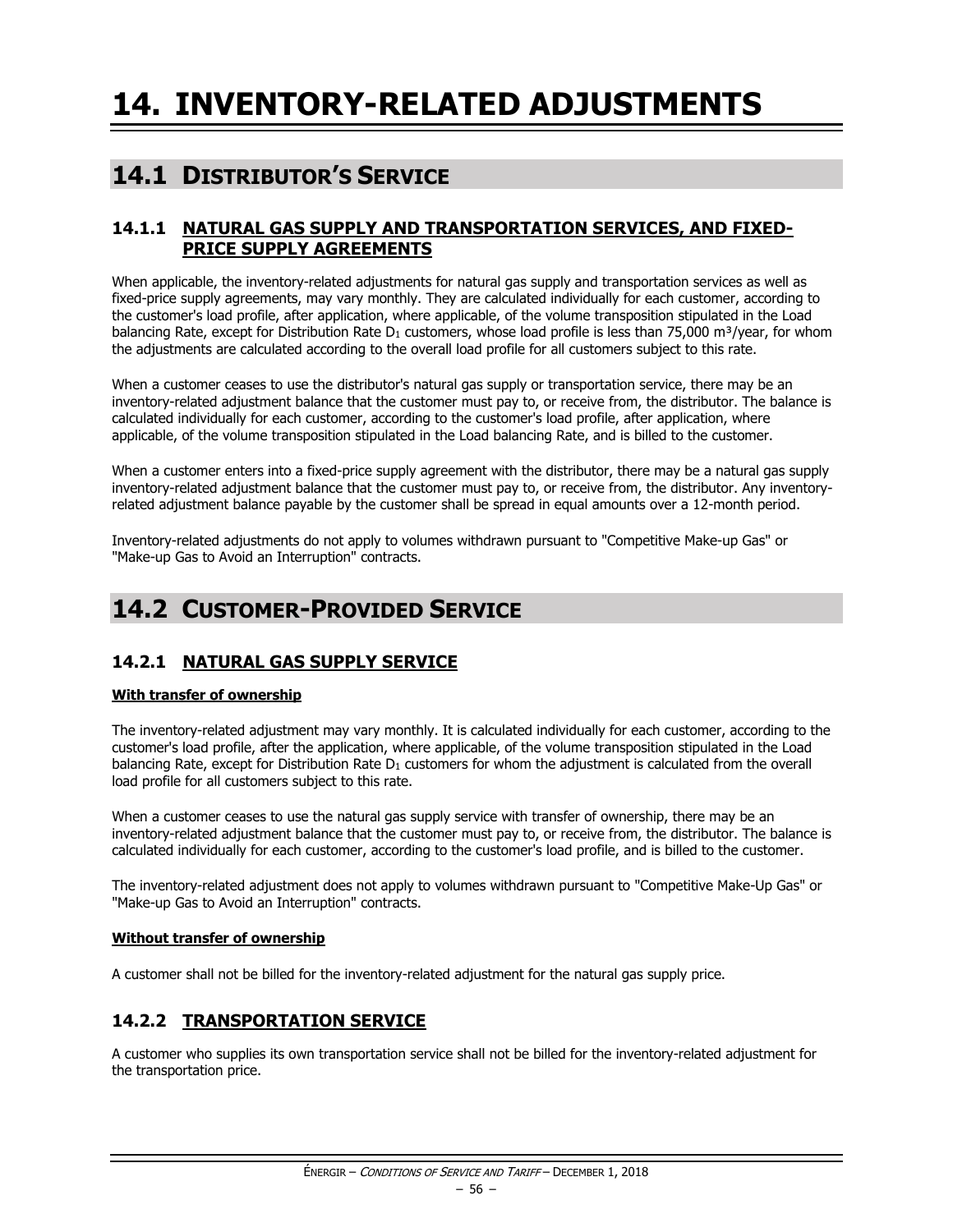# **15.1 GENERAL PROVISIONS**

# **15.1.1 RIGHT TO MOST ADVANTAGEOUS RATE**

A customer is entitled to the most advantageous distribution rate according to the following conditions:

- 1. the distribution rate must be agreed upon for the entire term of the written contract, subject to subsequent amendments, agreed to by the parties, to the subscribed volume, the minimum annual obligation (MAO) and the agreed upon price;
- 2. A customer who has a verbal contract may change distribution rates on agreement with the distributor.

# **15.1.2 DEFAULT DISTRIBUTION RATE**

Rate  $D_1$  applies by default except in the case of customers who inject natural gas in the distribution system for whom Rate D<sub>R</sub> applies by default.

# **15.1.3 CONTRACT TERM**

The term for all written contracts must be a minimum of 12 months, except for make-up gas service contracts for which the contract term may be less than 12 months.

# **15.1.4 CUSTOMER GROUPINGS**

Customer groupings are not permitted for distribution service.

# **15.1.5 SUBSEQUENT ADJUSTMENTS**

The distribution rates are subject to rate modifications ordered by the Régie de l'énergie after they come into force to reflect any change in operating costs arising from the decision of a competent authority (legislator, governments, public agencies) ("fait du prince").

# **15.2 DISTRIBUTION SERVICE D1: GENERAL**

# **15.2.1 APPLICATION**

For any customer intending to withdraw, at its facilities, natural gas that must be moved within the distributor's territory.

For all withdrawals of firm service natural gas measured at a single metering point. A customer may not, from a single metering point, withdraw natural gas simultaneously under Rate  $D_1$  and under another Distribution Rate.

# **15.2.2 DISTRIBUTION RATE D<sup>1</sup>**

### **15.2.2.1 Basic Fee**

The basic fees per metering device depend on annual volume withdrawn as follows: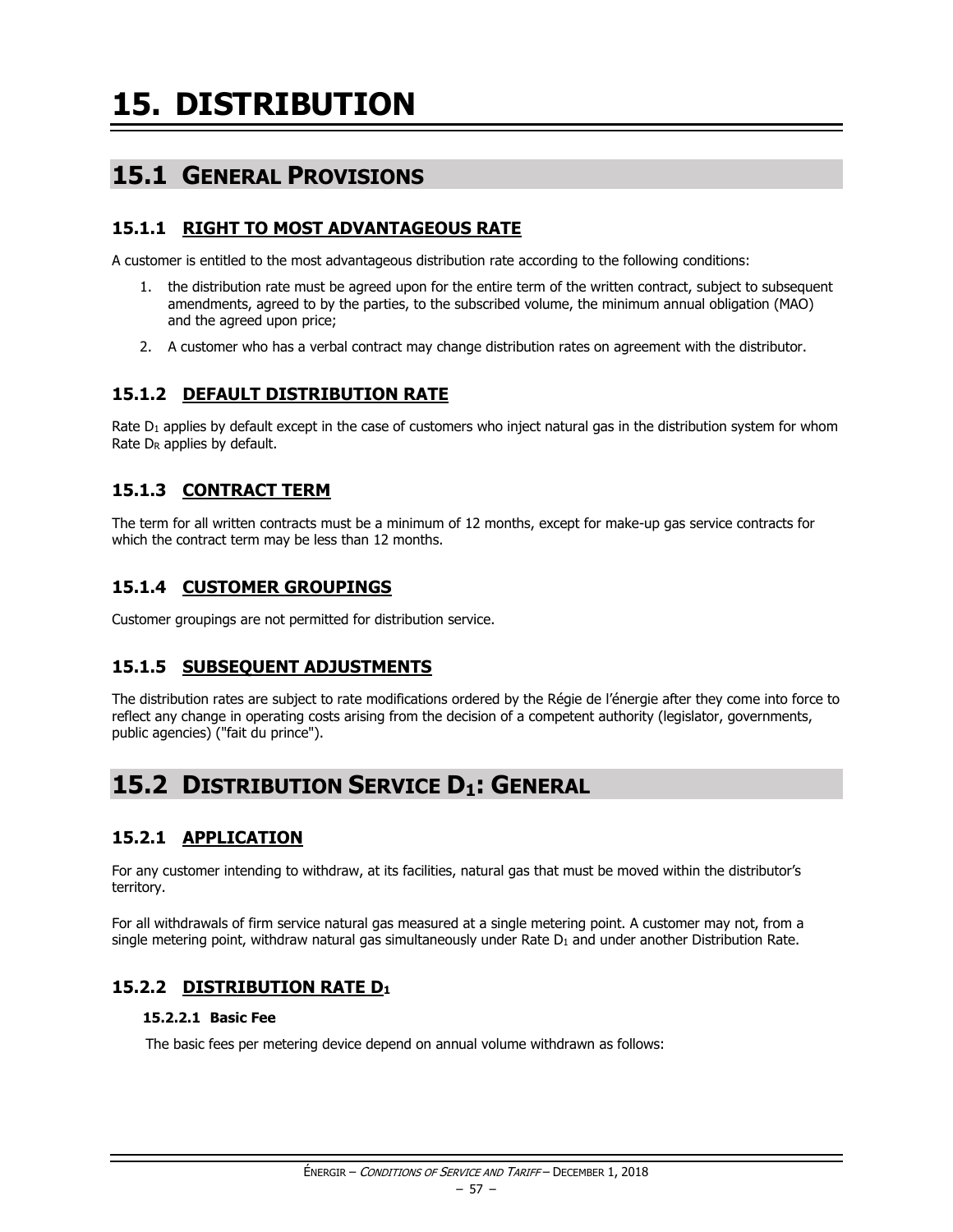|      |           | <b>Volume Withdrawn</b> | <b>Price</b>          |         |
|------|-----------|-------------------------|-----------------------|---------|
|      |           | m <sup>3</sup> /Year    | ¢/Metering device/Day |         |
| from | 0         | to                      | 10,950                | 54.989  |
| from | 10,950    | to                      | 36,500                | 112.042 |
| from | 36,500    | to                      | 109,500               | 133.641 |
| from | 109,500   | to                      | 365,000               | 141.035 |
| from | 365,000   | to                      | 1,095,000             | 184.983 |
| from | 1,095,000 | to                      | 3,650,000             | 243.746 |
|      | 3,650,000 |                         | and over              | 606.308 |

The price is then multiplied by the number of days of the billing period.

### **15.2.2.2 Unit Prices for the Volume Withdrawn**

For each  $m<sup>3</sup>$  of volume withdrawn at the levels below multiplied by the number of days in the billing period, the unit prices are as follows:

|                        | Price  |      |                     |       |         |                 |
|------------------------|--------|------|---------------------|-------|---------|-----------------|
|                        |        |      | m <sup>3</sup> /Day |       |         | $\frac{4}{m^3}$ |
| firs                   | 30     | from | 0                   | to    | 30      | 27.530          |
| next                   | 70     | from | 30                  | to    | 100     | 18.799          |
| next                   | 200    | from | 100                 | to    | 300     | 16.251          |
| next                   | 700    | from | 300                 | to    | 1,000   | 12.310          |
| next                   | 2,000  | from | 1,000               | to    | 3,000   | 9.110           |
| next                   | 7,000  | from | 3,000               | to    | 10,000  | 6.402           |
| next                   | 20,000 | from | 10,000              | to    | 30,000  | 5.150           |
| next                   | 70,000 | from | 30,000              | to    | 100,000 | 4.270           |
| $m3$ exceeding 100,000 |        |      | 100,000             | 3.537 |         |                 |

# **15.2.3 RATE REBATES**

### **15.2.3.1 Rate Rebate to Compete with Fuel Oil**

If required by the competitive situation, the distributor and the customer may agree for up to 12 months, within the limits of the Rate Flexibility Program, a copy of which is available upon request, to a percentage reduction applicable to the Distribution Rate.

### **15.2.3.2 Rate Rebate to Compete with Dual Energy**

If required by the competitive situation, the distributor and the customer may agree, within the limits of the dual energy section of the Rate Flexibility Program, a copy of which is available upon request, to a percentage reduction applicable to the Distribution Rate.

### **15.2.4 PEAK SERVICE SUPPLEMENT**

### **15.2.4.1 Single-Family or Single-Dwelling Domestic Use Customers**

For natural gas withdrawals by single-family or single-dwelling domestic use customers measured by a separate metering device (unless the distributor has other means to measure the load) and intended to supply facilities capable of using an energy source other than natural gas during off-peak periods:

the additional unit price is  $40.0$ ¢/m<sup>3</sup>.

### **15.2.4.2 Other Customers**

For natural gas withdrawals by other customers measured at a single metering point when the customer has facilities capable of using an energy source other than natural gas during off-peak periods:

The additional unit price is established in column (1) of the following table: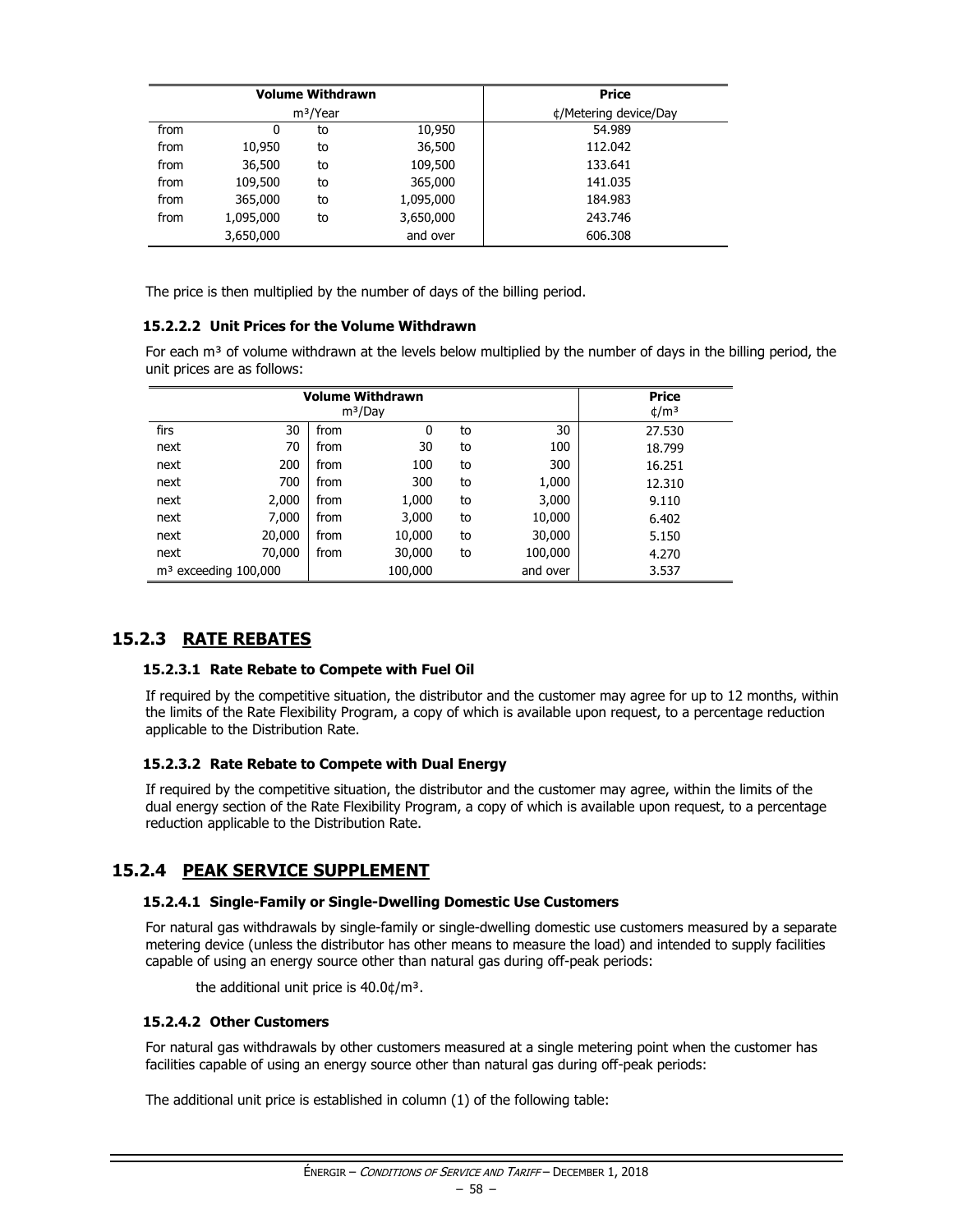From November 1 to March 31

| <b>Monthly</b><br><b>Load Factor</b> | <b>Unit Price</b><br><b>Volumes</b><br>$<$ 75,000 m <sup>3</sup> | <b>Unit Price</b><br><b>Volumes</b><br>$>75,000$ m <sup>3</sup> |
|--------------------------------------|------------------------------------------------------------------|-----------------------------------------------------------------|
| $\%$                                 | $(1)$ ¢/m <sup>3</sup>                                           | (2) ¢/mª                                                        |
| Over 50.0                            | 0.0                                                              | 0.0                                                             |
| 50.0                                 | 38.2                                                             | 5.4                                                             |
| 40.0                                 | 43.7                                                             | 10.9                                                            |
| 30.0                                 | 54.8                                                             | 22.0                                                            |
| 25.0                                 | 65.6                                                             | 32.8                                                            |
| 20.0                                 | 86.1                                                             | 53.3                                                            |
| 18.0                                 | 100.0                                                            | 67.2                                                            |
| 16.0                                 | 120.8                                                            | 88.0                                                            |
| 14.0                                 | 153.8                                                            | 121.0                                                           |
| 12.0                                 | 212.4                                                            | 179.6                                                           |
| 10.0 and lower                       | 250.0                                                            | 217.2                                                           |

The additional unit price for all load factors falling between the load factors shown in the table shall be interpolated linearly.

The monthly load factor (LF) shall be calculated as follows:

| $LF =$ | <b>VDM</b> | x 100 |  | where: $VDM =$ volume withdrawn during the month        |
|--------|------------|-------|--|---------------------------------------------------------|
|        | MDV x D    |       |  | $MDV =$ maximum daily volume withdrawn during the month |
|        |            |       |  | $=$ number of days in the month                         |

# **15.2.5 MINIMUM ANNUAL OBLIGATION (MAO)**

The distributor may agree, with a customer whose service address is newly connected to the distribution system or with a customer who receives financial assistance, on an MAO for the entire contract term. If, at the end of a contract year, the customer has withdrawn a volume that is less than its MAO, it will be billed for the volume deficit at the lower of the average price of the Distribution Rate paid during the 12 months of the contract year or of the average price of the Distribution Rate resulting from the billing of the volume deficit uniformly distributed over the contract year.

# **15.3 DISTRIBUTION SERVICES D<sup>3</sup> AND D4: STABLE LOAD**

# **15.3.1 APPLICATION**

For any customer intending to withdraw at its facilities, natural gas that must be moved within the distributor's territory.

### Distribution service D3:

For all withdrawals of firm and stable service natural gas measured at a single metering point when the customer's subscribed volume is at least 333 m<sup>3</sup>/day, when the customer's load factor, calculated as an A / P ratio according to the non-transposed parameters defined in the load balancing service, is at least 60% and when the annual volume of natural gas is at least 75,000 m<sup>3</sup>. A customer may, at a single metering point, withdraw natural gas simultaneously under Rate D<sup>3</sup> and under Rate D5.

### Distribution service D4:

For all withdrawals of firm and stable service natural gas measured at a single metering point when the customer's subscribed volume is at least 10,000 m<sup>3</sup>/day. A customer may, at a single metering point, withdraw natural gas simultaneously under Rate D<sup>4</sup> and under Rate D5.

Notwithstanding the foregoing, when a Distribution Rate  $D_3$  or  $D_4$  customer participates in an energy efficiency program under the Global Energy Efficiency Plan (GEEP), the aforementioned threshold can be reduced to take into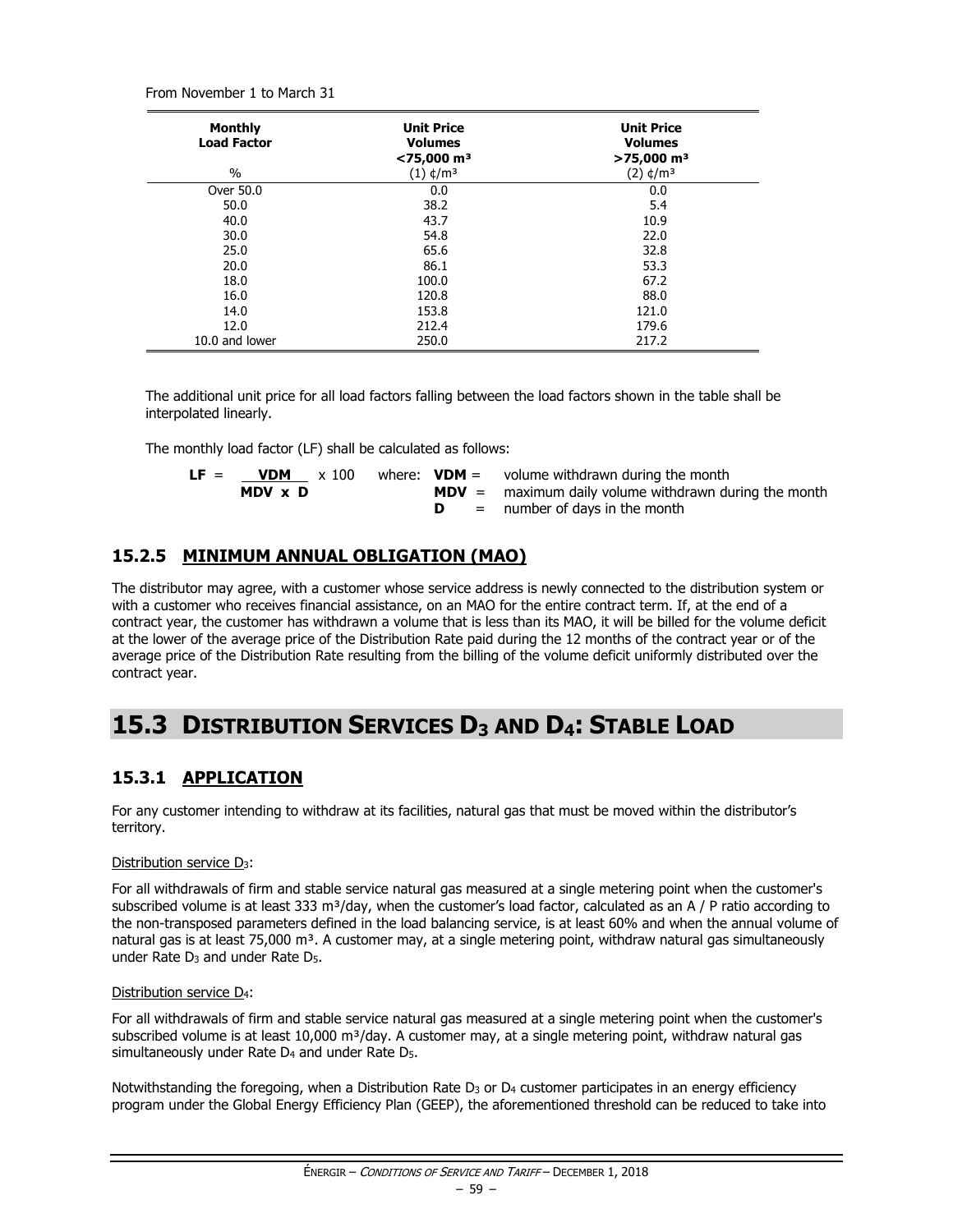account the marginal reduction recognized by the program for the average length of time the efficiency measure is implemented. Where applicable, the new threshold is equal to the subscribed volume before the measure was implemented, less a volume equal to the daily marginal reduction recognized by the program.

# **15.3.2 DISTRIBUTION RATES D<sup>3</sup> AND D<sup>4</sup>**

### **15.3.2.1 Minimum Daily Obligation**

For each  $m<sup>3</sup>$  of subscribed volume at the levels indicated below, the unit prices are as follows:

| <b>Subscribed Volume</b><br>m <sup>3</sup> /Day |                          |      |           |    |           | <b>Price</b><br>$\frac{m^3}{Day}$ |
|-------------------------------------------------|--------------------------|------|-----------|----|-----------|-----------------------------------|
| first                                           | 333                      | from | 0         | to | 333       | 10.142                            |
| next                                            | 667                      | from | 333       | to | 1,000     | 8.163                             |
| next                                            | 2,000                    | from | 1,000     | to | 3,000     | 5.561                             |
| next                                            | 7,000                    | from | 3,000     | to | 10,000    | 4.601                             |
| next                                            | 20,000                   | from | 10,000    | to | 30,000    | 3.360                             |
| next                                            | 70,000                   | from | 30,000    | to | 100,000   | 2.621                             |
| next                                            | 200,000                  | from | 100,000   | to | 300,000   | 1.866                             |
| next                                            | 700,000                  | from | 300,000   | to | 1,000,000 | 1.506                             |
|                                                 | $m3$ exceeding 1,000,000 |      | 1,000,000 |    | and over  | 1.019                             |

The result of the calculation is multiplied by the number of days in the billing period.

### **15.3.2.2 Unit Price for the Volume Withdrawn up to the Subscribed Volume**

For withdrawals up to the subscribed volume multiplied by the number of days in the billing period for a customer without daily readings and for daily withdrawals up to the subscribed volume for a customer with daily readings, the unit price is  $0.350 \frac{\text{d}}{\text{m}^3}$ .

### **15.3.2.3 Reduction According to Contract Term**

The average unit price calculated pursuant to Articles 15.3.2.1 and 15.3.2.2 may be reduced by a percentage calculated as follows:

Minimum (19% x Contract Term in Months - 12; 19%) 48

**plus**, for contract terms longer than 60 months

Minimum (5% x Contract Term in Months - 60; 5%) 120

**plus**, for contract terms longer than 180 months

Minimum (2% x Contract Term in Months - 180; 2%) 60

The maximum percentage reduction is 26%.

### **15.3.2.4 Additional Reductions**

In an initial contract negotiated with a customer whose service address is newly connected to the distribution system, the distributor and the customer may agree on a percentage reduction not exceeding 5%, additional to that calculated under Article 15.3.2.3, for the first year only.

A customer with a subscribed volume greater than or equal to  $1,000,000$  m<sup>3</sup>/day is entitled to an additional reduction subject to the prior authorization of the Régie de l'énergie.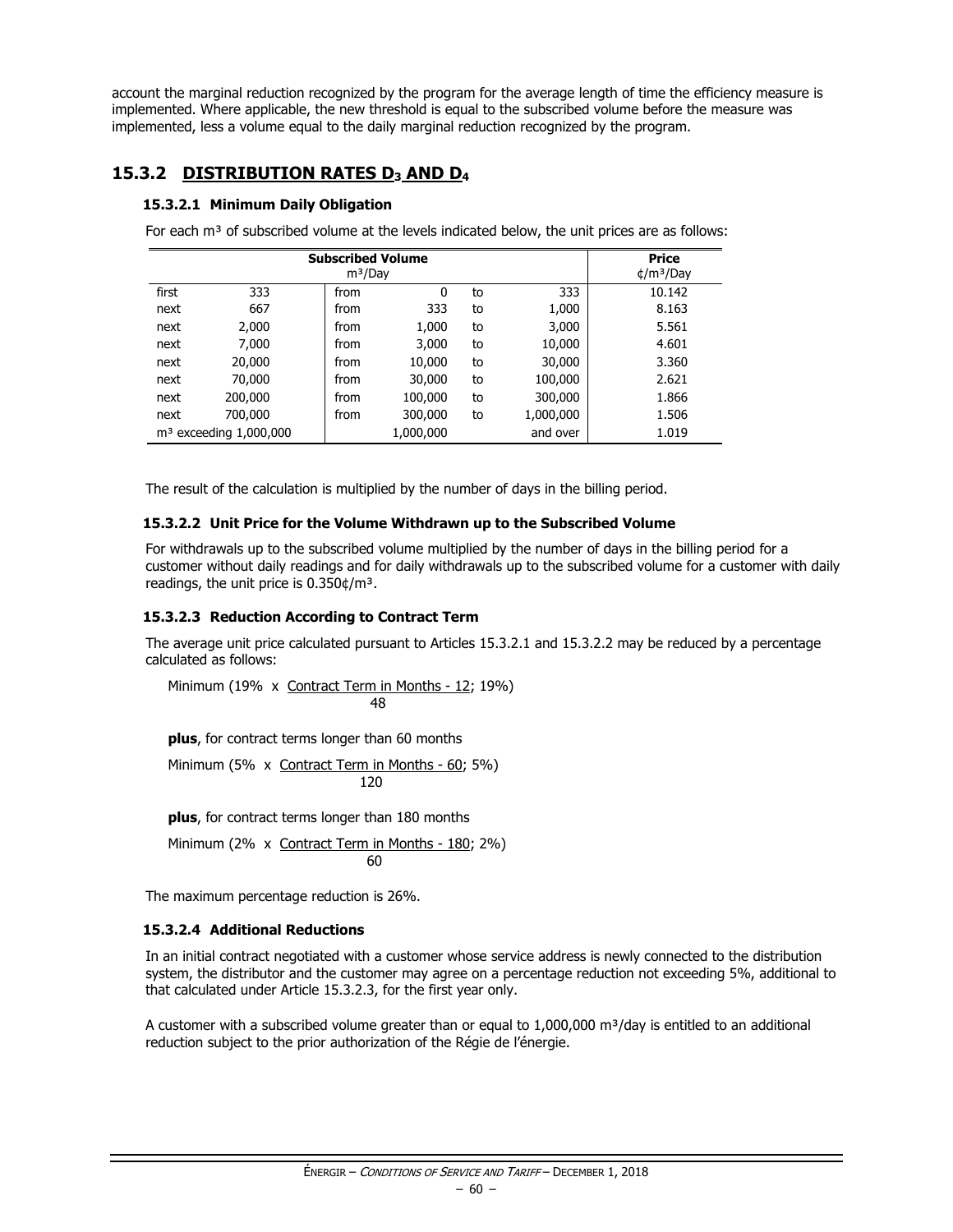### **15.3.2.5 Withdrawals in Excess of 100% of the Subscribed Volume**

For withdrawals in excess of 100% of the subscribed volume multiplied by the number of days in the billing period for a customer without daily readings, and for daily withdrawals in excess of 100% of subscribed volume for a customer with daily readings:

The average unit rate for each m<sup>3</sup> exceeding the subscribed volume shall be established by means of the rate schedule below, beginning with the level corresponding to the subscribed volume, by weighting of the rates of each  $m<sup>3</sup>$  in excess of the subscribed volume up to the average daily volume exceeding the subscribed volume.

| <b>Subscribed Volume and Daily Volume</b><br>m <sup>3</sup> /Day |                        |      |         |    |          | <b>Price</b><br>$\text{t/m}^3$ /Day |
|------------------------------------------------------------------|------------------------|------|---------|----|----------|-------------------------------------|
| first                                                            | 333                    | from | 0       | to | 333      | 16.251                              |
| next                                                             | 667                    | from | 333     | to | 1,000    | 12.310                              |
| next                                                             | 2,000                  | from | 1,000   | to | 3,000    | 9.110                               |
| next                                                             | 7,000                  | from | 3,000   | to | 10,000   | 6.402                               |
| next                                                             | 20,000                 | from | 10,000  | to | 30,000   | 5.150                               |
| next                                                             | 70,000                 | from | 30,000  | to | 100,000  | 4.270                               |
|                                                                  | $m3$ exceeding 100,000 |      | 100,000 |    | and over | 3.537                               |

### **15.3.2.6 Unauthorized Withdrawals**

All withdrawals in excess of 150% of the subscribed volume multiplied by the number of days in the billing period for a customer without daily readings and all daily withdrawals in excess of 150% of the subscribed volume for a customer with daily readings, made from November 1 to March 31, are subject to a penalty of 50¢/m³ and to the price of natural gas traded at Iroquois.

For a customer providing its own supply service, unauthorized withdrawal volumes will be added to the sum of the DCVs to determine the volume imbalances for the contract period.

# **15.3.3 RATE REBATE TO COMPETE WITH FUEL OIL**

If required by the competitive situation, under Rate  $D_3$  only, the distributor and the customer may agree for up to 12 months, within the limits of the Rate Flexibility Program, a copy of which is available upon request, to a percentage reduction applicable to the Distribution Rate.

# **15.3.4 CONTRACT EXTENSION**

A Distribution Rate D<sub>3</sub> or D<sub>4</sub> customer may extend its contract by one year and maintain the same reduction for the contract term provided it does so at least the following number of months prior to the expiry of its contract:

Contract Term in Months - 12  $\overline{2}$ 

This time may not exceed 24 months.

# **15.3.5 REVISION OF SUBSCRIBED VOLUME**

### **15.3.5.1 By the Customer**

Except to replace natural gas by another energy source, a customer may in the course of the contract reduce its subscribed volume by up to 10% beginning with the second year and for each additional year. However, in the case of a new contract, the subscribed volume must at all times remain at least 75% of its initial level during the contract term. The customer must provide written notice of at least three months.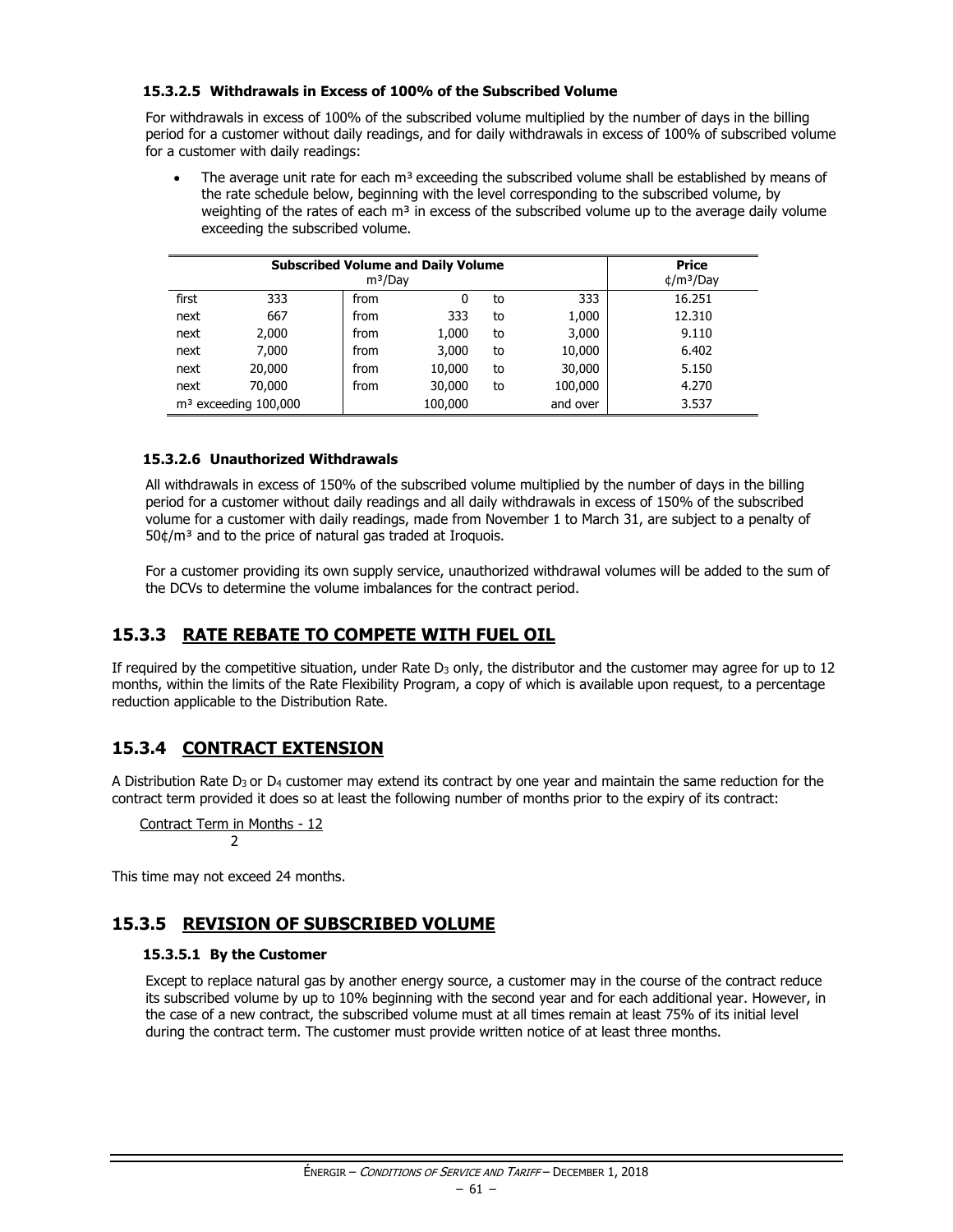At all times, the customer's subscribed volume must be at least 333 m<sup>3</sup>/day under Rate D<sub>3</sub> and 10,000 m<sup>3</sup>/day under Rate D4.

Notwithstanding the foregoing, the customer is required to comply, as applicable, with the minimum annual obligation terms agreed under Article 4.3.4.

### **15.3.5.2 Following Implementation of an Energy Efficiency Measure**

Notwithstanding the foregoing, when a Distribution Rate  $D_3$  or  $D_4$  service customer in an energy efficiency program under the Global Energy Efficiency Plan (GEEP), he is entitled to a reduction of its subscribed volume equal to the daily marginal reduction recognized by the energy efficiency program. In the case of a new contract, the initial subscribed volume may also be reduced by the value of the marginal reduction. This reduction of the subscribed volume will be effective from the date of implementation of the energy efficiency program for which the marginal reduction is recognized.

A customer wishing to benefit from the reduction in its projected annual volume must so notify the distributor no later than one year after the date of payment of the financial assistance.

# **15.4 DISTRIBUTION SERVICE D5: INTERRUPTIBLE**

# **15.4.1 APPLICATION**

For any customer intending to withdraw, at its facilities, natural gas that must be moved within the distributor's territory.

For withdrawals of interruptible service natural gas measured at a single metering point when the sum of the subscribed volume under Rate  $D_3$  or  $D_4$  and  $1/365$  of the minimum volume for the contract period under interruptible service is at least 3,200 m<sup>3</sup>/day.

Notwithstanding the foregoing, when a Distribution Rate  $D<sub>5</sub>$  customer participates in an energy efficiency program under the Global Energy Efficiency Plan (GEEP), the aforementioned threshold referred to below can be reduced to take into account the marginal reduction recognized by the program for the average length of time the efficiency measure is implemented. Where applicable, the new threshold is established using as the minimum volume for the interruptible service contract period the projected annual volume when the measure is implemented, as calculated in Article 15.4.3.3.2, multiplied by the agreed upon minimum annual obligation (MAO) percentage.

To be eligible for this service, the customer must use the distributor's transportation service.

A customer may choose Category A or B, depending on the desired guarantee for availability of service. However, the customer may avail itself of interruptible service under Category B only if it is economic and operationally possible for the distributor to agree to it. Article 15.4.6 indicates the maximum number of interruption days for each Category.

A customer may, at a single metering point, withdraw natural gas simultaneously under Rate D<sub>5</sub> and under Rate D<sub>3</sub> or D4. However, a customer cannot withdraw natural gas, at a single metering point, under both Category A and Category B of Distribution Rate  $D_5$  simultaneously.

The distributor and the customer may agree on a maximum daily volume of interruptible service.

# **15.4.2 DISTRIBUTION RATE D<sup>5</sup>**

### **15.4.2.1 Unit Prices for the Volume Withdrawn**

For each  $m<sup>3</sup>$  of volume withdrawn, the unit price is a weighted average calculated on the basis of the sum of the subscribed volume under Rate  $D_3$  or  $D_4$  and  $1/365$  of the projected interruptible service volume. For a make-up gas service contract, the projected volume is divided by the number of days of the contract period.

This unit price is the result of the distribution of the volumes among the levels below: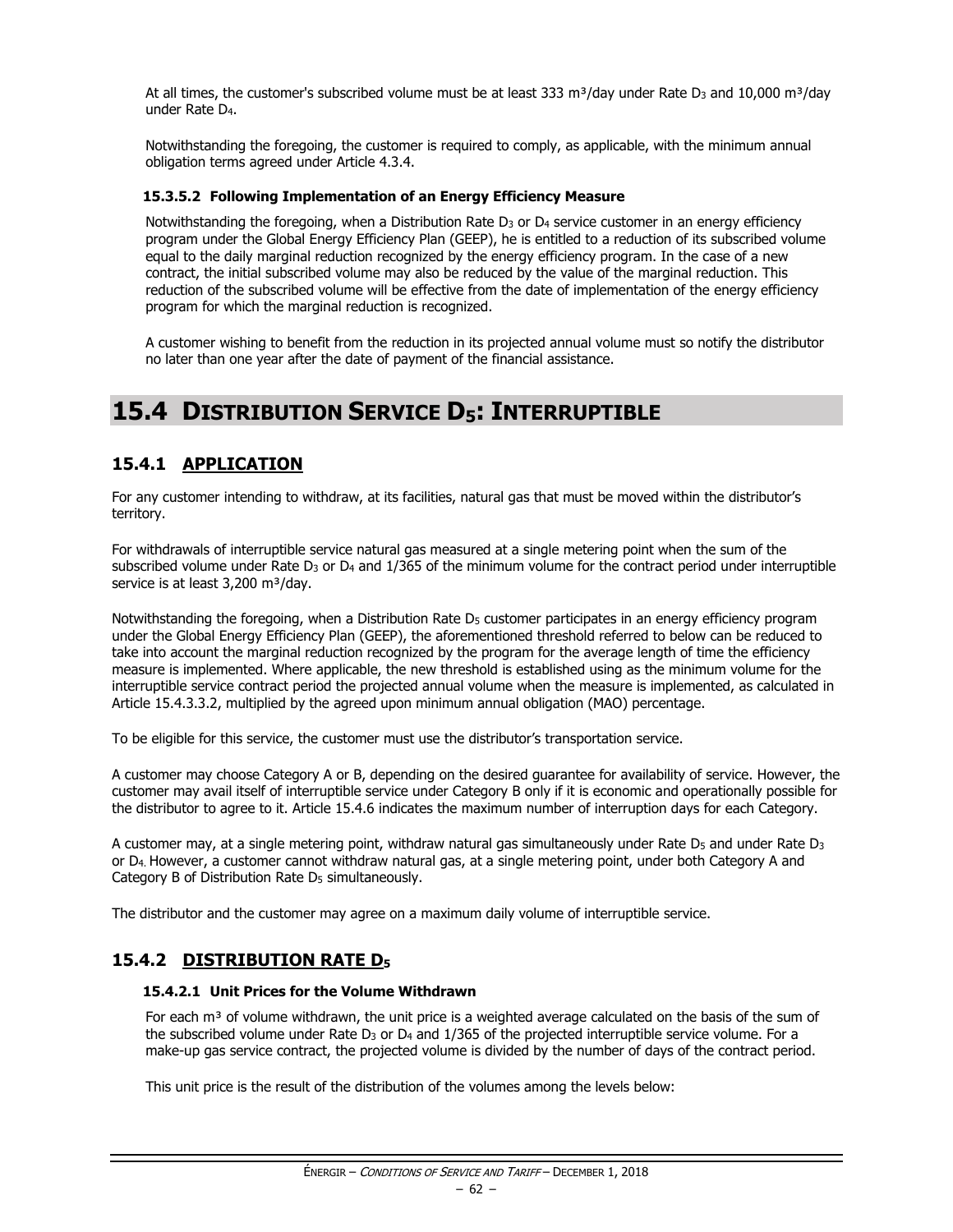| For Each m <sup>3</sup> of Subscribed Volume under Firm Service and of<br><b>Projected Daily Volume under Interruptible Service</b> |         |      |         |    |          | <b>Price</b>   |
|-------------------------------------------------------------------------------------------------------------------------------------|---------|------|---------|----|----------|----------------|
| m <sup>3</sup> /Day                                                                                                                 |         |      |         |    |          | $\text{t/m}^3$ |
| first                                                                                                                               | 3,000   | from | 0       | to | 3,000    | 13.799         |
| next                                                                                                                                | 7.000   | from | 3,000   | to | 10,000   | 10.106         |
| next                                                                                                                                | 20,000  | from | 10,000  | to | 30,000   | 8.812          |
| next                                                                                                                                | 70,000  | from | 30,000  | to | 100,000  | 6.077          |
| next                                                                                                                                | 200,000 | from | 100,000 | to | 300,000  | 5.041          |
| $m3$ exceeding 300,000                                                                                                              |         |      | 300,000 |    | and over | 4.402          |

### **15.4.2.2 Reduction According to Minimum Annual Obligation (MAO)**

The average unit price calculated pursuant to Article 15.4.2.1 may be reduced by a percentage calculated as follows:

Minimum (30% x 
$$
\frac{\% \text{ of MAO} - 25\%}{60\%}
$$
; 30%)

### **15.4.2.3 Reduction According to Contract Term**

The average unit price calculated pursuant to Article 15.4.2.1 may be reduced by a percentage calculated as follows:

Minimum (40% x Contract Term in Months - 12; 40%) 48

The reduction according to the contract term is only available when the customer commits to an agreed upon minimum annual obligation (MAO) percentage of at least 25%.

### **15.4.2.4 Additional Reduction**

For the initial contract negotiated with a customer whose service address is newly connected to the distribution system, the distributor and the customer may agree on a percentage reduction, not exceeding 15%, additional to those calculated in Articles 15.4.2.2 and 15.4.2.3, for the first year only.

### **15.4.2.5 Unauthorized Withdrawals Exceeding Maximum Daily Volume**

All natural gas withdrawals in excess of the maximum daily volume are subject to a penalty of  $50¢/m<sup>3</sup>$ .

### **15.4.2.6 Unauthorized Withdrawals During Interruptions**

All natural gas withdrawals made despite receipt of an interruption notice is subject to a penalty of  $50¢/m³$  and to the greater of the daily price index of Iroquois or No. 6 fuel oil delivered to Montreal as provided by the daily price N6NY2.OC Resid No. 6 NY 2 %S delivered in Montreal.

If a customer has a stable load service contract, it will pay this penalty and this market price on volumes in excess of subscribed volume.

The daily volumes of natural gas withdrawn under "Make-up Gas to Avoid an Interruption" service or "Competitive Make-up Gas" service, up to 102% of the actual delivery of make-up gas during the interruption day are not subject to the penalty of  $50¢/m³$ . The supply service terms and conditions are those of Article 11.2.3.3.1.

# **15.4.3 MINIMUM ANNUAL OBLIGATION (MAO)**

The volume withdrawn during each contract year must be at least equal to the applicable MAO for the same period.

### **15.4.3.1 Establishment of MAO**

The applicable MAO for each contract year is equal to the projected annual volume multiplied by the agreed upon MAO percentage.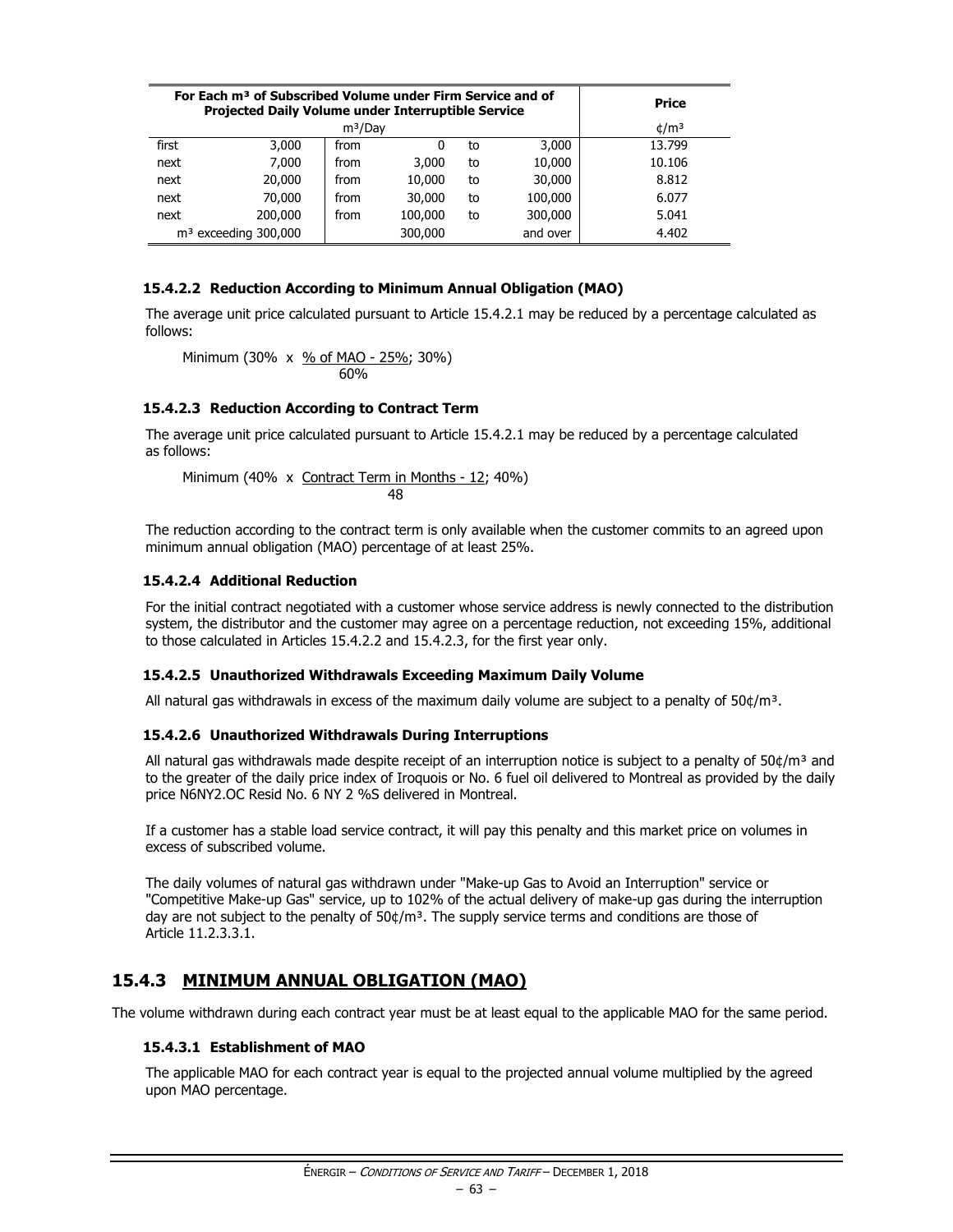At the end of the contract year, the MAO shall be adjusted by subtracting from it an agreed upon daily volume (or, failing that, 1/365 of the projected volume) for each interruption day, including the unauthorized withdrawal days.

### **15.4.3.2 Billing of the Volume Deficit**

At the end of the contract year, the volume withdrawn over the contract year shall be adjusted by subtracting from it the volumes withdrawn:

- 1. as unauthorized withdrawals during interruptions;
- 2. under a "Make-up Gas to Avoid an Interruption" contract; and
- 3. under a "Competitive Make-up Gas" contract.

If at the end of a contract year a customer has withdrawn an adjusted volume that is less than its adjusted MAO, it will be billed for the volume deficit at the price determined in accordance with Articles 15.4.2.1 to 15.4.2.4, taking into account, where applicable, the competition rate adjustment described in Article 15.4.4.

### **15.4.3.3 Revision of MAO**

### **15.4.3.3.1 By the Customer**

Except to replace natural gas by another energy source, a customer may in the course of the contract reduce its initial MAO up to 20% beginning with the second year and, for each additional year, by an additional 5%. However, the MAO must at all times remain at least 50% of its initial level during the contract term. The customer must provide prior written notice of at least three months for a reduction of 20% or less and at least six months for a reduction of more than 20%.

When the MAO percentage is modified during the contract year, the volume deficit is calculated annually for each agreed upon MAO percentage. The two volume deficits obtained are prorated according to the number of days each MAO percentage was in effect.

Notwithstanding the foregoing, the customer is required to comply, as applicable, with the minimum annual obligation terms agreed under Article 4.3.4.

### **15.4.3.3.2 Following Implementation of an Energy Efficiency Measure**

Notwithstanding the foregoing, when a Distribution Rate D<sub>5</sub> customer participates in an energy efficiency program under the Global Energy Efficiency Plan (GEEP), a new projected annual volume is established. The new projected annual volume is equal to the volume used to calculate the MAO (initial projected volume) less the marginal reduction recognized by the program and is applied from the date the measure is implemented.

A customer wishing to benefit from the reduction in its projected annual volume must so notify the distributor no later than one year after the date of payment of the financial assistance.

### For the contract year the measure is implemented:

The volume used to calculate the MAO is determined from the initial projected volume and the new projected annual volume prorated in accordance with the volumes withdrawn in the corresponding periods of the year preceding the implementation of the measure.

### For each subsequent contract year:

The volume used to calculate the MAO is the new projected annual volume.

# **15.4.4 COMPETITION RATE ADJUSTMENT**

The distributor and the customer may agree on a negotiated percentage adjustment applicable to the Distribution Rate calculated in accordance with Article 15.4.2.1.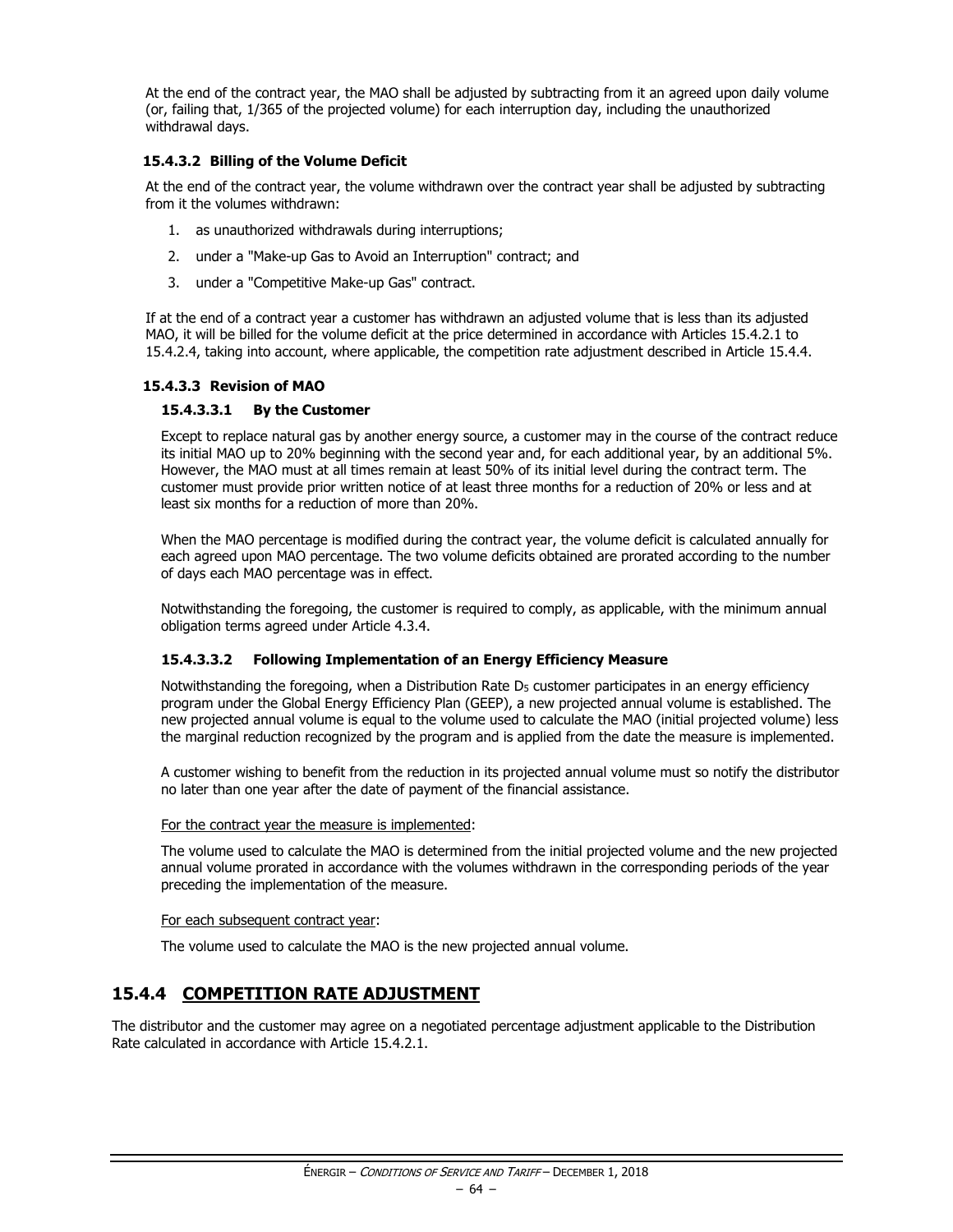# **15.4.5 COMBINATION OF RATES D<sup>3</sup> AND D<sup>5</sup> OR D<sup>4</sup> AND D<sup>5</sup>**

When a customer withdraws natural gas simultaneously under Rates  $D_3$  and  $D_5$  or  $D_4$  and  $D_5$ , at a single metering point, the volume withdrawn during a day is first considered as volume withdrawn under Rate  $D_3$  or  $D_4$  up to the limit of the subscribed volume. The volume is subsequently considered withdrawn under Rate D5.

# **15.4.6 INTERRUPTIONS**

1. The distributor must, on an annual basis, give service priority to interruptible customers in ascending order of subrates and, to the extent possible, within each of the subrates in descending order of prices, while complying with the maximum number of interruption days.

The maximum number of interruption days is determined in accordance with the following table:

|                        | Sum of Subscribed Volume under Firm Service<br>and Projected Daily Volume under Interruptible<br><b>Service</b> | <b>Maximum Number of</b><br>Interruption Days* |                   |                   |
|------------------------|-----------------------------------------------------------------------------------------------------------------|------------------------------------------------|-------------------|-------------------|
| Subrate D <sub>5</sub> | <b>Between</b><br>$m3/$ Day                                                                                     | and<br>$m3/$ Day                               | <b>Category A</b> | <b>Category B</b> |
| 5.5                    | 3,000                                                                                                           | 10,000                                         | 46                | 20                |
| 5.6                    | 10,000                                                                                                          | 30,000                                         | 48                | 20                |
| 5.7                    | 30,000                                                                                                          | 100,000                                        | 48                | 30                |
| 5.8                    | 100,000                                                                                                         | 300,000                                        | 56                | 30                |
| 5.9                    | 300,000                                                                                                         | and over                                       | 60                | 30                |

\* Applicable up to the limit of the projected volume

2. Notwithstanding 1. above, "Competitive Make-Up Gas" service customers are the first to be notified of an interruption day. These customers must then limit their withdrawals to the volume they are committed to deliver (DCV) during the planned interruption day;

The maximum number of days of limited consumption is 60 days;

- 3. Until otherwise notified, the customer must cease or decrease, as the case may be, its withdrawals of natural gas to the extent determined by the distributor, at the date and time indicated on the interruption notice received from the distributor. The distributor must give such interruption notice at least 2 hours before the beginning of the interruption;
- 4. Except for the "Competitive Make-Up Gas" service, natural gas service must be interrupted at least one full day per year;
- 5. Each year, the distributor must send to all its interruptible customers a copy of its interruption policy; a copy of the policy is also available to any customer who requests it;
- 6. In case of default by the customer to comply with the interruption notice issued by the distributor, the latter can proceed to an interruption at the service address without it being required to notify the customer in more details.

# **15.4.7 CONTRACT EXTENSION**

A customer may extend its contract by one year and maintain the same reduction for the contract term provided it does so at least the following number of months prior to the expiry of its contract:

Contract Term in Months - 12 2

The time cannot exceed 24 months.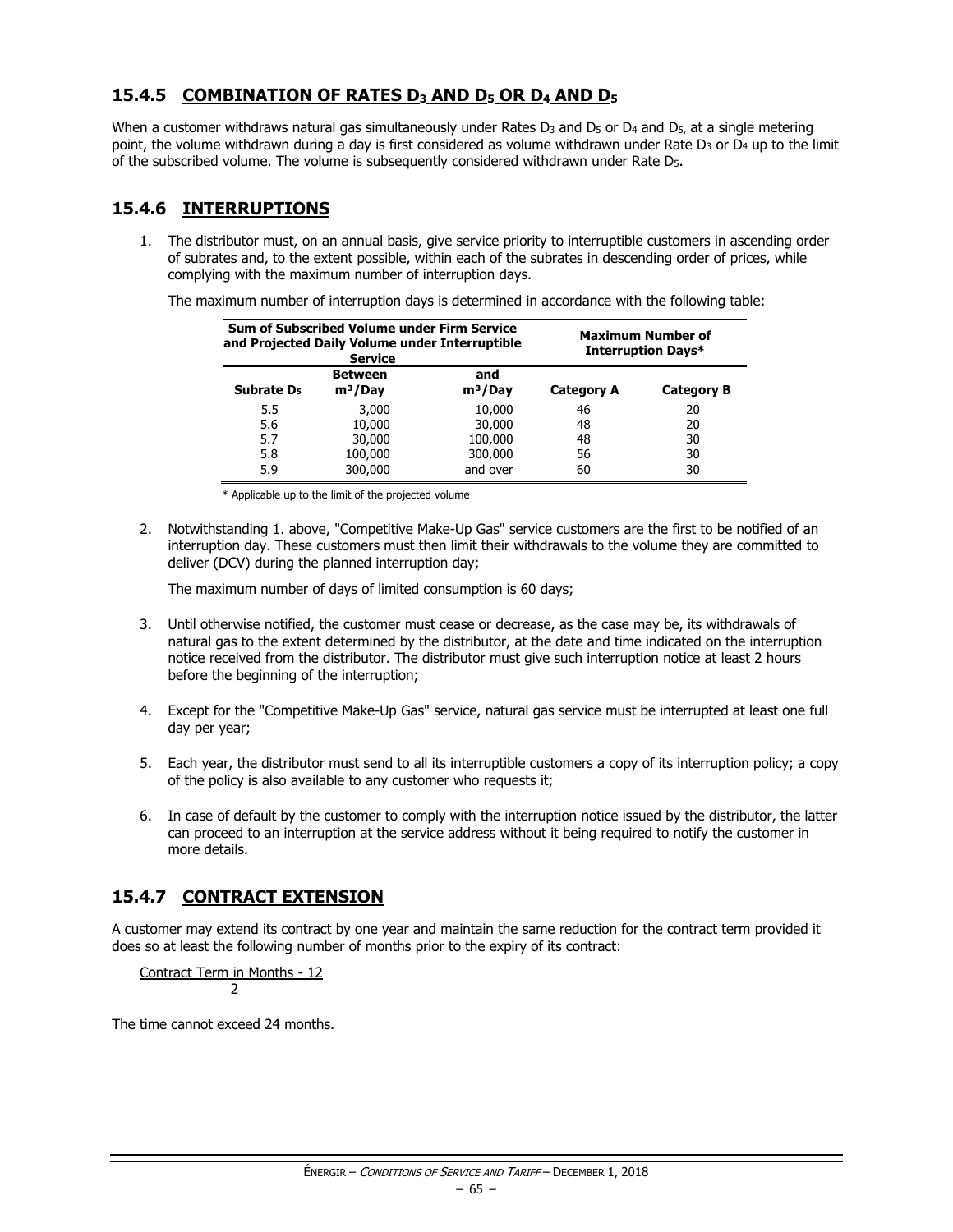# **15.5 RECEIPT SERVICE D<sup>R</sup>**

# **15.5.1 APPLICATION**

For a customer who wishes to inject natural gas produced in the territory served by the distributor into the distributor's gas system.

# **15.5.2 RECEIPT RATE**

The receipt rates may be periodically adjusted to reflect actual cost.

### **15.5.2.1 Prices at Receipt Points**

### **15.5.2.1.1 Minimum Daily Obligation**

For each  $m<sup>3</sup>$  of maximum contractual capacity (MCC), the unit prices shall be as follows, depending on the receipt point:

| <b>Receipt Point</b> | Price – Investments section | <b>Price – Distribution section</b> |  |
|----------------------|-----------------------------|-------------------------------------|--|
|                      | $(\text{t/m}^3/\text{day})$ | $(\text{t/m}^3/\text{day})$         |  |
| Saint-Hvacinthe      | 0.450                       | 0.395                               |  |

### **15.5.2.1.2 Unit Prices for the Volume Injected**

For each  $m<sup>3</sup>$  of volume injected, the unit prices shall be as follows, depending on the receipt point:

| <b>Receipt Point</b> | <b>Price</b><br>$(\phi/m^3)$ |
|----------------------|------------------------------|
| Saint-Hyacinthe      | 0.113                        |

### **15.5.2.2 Prices at Delivery Points for Customer who Injects Natural Gas**

### **15.5.2.2.1 Unit Prices for Volumes Delivered Within the Territory**

For each  $m<sup>3</sup>$  of volume delivered within the territory, the unit prices shall be as follows, based on the consumption zone:

| <b>Consumption Zone</b> | <b>Price</b>     |  |  |
|-------------------------|------------------|--|--|
|                         | $(\text{t/m}^3)$ |  |  |
| Saint-Hyacinthe         | 0.000            |  |  |

### **15.5.2.2.2 Unit Price for Volumes Delivered Outside the Territory**

For each m<sup>3</sup> of volume delivered outside the territory, the unit price shall be  $0.70 \frac{\epsilon}{m^3}$ .

# **15.5.3 CONTRACT RENEWAL AND INDEMNITY**

The contract concluded with the customer may include a clause by which it is automatically renewed at its expiry or a clause requiring the customer to pay the distributor an indemnity at maturity of the term. The indemnity shall equal the book value of the assets at the end of the term.

If another customer who wishes to inject natural gas into the distributor's system requests access, during the period covered by the indemnity, to part of all of the MCC freed up by the customer who paid the indemnity, the indemnity may be partially reimbursed by the distributor in accordance with the agreement between the parties.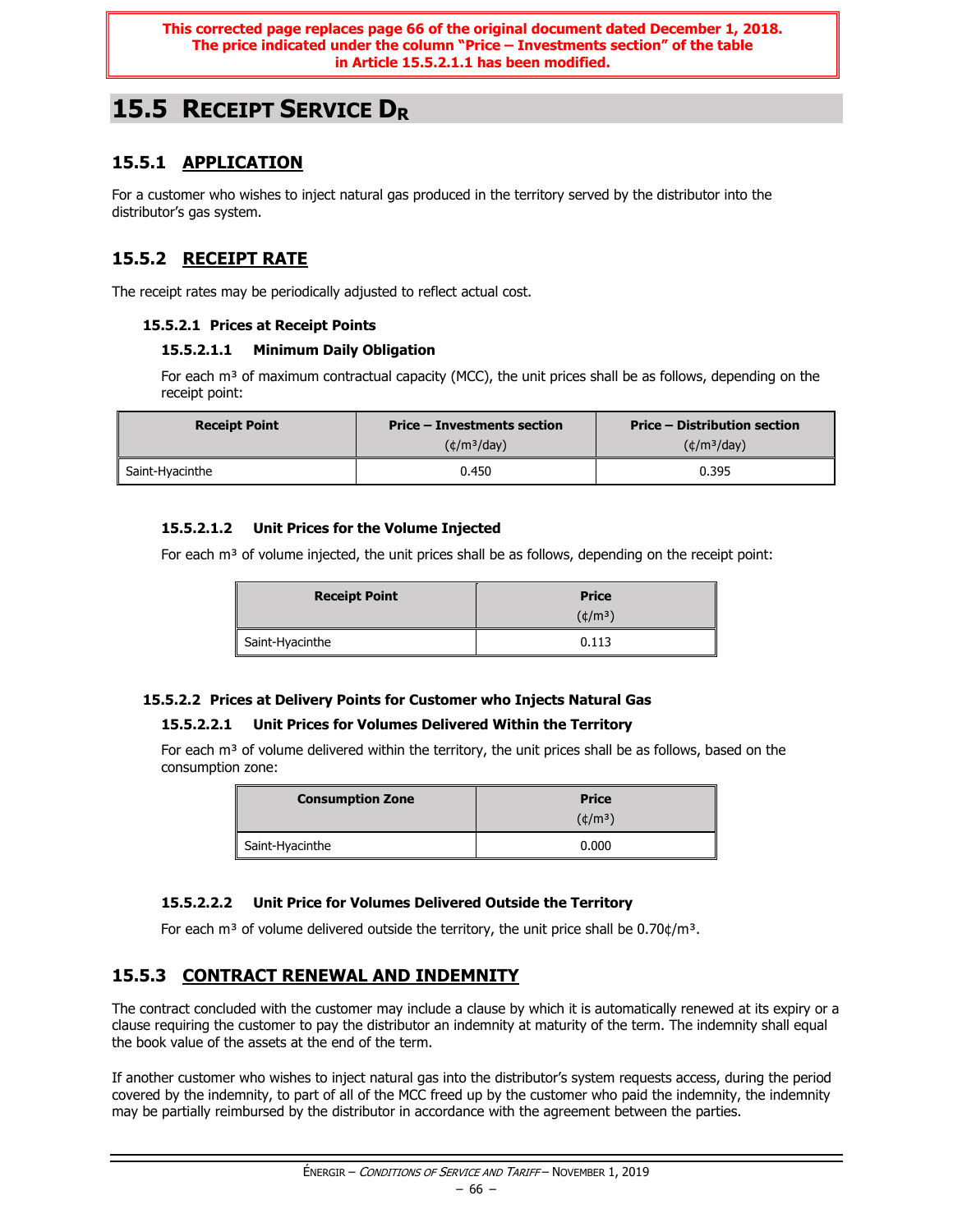# **15.5.4 NATURAL GAS PRESSURE, COMPOSITION AND CALORIFIC VALUE**

The customer's natural gas must be delivered at a pressure sufficient to allow natural gas to be injected in the distributor's system at the receipt point but shall not exceed the maximum pressure provided in the contract.

The natural gas injected by the customer must meet the TransCanada PipeLines, Canadian Mainline criteria as approved by the National Energy Board.

If the natural gas injected does not comply with the required standards, the distributor may suspend receipt of the nonconforming gas without notice. The customer shall still be required to fulfill its obligations to the distributor. The customer shall also reimburse the distributor for all costs incurred by the nonconformity of the natural gas.

# **15.5.5 REVISION OF MAXIMUM CONTRACTUAL CAPACITY (MCC)**

The MCC may be increased during a contract term if it is economic and operationally possible for the distributor to increase the capacity at the receipt point.

The MCC may not be decreased unless the distributor consents to the transfer of the portion of the MCC the customer wishes to dispose of is transferred to another customer who wishes to inject natural gas into the system.

In all cases, revision of the MCC requires an agreement between the parties.

# **15.5.6 DAILY OVERRUNS OF MAXIMUM CONTRACT CAPACITY (MCC)**

A customer who wishes to inject, on a particular day, a natural gas volume that is greater than its MCC must request the distributor's permission beforehand.

If it is operationally possible for the distributor to accept this additional volume of natural gas from the customer, it shall be billed the sum of 110%  $\times$  the price of the minimum daily obligation, the unit price for the volume injected applicable at the receipt point and the unit price for the volume delivered within the territory applicable to the consumption zone or m<sup>3</sup>the unit price for the volume delivered outside the territory, as the case may be.

If multiple requests to inject additional volumes of natural gas are made concurrently and said volumes exceed the distributor's ability to accept the natural gas, the available capacity shall be prorated according to the excess volumes requested.

# **15.5.7 POSSESSION AND CONTROL**

Gas received by the distributor shall be deemed to be in the custody and under the control of the distributor from the time it is received into the distribution system until it is delivered outside of the distribution system.

# **15.5.8 REQUEST FOR NOMINATION**

Subject to Article 15.5.6, requests for nomination or revision of nominated volumes can only occur when it is economic and operationally possible for the distributor to agree to it. If applicable, the last request received and accepted cancels the previous.

The request must be submitted in writing to the distributor by email or by fax if need be, by means of the form provided for this purpose. For purposes of this article, an email is deemed to be written.

A customer must address its request for a nomination or nominated volume revision adjustment to the distributor by the following deadlines: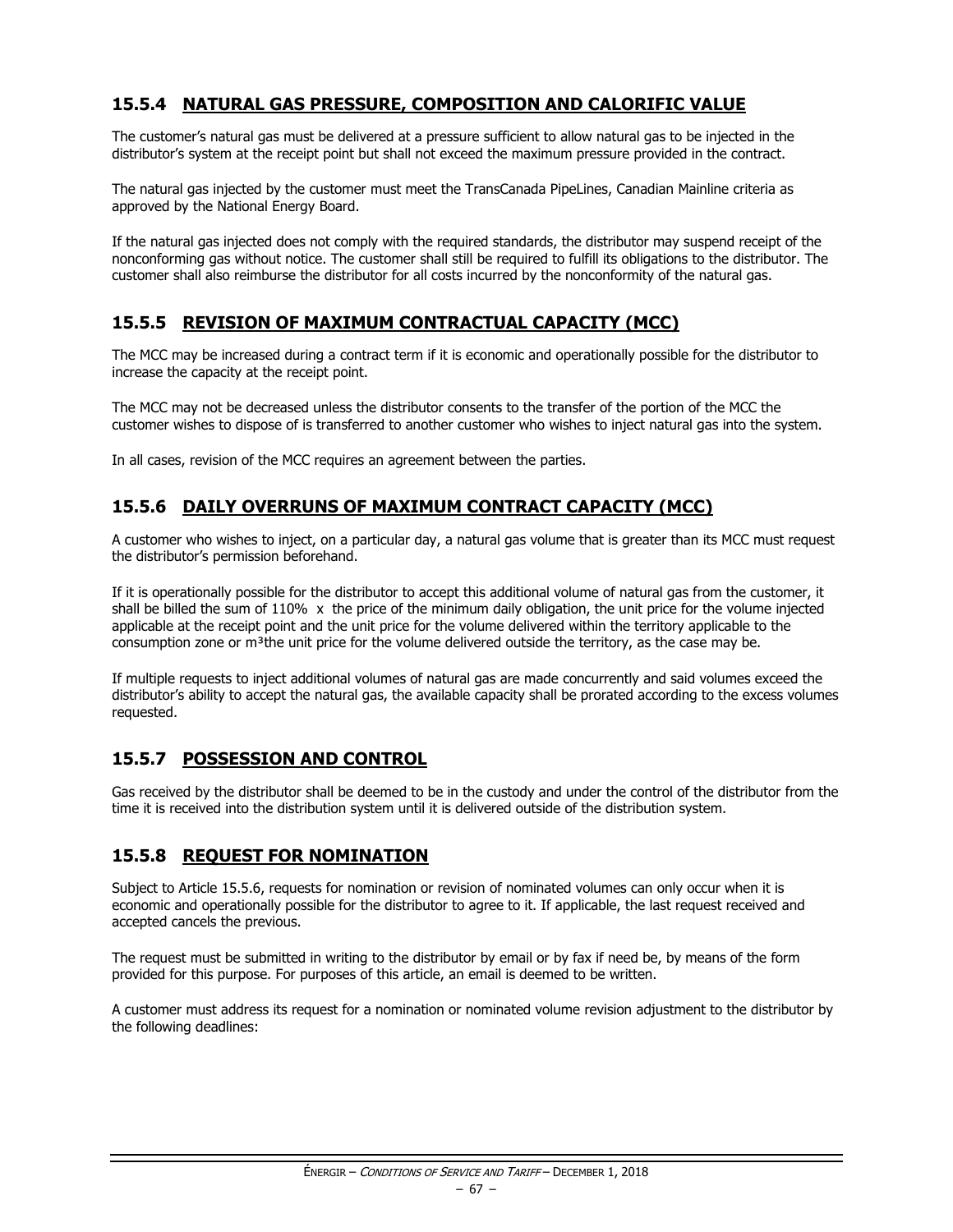| <b>Beginning of Effective Gas Injection</b><br><b>Nomination</b><br><b>Windows</b> |                              | <b>Nomination Deadline</b> |
|------------------------------------------------------------------------------------|------------------------------|----------------------------|
| Timely                                                                             | Next Gas Day at 10:00 EST    | Day before at 11:00 ET     |
| Evening                                                                            | Next Gas Day at 10:00 EST    | Day before at 18:00 ET     |
| Intra-Day 1                                                                        | Current Gas Day at 15:00 EST | Current day at 10:00 ET    |
| Intra-Day 2                                                                        | Current Gas Day at 19:00 EST | Current day at 14:30 ET    |
| Intra-Day 3                                                                        | Current Gas Day at 23:00 EST | Current day at 19:00 ET    |

# **15.5.9 SIMULTANEOUS INJECTION TO THE SAME RECEIPT POINT**

### **15.5.9.1 Application**

For any receipt point for which multiple customers simultaneously inject natural gas.

### **15.5.9.2 Designation of an Operator**

An operator must be designated by customers injecting at a single receipt point.

The operator must provide daily the volumes nominated respectively for each customer of the same receipt point.

Prior to any simultaneous injection to the same receipt point, customers shall inform the distributor, in writing, of the identity of the operator. Customers shall also communicate in writing any change in the identity of the operator.

### **15.5.9.3 Nominated Volumes Reported by the Operator**

The nominated volumes reported by the operator will be used to enforce the Conditions of Service and Tariff in respect of each customer injecting simultaneously to the same receipt point.

For the purposes of the application of the Conditions of Service and Tariff, customers who inject simultaneously to the same receipt point will remain responsible of the information provided to the distributor by the operator.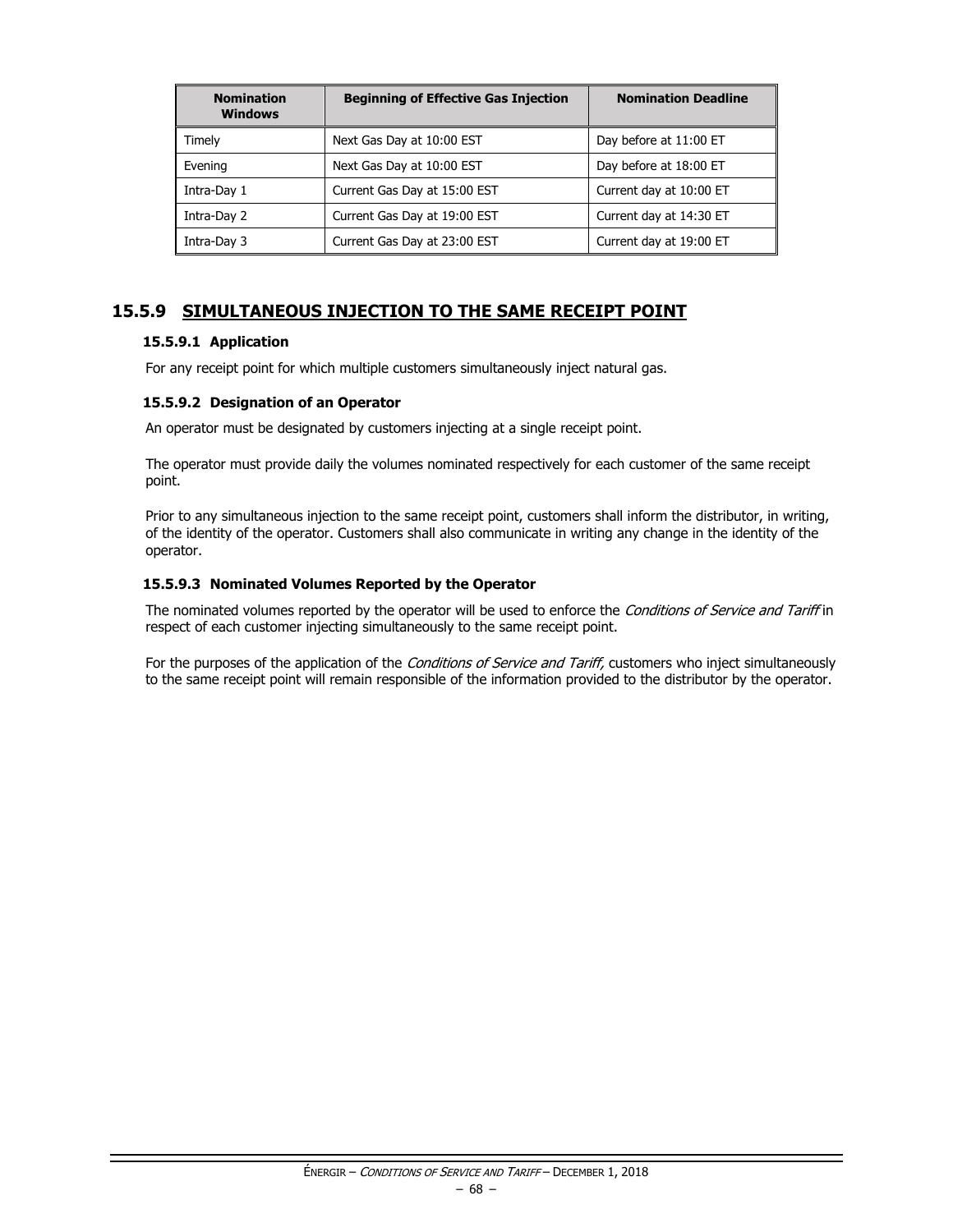# **16. CAP-AND-TRADE EMISSION ALLOWANCES SYSTEM**

# **16.1 DISTRIBUTOR'S SERVICE**

# **16.1.1 APPLICATION**

For any customer who withdraws gas and did not provide the exemption declaration approved by Énergir's GHG emissions auditor for the period.

### **16.1.2 CAP-AND-TRADE EMISSION ALLOWANCES SYSTEM (CTEAS) SERVICE RATE**

### **16.1.2.1 CTEAS Price**

For each m<sup>3</sup> of volume withdrawn, the CTEAS price, as of December 1, 2018, is 4.015¢/m<sup>3</sup>. The price may be adjusted monthly to reflect the actual cost of acquisition.

# **16.2 CUSTOMER-PROVIDED SERVICE**

# **16.2.1 APPLICATION**

For any customer who is registered as an emitter in the latest list published by the Minister under Article 35 of the Regulation respecting a cap-and-trade system for greenhouse gas emission allowances (chapter Q-2, r. 46.1).

# **16.2.2 RATE**

### **16.2.2.1 Service Price**

A customer shall not be billed for the price of cap-and-trade emission allowances system distributor's service.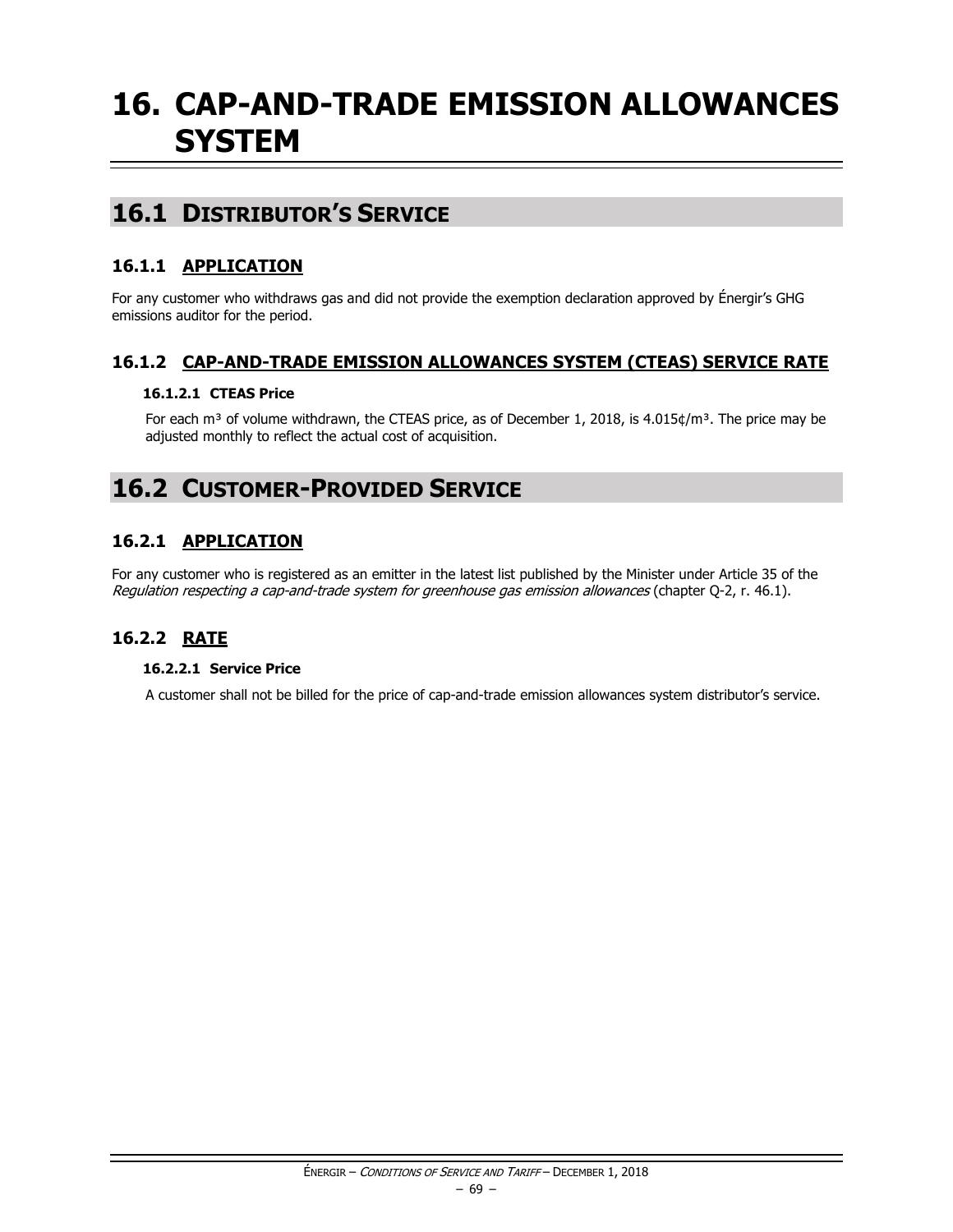# **17. OTHER APPLICABLE CHARGES**

# **17.1.1 DISTRIBUTION SYSTEM CONNECTION CHARGE**

The charge provided for in Article 4.3.2 shall be \$300.

### **17.1.2 CHARGE FOR NON-STANDARD CONNECTION**

The charge provided for in Article 4.3.3 shall be as follows:

- 1. Where an S6 or S20 metering device is installed, \$50 per linear metre;
- 2. In all other cases, the price determined by the distributor on the basis of an estimate of the costs.

# **17.1.3 CHARGE FOR REDUCTION OF CONNECTION TIME**

The charge provided for in Article 4.4.2 shall be as follows:

- 1. \$500 if an S6 or S20 metering device is to be installed in less than 30 business days;
- 2. \$750 if an S40 to S50 metering device is to be installed in less than 40 business days and \$1 000 if an R80 to R450 metering device is to be installed;
- 3. In all other cases, the price shall be determined by the distributor on the basis of an estimate of the costs.

# **17.1.4 CHARGE FOLLOWING REQUEST TO VERIFY A METERING DEVICE**

The charge provided for in Article 5.5 shall be as follows:

- 1. \$250 in the case of an S6 or S20 type meter;
- 2. \$580 in the case of an S40 or S50 type meter;
- 3. In all other cases, the price shall be determined by the distributor on the basis of an estimate of the costs.

# **17.1.5 CHARGE FOR NON-HONOURED PAYMENT**

The charge provided for in Article 7.2.1 shall be \$25.

# **17.1.6 LATE PAYMENT CHARGE**

The late payment charge provided for in Article 9.3 shall be 1.5%.

# **17.1.7 COLLECTION CHARGE**

The charge provided for in Article 9.4.2 shall be \$50.

# **17.1.8 RECONNECTION CHARGE**

The charge provided for in Articles 2.1.1, 4.4.1 and 9.5 shall be as follows:

- 1. \$225 for customers whose annual volume is less than 10,950 m<sup>3</sup>;
- 2.  $$310$  for customers whose annual volume is 10,950 m<sup>3</sup> or more.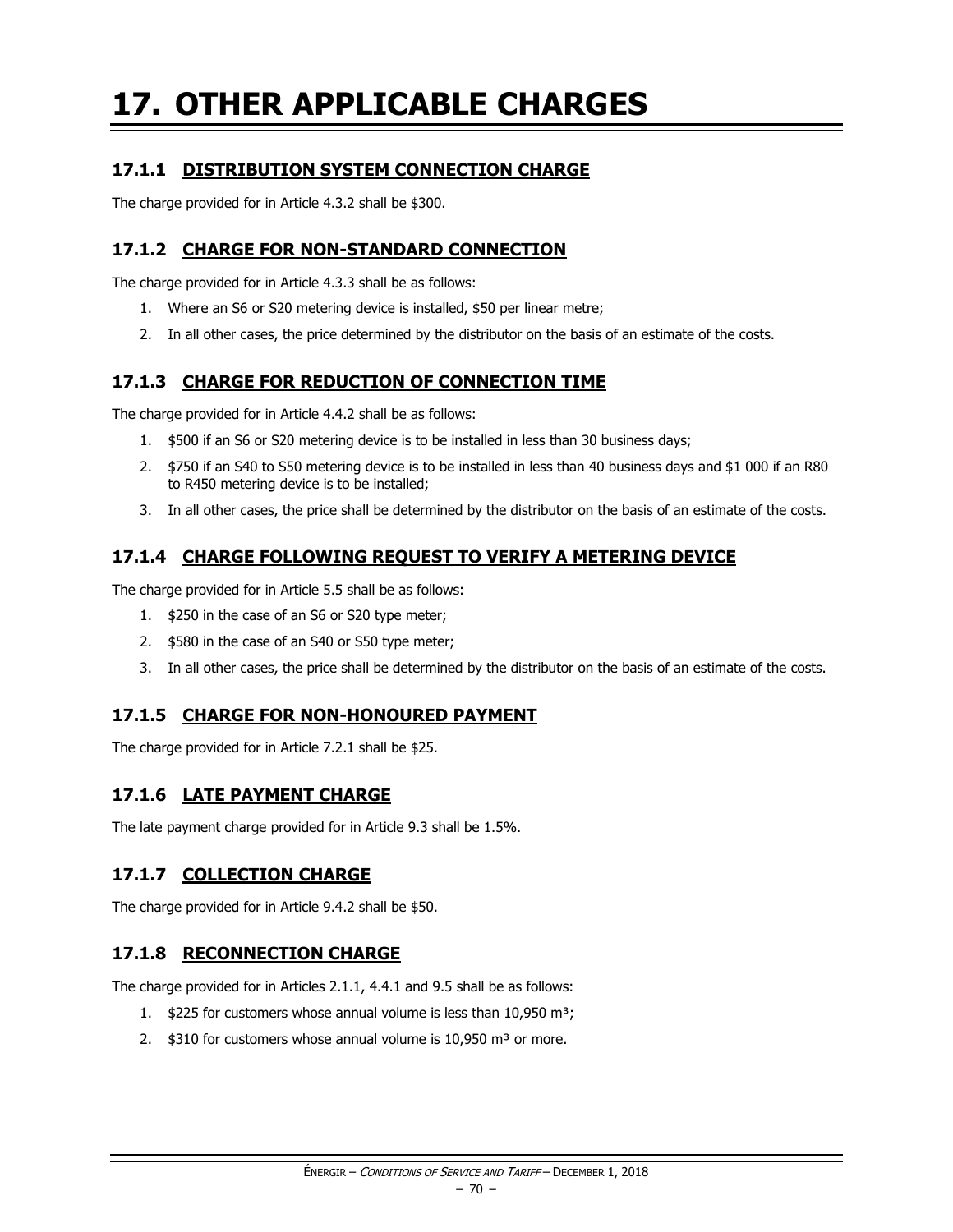# **Section IV**

# **Effective Date and Transitional Provisions**